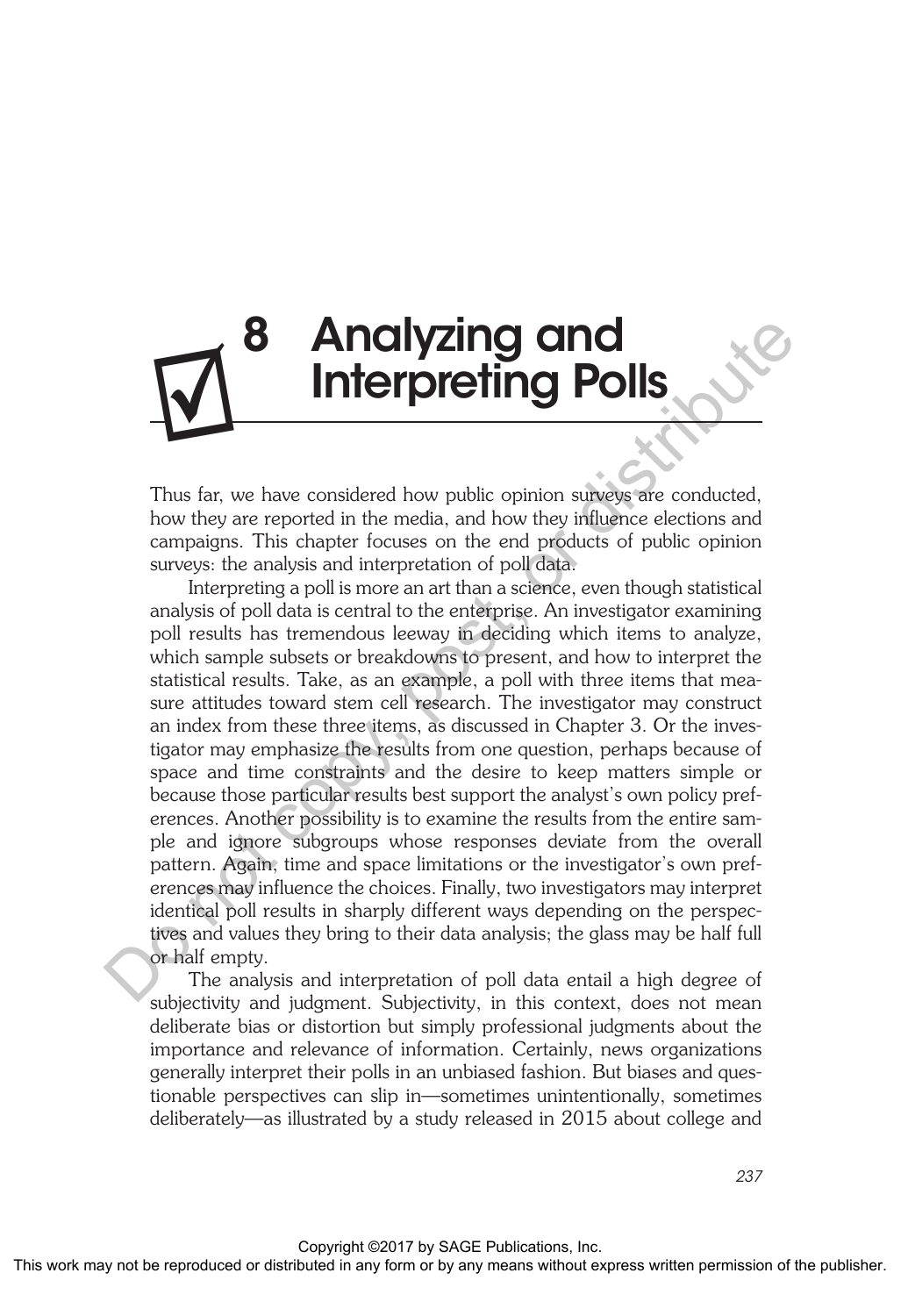university alumni perceptions of whether their education was worth the cost. The study, conducted by Purdue University and Gallup and supported by the Lumina Foundation, focused on the factors associated with alumni beliefs that their higher education experiences were worth the cost. Some of the findings were as expected; graduates who were more financially successful, had less student debt, and enjoyed greater career accomplishments were more positive about the value of higher education. The study also found that having supportive faculty while in school and a meaningful internship experience were also linked to positive views about the worth of higher education.

Thus, the Gallup/Purdue Index 2015 Report presented some interesting findings. But it was framed in a way that made colleges and universities less worthwhile and alumni less happy with their higher education experience. Many organizations and individuals (including myself) worried whether the tone of the report and the subsequent media coverage accurately reflected the results of the survey. The key survey item underlying the report asked respondents to indicate their agreement or disagreement with the statement that their college education was worth the cost along a five-point scale, ranging from agree strongly to agree to a middle category to disagree and, finally, disagree strongly. Overall, among all respondents from all types of colleges (including private forprofit schools), 50 percent strongly agreed, and another 27 percent agreed, certainly a strong endorsement of the worth of higher education. And among public universities, the results were even more positive, with 52 percent saying strongly agree and another 28 percent opting for agree, with a grand total of 80 percent agreeing that education was worth its cost. But the sponsors of the report, in their analysis, focused only on the "strongly agree" category. Thus, if 52 percent of public university alumni strongly agreed about the worth of higher education, that would mean that 48 percent did not strongly agree with that proposition. Indeed, the sponsors of the report used verbiage such as, "However, only half of the graduates overall (50%) were unequivocally positive in their response." This makes it sound as if the respondents were unhappy with their higher education experience. This slant in the report affected media coverage. For example, in the *Chronicle of Higher Education*, the reporter uncritically used the sponsor's frame and wrote as her lead, "Only half of the 30,000 college alumni polled for the Gallup-Purdue Index strongly agreed that their higher education was worth the cost" (Blumenstyk 2015). ments were more positive about the value of higher education. The study of higher sampled internship experience were also linked to positive views about the worth of higher education.<br>
Thus, the Gallup/Purdue Index 2015 Re

Sponsors of a survey can choose to focus on whatever response categories they wish. But more typically, with a five-point scale, the strongly agree and agree categories would be combined to indicate support, just as

Copyright ©2017 by SAGE Publications, Inc.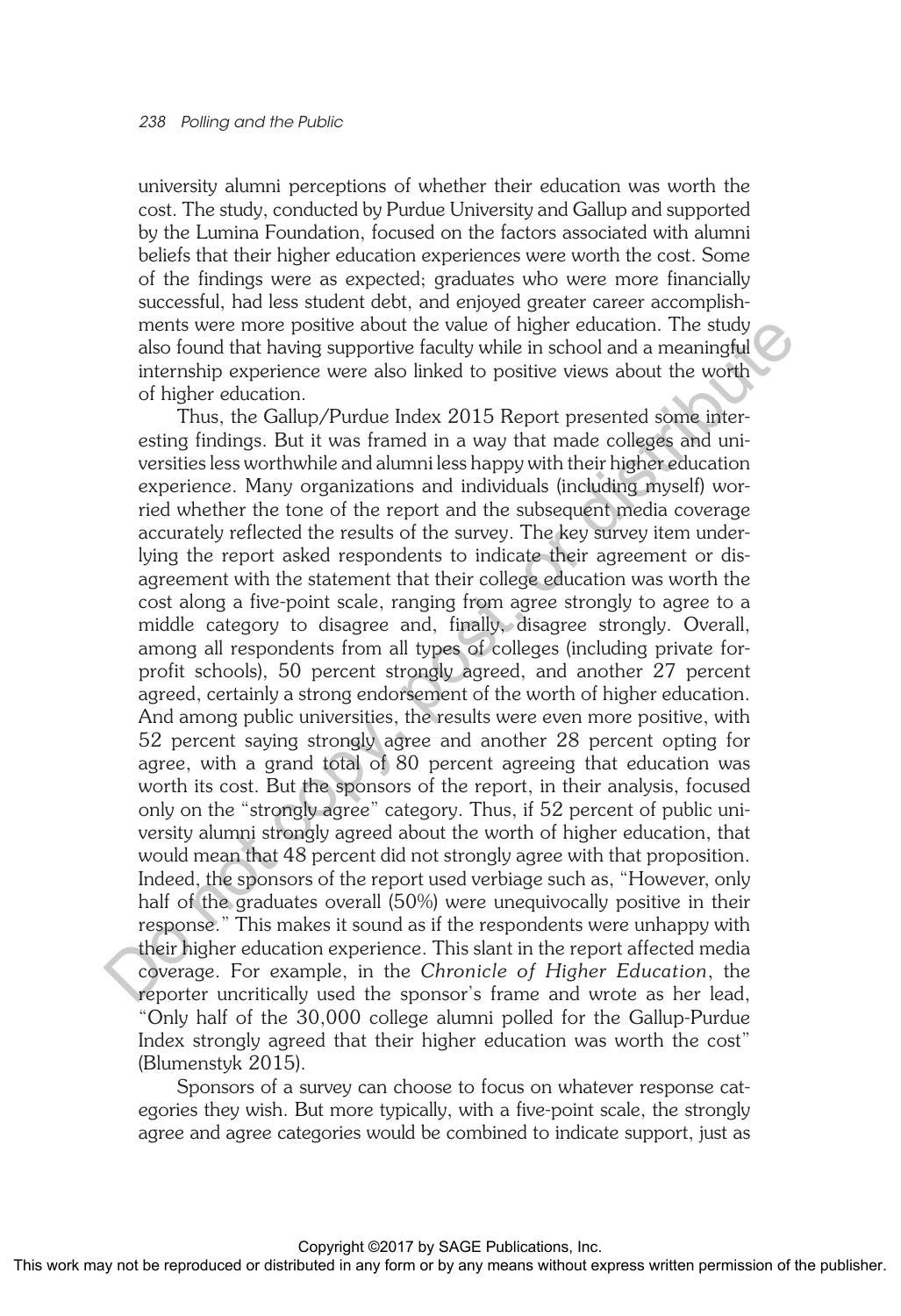the disagree and disagree strongly categories would be collapsed together to indicate a negative opinion about higher education. It certainly sounds very different if only 50 percent (strongly agree) versus fully 77 percent (strongly agree + agree) of all respondents think college is worth the cost. APLU, the Association of Public & Land-Grant Universities (2015), was dismayed by the tone of the Purdue/Gallup report and issued a press release that included the following:

Today's Gallup-Purdue Index findings underscore the value of a college degree at public institutions.

Many outlets have selectively reported the findings of the Gallup-Purdue Index, focusing only on the responses from the 52 percent of public institution alumni who 'strongly agreed' that their college education degree was worth it. The practical effect of this selective reporting has been a distortion of the survey's findings.

After including the 28 percent alumni who agree, a full 80 percent of alumni from public universities agree or strongly agree that their college education was worth the cost. Only 3 percent strongly disagreed and 5 percent disagreed with the statement that college was worth the cost. These are the numbers that today's prospective college students need to know: college graduates overwhelmingly report that higher education is a worthwhile investment of one's time, effort, and resources. release that included the tollowing:<br>
Today's Gallup-Purdue Index findings underscore the value of a college degree<br>
at public institutions.<br>
Many outlets have selectively reported the findings of the Gallup-Purdue<br>
Index

This example demonstrates how the analysis and description of poll results can give the public highly divergent pictures of what a poll means and what a citizenry is saying. Thus, this chapter will present several case studies to further illustrate the more subjective aspects of analyzing and interpreting poll results.



FRANK & ERNEST © 1983 Thaves. Used By permission of UNIVERSAL UCLICK. All rights reserved.

Copyright ©2017 by SAGE Publications, Inc.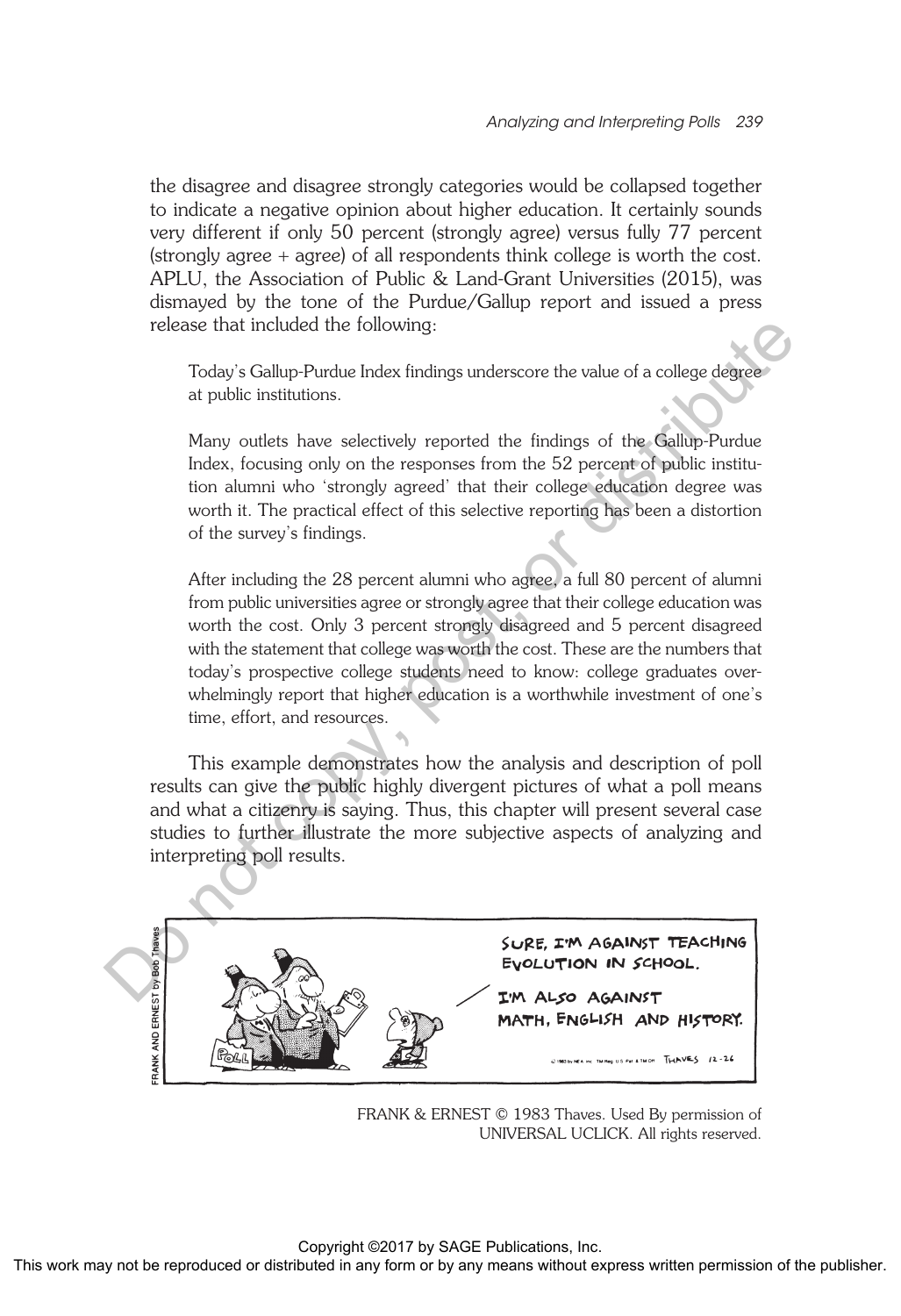### Choosing Items to Analyze

Many public opinion surveys deal with multifaceted, complex issues. For example, a researcher querying Americans about their attitudes toward tax reform might find initially that they overwhelmingly favor a fairer tax system. But if respondents are asked about specific aspects of tax reform, their answers may reflect high levels of confusion, indifference, or opposition. And depending on which items the researcher chooses to emphasize, the report might convey support, indifference, or opposition toward tax reform. U.S. foreign policy in the Middle East is another highly complex subject that can elicit divergent reactions from Americans, depending on which aspects of the policy they are questioned about.

Health care reform (discussed in Chapter 6, pages 172–174) is also a very complex topic that requires multiple questions to capture the many facets of the issue. Some of the specific items discussed in Chapter 6 show strong support for aspects of health care reform; others show substantial opposition. Any poorly chosen subset of these items might present a distorted picture of where Americans stand on the issue. This is particularly worrisome for a topic like health care reform; many Americans do not closely follow the issue and may have major gaps in their information. Moreover, when citizens have incomplete information, the introduction of new information and arguments can dramatically alter preferences, as demonstrated by Blumenthal (2009) in a discussion of the individualmandate feature of the health care debate. A Kaiser Family Foundation Health Tracking Poll asked Americans about the individual mandate: "Would you favor or oppose requiring all Americans to have health insurance, either from their employer or from another source, with financial help for those who can't afford it?" Sixty-six percent favored the requirement, and 31 percent opposed. Then the supporters were asked, "What if you heard that this could mean that some people would be required to buy health insurance that they find too expensive or did not want?" These erstwhile supporters now opposed the individual mandate by a vote of 73 percent to 21 percent. Likewise, the initial opponents of the individual mandate were asked, "What if you heard that without such a requirement, insurance companies would still be allowed to deny coverage to people who are sick?" Now the initial opponents of the individual mandate moved to a favorable position by a vote of 71 percent to 23 percent. Note how dramatically the distribution of opinions changed because of the follow-up questions: Initial supporters overwhelmingly moved to opposition, and initial opponents moved heavily to support. This kind of movement suggests attitudes on health reform are not fully developed and further suggests the need to delve more deeply by employing multiple questions to study the issue. answers may relate than levels of contusion, matterenee, or opposition.<br>And depending on which items the researcher chooses to emphasize, the<br>report might convey support, indifference, or opposition toward tax<br>reform. U.S.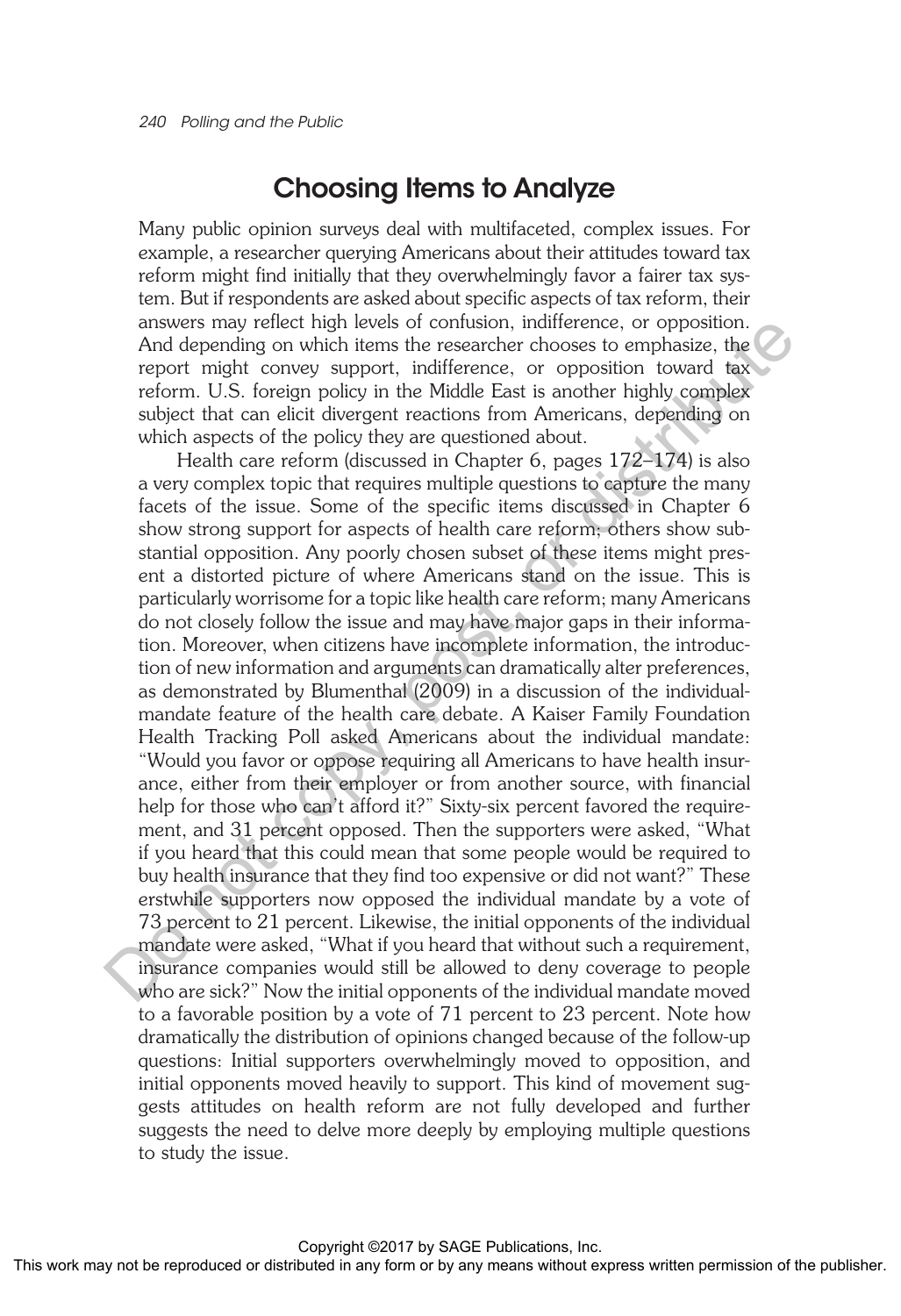Some surveys go into great depth on a topic through multiple items constructed to measure its various facets. The problem for an investigator in this case again becomes deciding which results to report. Moreover, even though an extensive analysis is conducted, the news media might publicize only an abbreviated version of it, so the consumer of the poll results is at the mercy of how accurately the media portray the overall study. Groups or organizations that sponsor polls to demonstrate support for a particular position or policy option often disseminate results in a selective fashion that enables them to put the organization and its policies in a favorable light.

In contrast with in-depth surveys on a topic, *omnibus surveys* cover many subjects superficially in a single survey. Here, the problem for an investigator becomes ensuring that the few questions directed to a specific topic really do justice to that topic's substance and complexity. It is left to the consumers of both kinds of polls to judge whether they are receiving the central information on a topic or whether other poll items might yield different results.

The issue of prayer in public schools is a good example of how public opinion polling can be incomplete and potentially misleading. Typically, pollsters ask respondents whether they support a constitutional amendment that would permit voluntary prayer in public schools. In response, more than three-fourths of Americans say they would favor such an amendment. But this question misses the mark. Voluntary prayer by individuals is in no way prohibited; the real issue is *organized* voluntary prayer. Yet many pollsters do not include items that tap this aspect of the voluntary prayer issue. Will there be a common prayer? If so, who will compose it? Will someone lead the class in prayer? If so, who? Under what circumstances and when will the prayer be uttered? What about students who do not wish to participate or who prefer a different prayer? or organizations that sponsor polis to demonstrate support for a particular<br>position or policy option often disseminate results in a selective fashion that<br>enables them to put the organization and its policies in a favorab

The difficulty with both the in-depth poll and the omnibus survey is that the full set of items used to study a particular topic is usually not reported, and thus, the consumer cannot make informed judgments about whether the conclusions of the survey are valid. Sometimes, the sponsors of a survey will provide the complete report on request, and increasingly, sponsors are providing the entire survey and results on their websites. But most often, the typical consumer of public opinion polls will not do the extra work necessary to become more informed about the poll and its results and, instead, will simply rely on media coverage, press releases, and the like. Recognizing this, individuals should take a skeptical view of claims by a corporate executive, an elected officeholder, or even a friend that the polls demonstrate public support for or opposition to a particular position. The first question to ask is, What is the evidence cited to support the claim? From there, one might examine the question wording, the response alternatives, the screening for nonattitudes, and the treatment of "don't know" responses. Then, one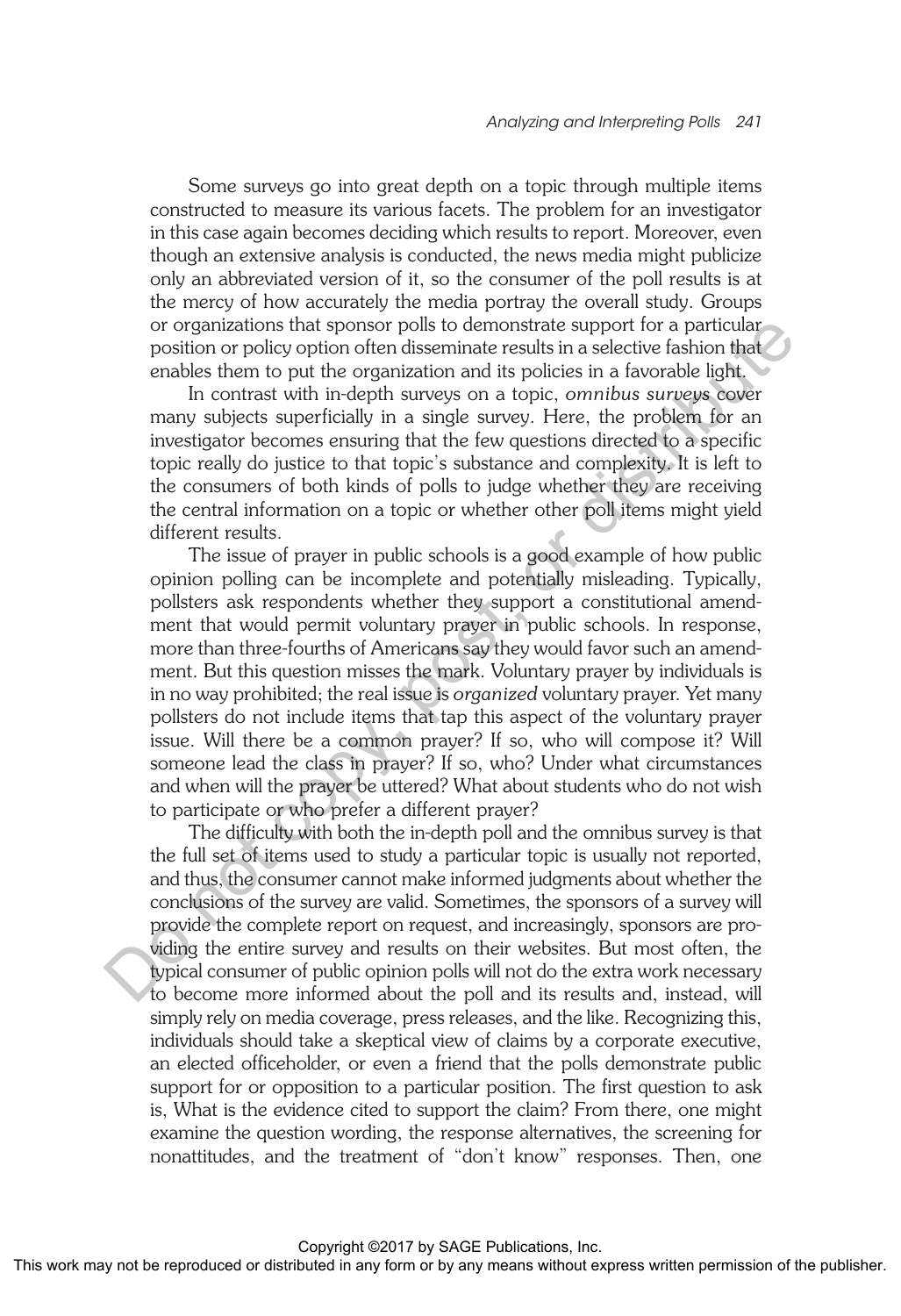#### *242 Polling and the Public*

might attempt the more difficult task of assessing whether the questions used to study the topic at hand were really optimal. Might other questions have been used? What aspects of the topic were not addressed? Finally, one might ponder whether different interpretations could be imposed on the data and whether alternative explanations could account for the reported patterns.

When people cite poll results, they may be tempted to seize on those that support their position and ignore those that do not. The problem is that one or two items cannot capture the full complexity of most issues. For example, Gallup polls conducted in early May 2003 illustrate how important the selective use and analysis of survey items could be in generating rather different impressions on the issue of gay rights. Fortunately, the Gallup Organization asked a range of questions and presented the results of all of them in a fair and unbiased fashion (Newport 2003a; 2003b). Among the questions Gallup asked were the following four: that support their position and ignore those that do not. The problem is<br>that one or two items cannot capture the full complexity of most issues. For<br>example, Gallup polls conducted in early May 2003 illustrate how impor-

Q. Do you think homosexual relations between consenting adults should or should not be legal?

| Should     | 60% |
|------------|-----|
| Should not |     |
| No opinion |     |

Q. Do you feel that homosexuality should be considered an acceptable alternative lifestyle or not?

| Should     | 54% |
|------------|-----|
| Should not | 43  |
| No opinion |     |

Q. Would you favor or oppose a law that would allow homosexual couples to legally form civil unions, giving them some of the legal rights of married couples?

| Favor      | 49% |
|------------|-----|
| Oppose     | 49  |
| No opinion |     |

As you may know, there has been considerable discussion in the news regarding the rights of homosexual men and women. In general, do you think homosexuals should or should not have equal rights in terms of job opportunities?

| Should     | 88% |
|------------|-----|
| Should not | Q   |
| No opinion |     |

If one focused on the second and third items, one might describe American public opinion as sharply split on gay rights. If one emphasized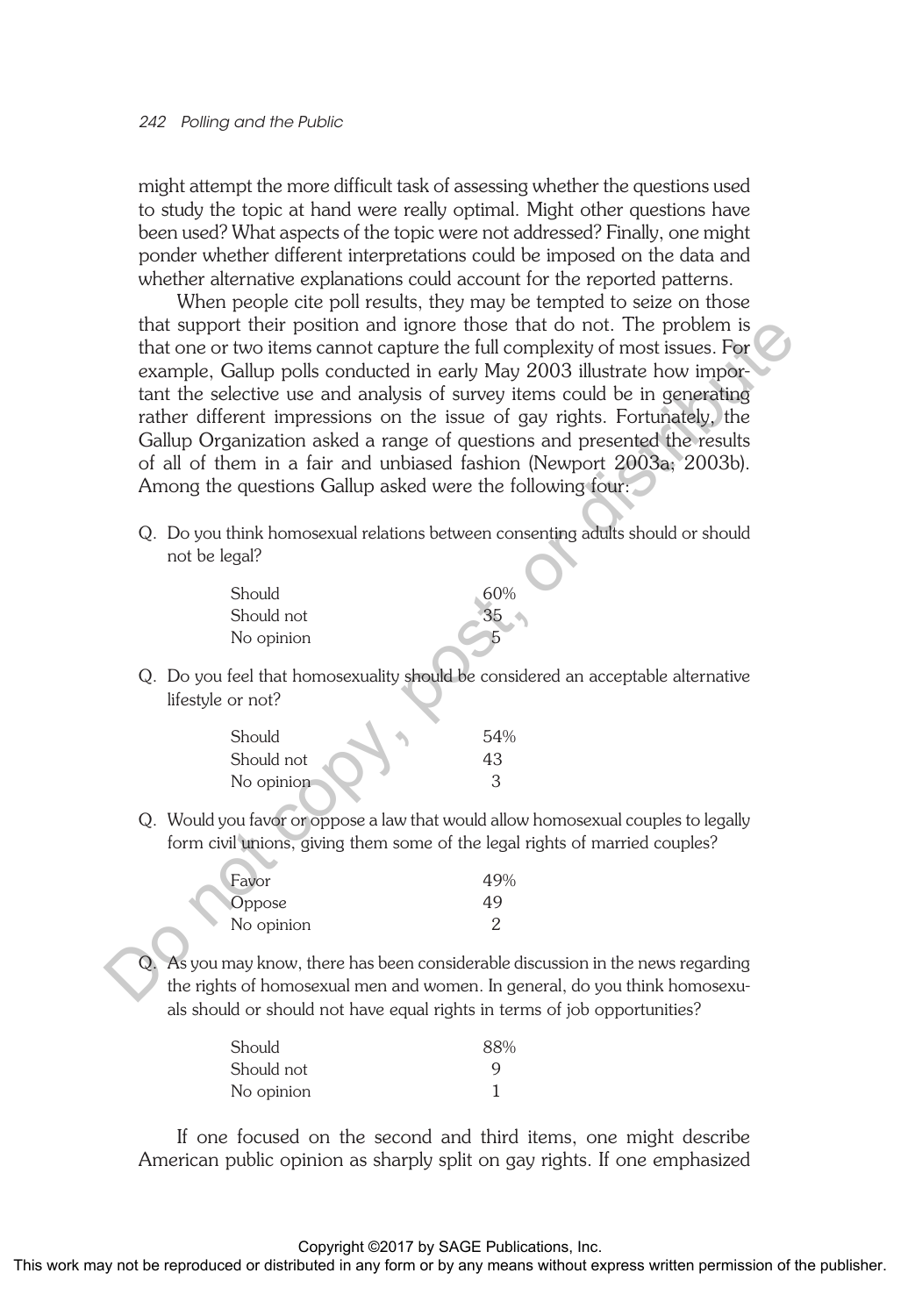the first and last items, one would conclude that a substantial majority of Americans favor gay rights. Clearly, people promoting an agenda on the issue could easily select the items that favored their position. However, the Gallup Organization recognized that the attitudes toward homosexuality and gay rights are multifaceted, requiring multiple items to capture the complexity of public opinion. Note that in 2003, Americans were evenly split on whether to allow civil unions, whereas, in 2015, a majority of Americans supported gay marriage, a level of support likely to continue to increase after the Supreme Court decision legalizing gay marriage. We will discuss the trends in gay marriage opinions later in the chapter.

The issue of government funding of faith-based initiatives further illustrates the importance of item selection and analysis in appreciating the complexity of popular opinion. A poll conducted by the Pew Forum on Religion and Public Life and the Pew Research Center for People and the Press in March 2001 found that 75 percent of Americans favored government funding of faith-based initiatives that provide social services while 21 percent opposed the idea (Goodstein 2001; Morin 2001a). But support dropped dramatically when specific religious groups were mentioned as recipients of public money. Catholic and Protestant churches and Jewish synagogues still received substantial support at 62, 61, and 58 percent respectively, but Mormon churches, Muslim mosques, and Buddhist temples enjoyed the support of only 51, 38, and 38 percent of Americans. In addition, respondents expressed concerns about religions using public dollars to proselytize, about excessive government involvement with religious organizations, and about the fundamental issue of separation of church and state. Moreover, 78 percent of the respondents said that religious organizations that use government funds to provide social services should not be allowed to hire only people who share their religious beliefs. Thus, although there is widespread support—75 percent—for faith-based initiatives, there are important conditions and restrictions on that support. split on whether to allow civil unions, whereas, in 2015, a majority Americans supported gay marriage. alevel of support likely to continue to increase after the Suppreme Court decision legalizing gay marriage. We will dis

Additional examples of the importance of item selection are provided by the polls taken to gauge Americans' attitudes about the Iraqi invasion of Kuwait in 1990, the war with Iraq in 2003, and the war against terrorism in the post–September 11 era. Early in the first Persian Gulf crisis, various survey organizations, using different questions, asked Americans how they felt about taking military action against Iraq. Not surprisingly, the organizations obtained different results:

Q. Do you favor or oppose direct U.S. military action against Iraq at this time? (Gallup, August 3–4, 1990)

| Favor              | 23% |
|--------------------|-----|
| Oppose             | 68  |
| Don't know/refused | Q   |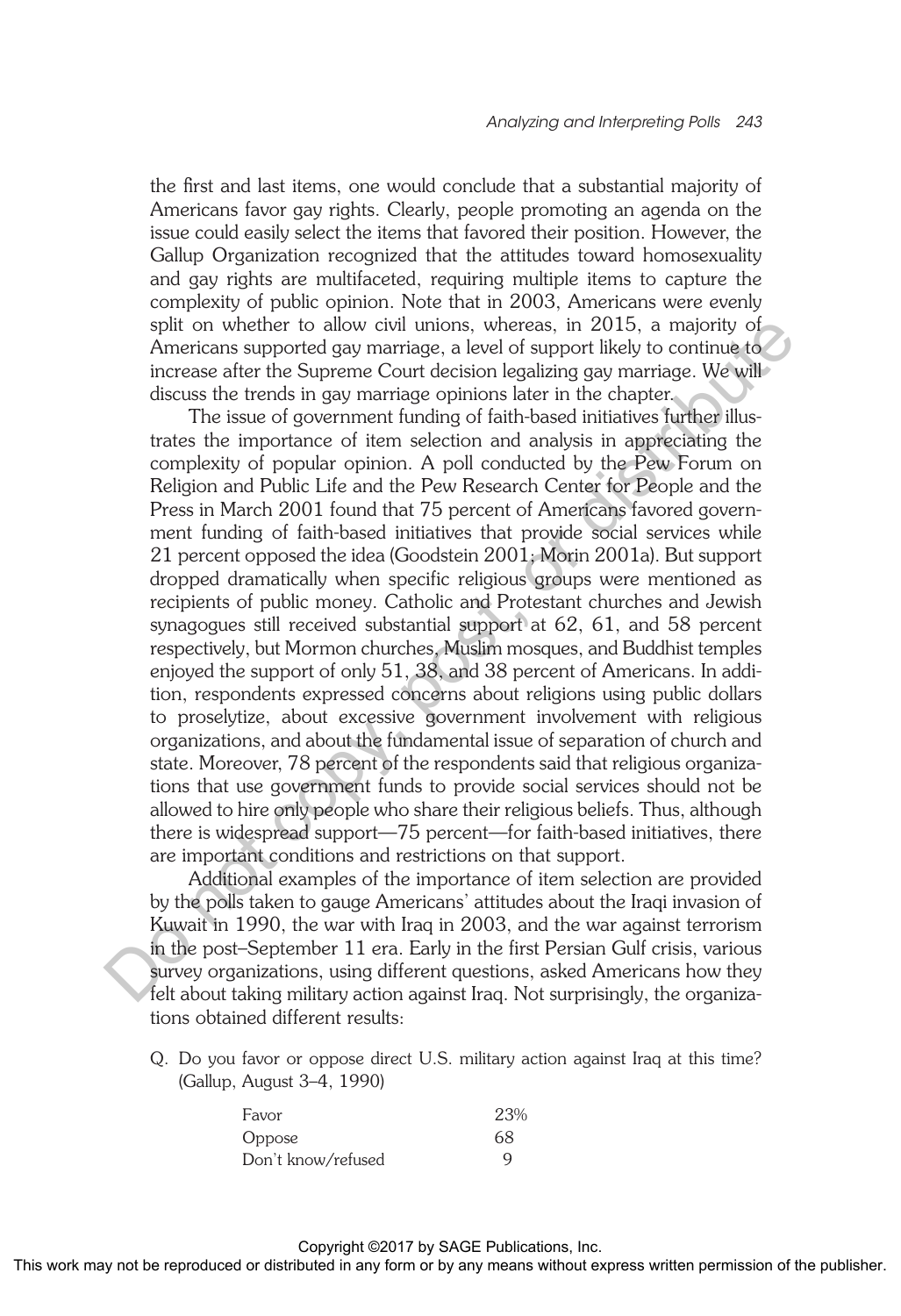Q. Do you agree or disagree that the U.S. should take all actions necessary, including the use of military force, to make sure that Iraq withdraws its forces from Kuwait? (ABC News/*Washington Post*, August 8, 1990)

| Agree      | 66% |
|------------|-----|
| Disagree   | 33  |
| Don't know |     |

Q. Would you approve or disapprove of using U.S. troops to force the Iraqis to leave Kuwait? (Gallup, August 9–12, 1990; quoted in *Public Perspective*, September/October 1990, 13)

| Approve    | 64% |
|------------|-----|
| Disapprove | 36  |

Q. I'm going to mention some things that may or may not happen in the Middle East and for each one, please tell me whether the U.S. should or should not take military action in connection with it. . . . If Iraq refuses to withdraw from Kuwait? (NBC News/*Wall Street Journal*, August 18–19, 1990; quoted in *Public Perspective*, September/October 1990, 13) 2. Would you approve of using U.S. troops to force the lragis to<br>
leave Kuwait? (Gallup, August 9-12, 1990; quoted in Public Perspective,<br>
September/October 1990, 13)<br>
Approve<br>
Disapprove<br>  $64\%$ <br>
Disapprove<br>
Disapprove<br>

| No military action | 51% |
|--------------------|-----|
| Military action    | 49  |

Note that the responses indicate varying levels of support for military action, even though most of the questions were asked within two weeks of each other.

The first question shows the most opposition to military action. This is easily explained: The question concerns military action *at this time*, and many Americans may have seen such a step as premature until other means had been tried.

The next two questions indicate majority support for military action, and the final item shows a very divided American populace. It is clear which survey items proponents and opponents of military action would cite to support their arguments.

Throughout the Persian Gulf crisis, public opinion was highly supportive of President George H. W. Bush's policies; only in the period between October and December 1990 did support for the president's handling of the situation drop below 60 percent. For example, a November 1990 CBS News/*New York Times* poll showed the following patterns of response: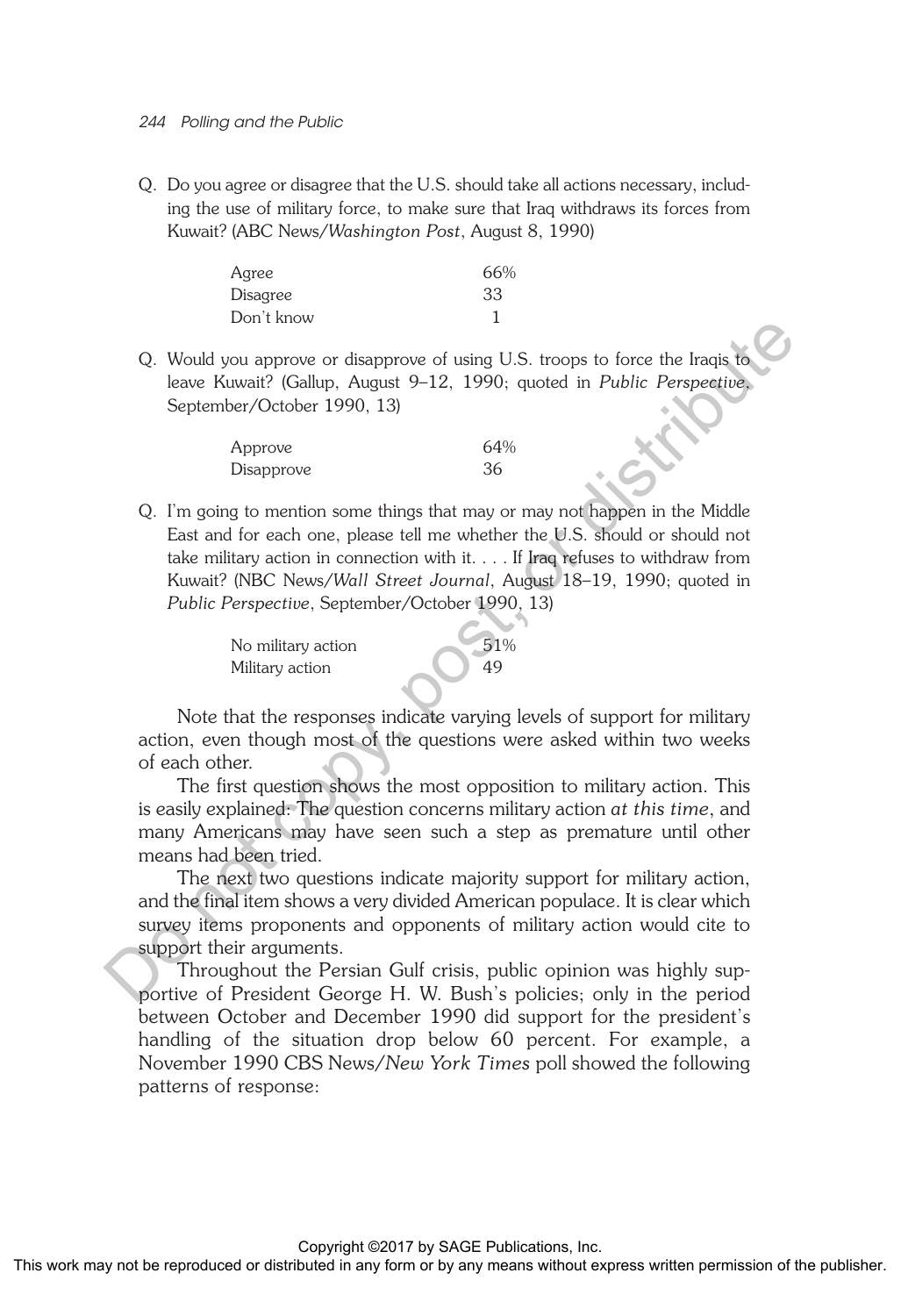Q. Do you approve or disapprove of the way George Bush is handling Iraq's invasion of Kuwait?

| Approve       | 50% |
|---------------|-----|
| Disapprove    | 41  |
| Don't know/NA | 8   |

An ABC News/*Washington Post* poll in mid-November asked this:

Q. Do you approve or disapprove of the way George Bush is handling the situation caused by Iraq's invasion of Kuwait?

| Approve       | 59% |
|---------------|-----|
| Disapprove    | 36  |
| Don't know/NA | 5   |

Some opponents of the military buildup tried to use these and similar polls to demonstrate that support for the president's policies was decreasing—earlier polls had indicated support levels in the 60 to 70 percent range. Fortunately, the *Washington Post* poll cited above asked respondents who disapproved of Bush's policy whether the president was moving too slowly or too quickly. It turned out that 44 percent of the disapprovers said "too slowly" and 37 percent "too quickly." Thus, a plurality of the disapprovers preferred more rapid action against Iraq—a result that provided little support for those critics of the president's policies who were arguing against a military solution. An ABC News/Washington Post poll in mid-November asked this:<br>
Q. Do you approve or disapprove of the way George Bush is handling the situation<br>
caused by Iraq's invasion of Kuvait?<br>
Approve<br>
Disapprove<br>
Disapprove<br>
Disapp

In August 2003, the Gallup Organization (Newport 2003d) queried Americans about their views on aspects of American involvement in Iraq. Among the items in the survey were the following:

Q. How would you say things are going for the U.S. in Iraq now that the major fighting has ended—very well, moderately well, moderately badly, or very badly?

| Very/moderately well  | 50% |
|-----------------------|-----|
| Very/moderately badly | 49  |

Q. All in all, do you think the situation in Iraq was worth going to war over, or not?

| Worth going to war     | 63% |
|------------------------|-----|
| Not worth going to war | 35  |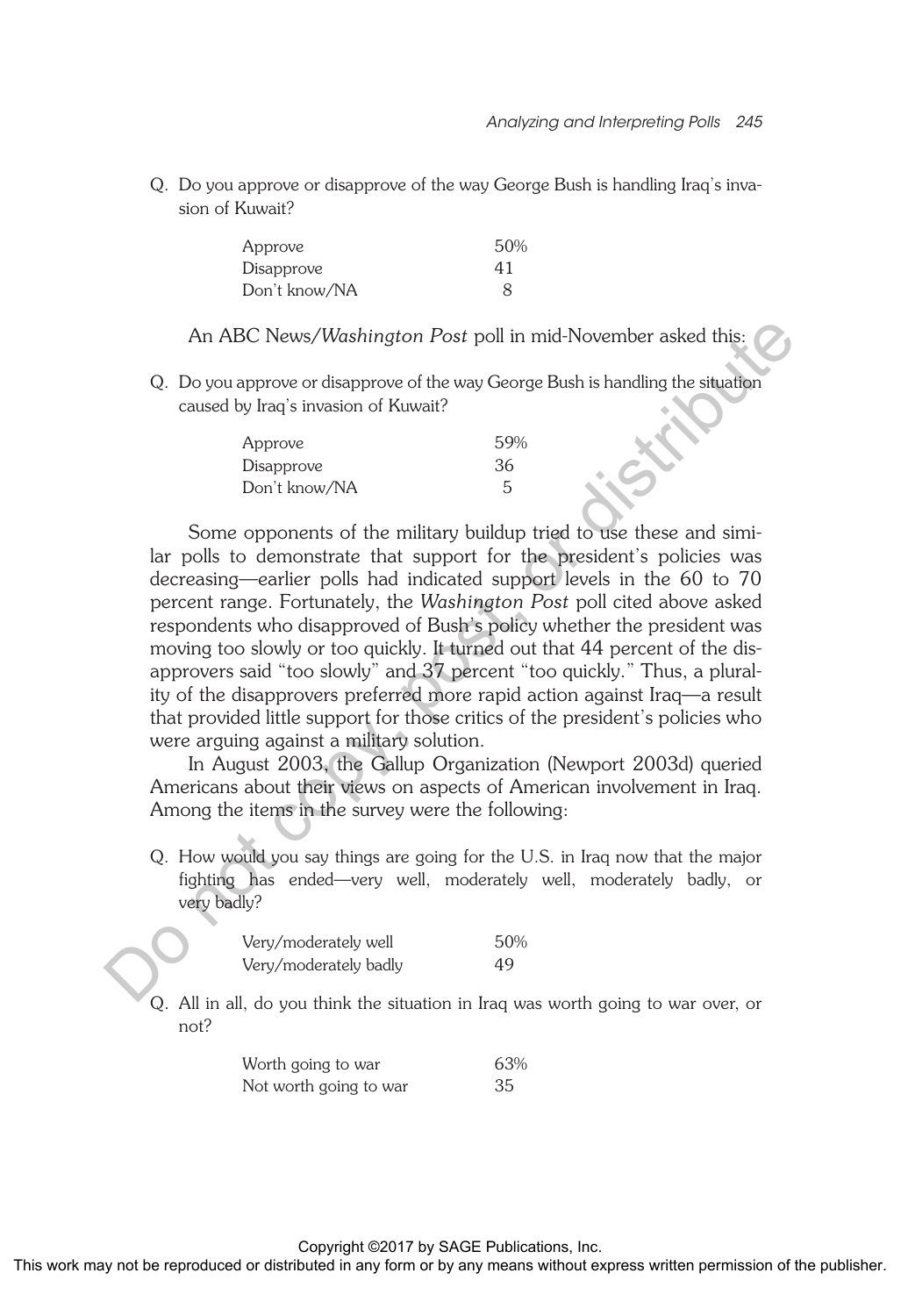*246 Polling and the Public*

Q. Do you approve or disapprove of the way that George W. Bush is handling the situation with Iraq?

| Approve    | 57% |
|------------|-----|
| Disapprove | 41  |

Q. Do you think the Bush administration does—or does not—have a clear plan for handling the situation in Iraq?

| Does       | 44% |
|------------|-----|
| Does not   | 54  |
| No opinion |     |

Q. Which comes closest to your view about what the U.S. should now do about the number of U.S. troops in Iraq—the U.S. should send more troops to Iraq, the U.S. should keep the number of troops as it is now, the U.S. should begin to withdraw some troops from Iraq, or the U.S. should withdraw all of its troops from Iraq?

| Send more troops                          | 15% |
|-------------------------------------------|-----|
|                                           | 36  |
|                                           | 32  |
| Withdraw all troops                       | 14  |
| Keep as it is now<br>Withdraw some troops |     |

Fortunately, we have all of the above items to capture the complexity of American public opinion about the situation in Iraq. But clearly, very different portraits of public opinion could be generated if one focused selectively on only some of the items. For example, someone hostile to the Bush administration might focus on the fourth item, which indicates that a majority of the American people believed that the Bush administration did not have a clear plan for handling the situation in Iraq. A proponent of the Bush administration might focus on the second and third questions, which show that healthy majorities of Americans thought it was worthwhile to go to war with Iraq and approved the president's handling of the situation. Another observer might emphasize the first and last items and write that Americans were sharply divided on Iraq. handling the situation in Iraq?<br>
Does not<br>  $^{24\%}$ <br>
Does not<br>
No opinion<br>
Does not copy, the US, should now does doout the<br>
number of U.S. troops in Iraq—the U.S. should searl none troops to Rea, the U.S.<br>
should keep th

In September 2006, a poll of 1,150 Iraqi adults was conducted for WorldPublicOpinion.org by the Program on International Policy Attitudes (PIPA) at the University of Maryland. Among the many questions asked Iraqis were the following four items:

Q. Do you think that the new Iraqi system of government grants the central government too much power, too little power, or about the right amount of power?

| Too much    | 37% |
|-------------|-----|
| About right | 26  |
| Too little  | 35  |

Copyright ©2017 by SAGE Publications, Inc.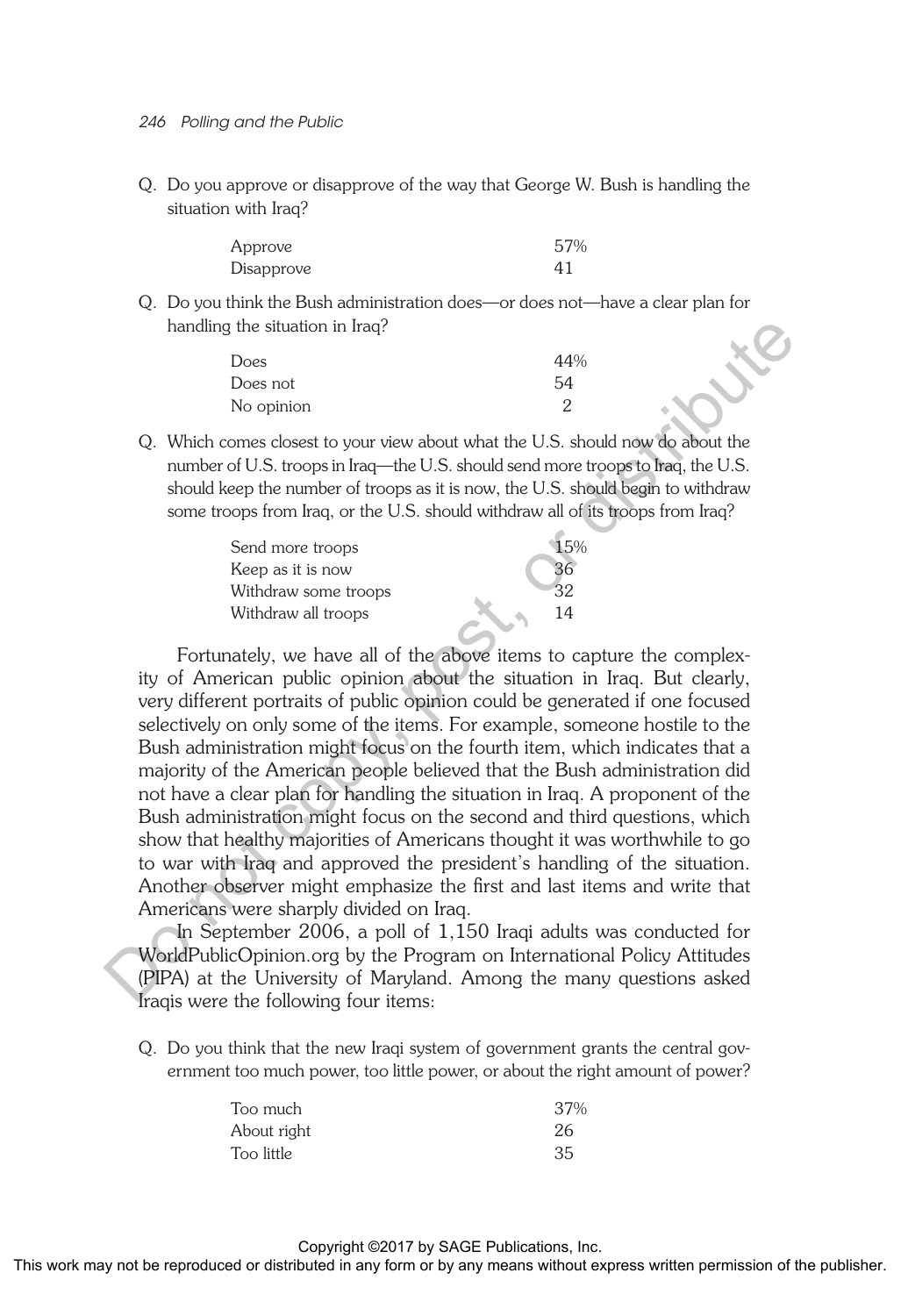Q. Please tell me if you have a very favorable, somewhat favorable, somewhat unfavorable, or very unfavorable opinion of:

|                 | Verv<br>favorable | Somewhat<br>favorable | Somewhat<br>unfavorable | Verv<br>unfavorable |
|-----------------|-------------------|-----------------------|-------------------------|---------------------|
| Osama Bin Laden | $1\%$             | 7%                    | 16%                     | 77%                 |
| Al Qaeda        |                   | .5                    | 12                      | 82                  |

Q. Do you strongly approve, approve somewhat, disapprove somewhat or strongly disapprove of the following:

|                                        | Strongly<br>approve | Approve<br>somewhat | Disapprove<br>somewhat | Strongly<br>disapprove |
|----------------------------------------|---------------------|---------------------|------------------------|------------------------|
| Attacks on U.S.-<br>led forces in Iraq | 2.7%                | 34%                 | 23%                    | 16%                    |
|                                        |                     |                     |                        |                        |

Q. Which of the following would you like the Iraqi government to ask the U.S.-led forces to do?

| Withdraw all U.S.-led forces within six months | 37% |
|------------------------------------------------|-----|
| Gradually withdraw U.S.-led forces according   |     |
| to a one-year timeline                         | 34  |
| Gradually withdraw U.S.-led forces according   |     |
| to a two-year timeline                         | 20  |
| Only reduce U.S.-led forces as the security    |     |
| situation improves in Iraq                     | q   |
|                                                |     |

Imagine that someone was an advocate, rather than an opponent, of American involvement in Iraq and wanted to cite Iraqi public opinion in support of his or her stance. Proponents of American involvement might cite the first two questions, pointing out that  $61$  percent ( $26 + 35$ ) favor the Iraqi government having at least as much power as it does while overwhelming majorities of Iraqis are very unfavorable to Osama bin Laden and al-Qaeda. All Qaeda<br>
2 5 5 12 62<br>
Al Qaeda<br>
2 5 5 12 62<br>
C. Do you strongly approve, approve somewhat, disapprove somewhat or strongly<br>
4 shopprove of the following<br>
9 shopprove somewhat somewhat<br>
9 shopprove somewhat<br>
9 shopprove

Opponents of American policy, on the other hand, would likely point to the last two items that show that 61 percent  $(27 + 34)$  of Iraqis approve of attacks on U.S.-led forces and 71 percent  $(37 + 34)$  would like American forces out of Iraq within a year. Clearly, one can paint very different portraits of Iraqi public opinion depending upon which survey items one emphasizes.

A Fox News/Opinion Dynamics poll in July 2003 included a number of questions about how safe Americans felt since the terrorist attacks of September 11, 2001 (*Polling Report,* August 11, 2003):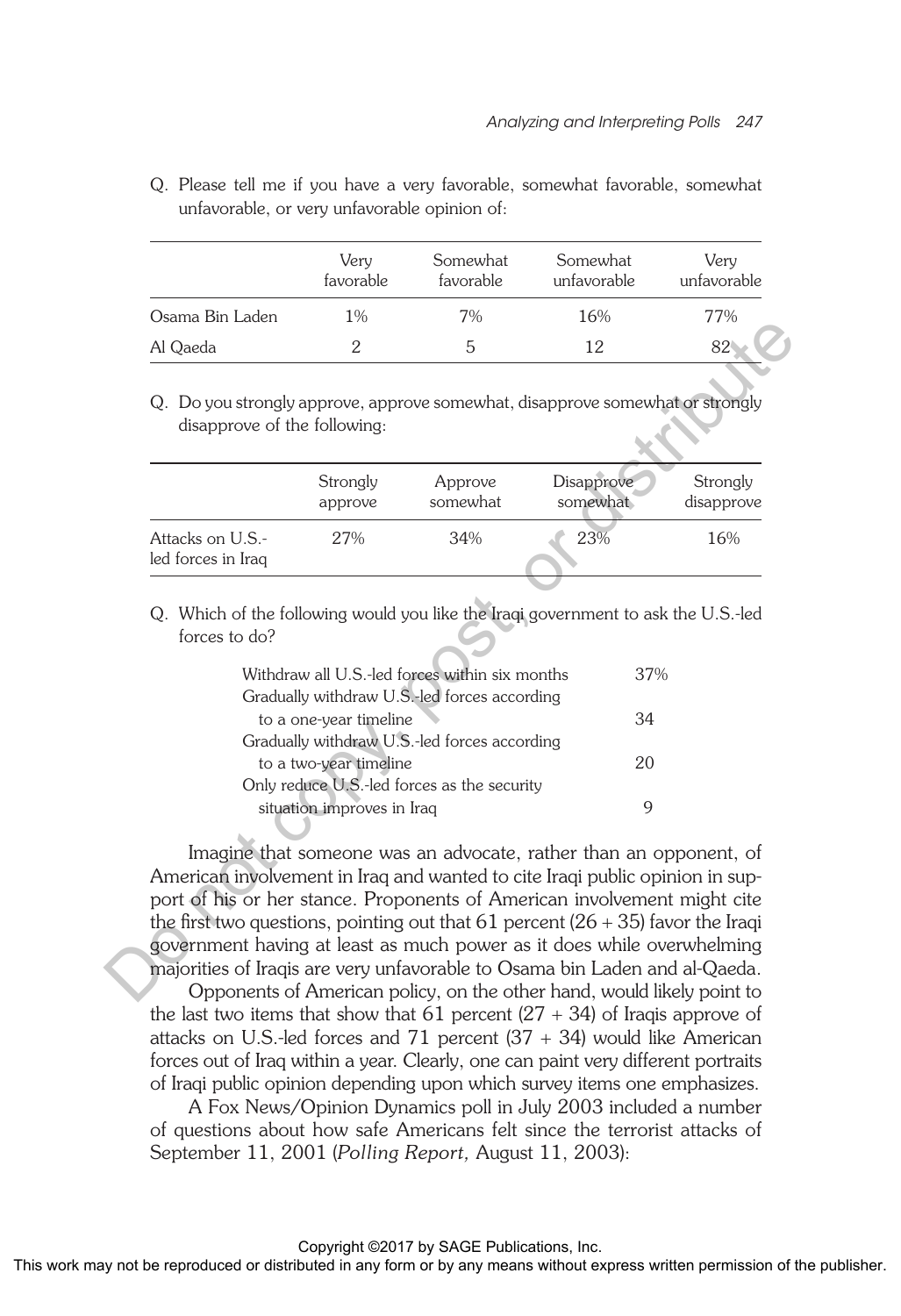#### *248 Polling and the Public*

Q. How surprised are you that there has not been another terrorist attack in the United States since the 9/11 attacks?

| Very surprised       | 21% |
|----------------------|-----|
| Somewhat surprised   | 30  |
| Not very surprised   | 27  |
| Not at all surprised | 19  |
| Not sure             | 3   |
|                      |     |

| Very confident       | 17% |
|----------------------|-----|
| Somewhat confident   | 45  |
| Not very confident   | 20  |
| Not at all confident | 13  |
| Not sure             |     |

|    | Not sure                                                                                                                                                                                                                | 3                                |  |
|----|-------------------------------------------------------------------------------------------------------------------------------------------------------------------------------------------------------------------------|----------------------------------|--|
|    | Q. How confident are you that U.S. intelligence agencies have now improved their<br>procedures and will be able to prevent attacks like the 9/11 attacks in the future?                                                 |                                  |  |
|    | Very confident<br>Somewhat confident<br>Not very confident<br>Not at all confident<br>Not sure                                                                                                                          | 17%<br>45<br>20<br>13<br>5       |  |
|    | Q. Do you think another major terrorist attack in the United States will happen<br>within the next three months, within the next sixth months, in the next one to<br>two years, more than two years from now, or never? |                                  |  |
|    | Within the next three months<br>Within the next six month<br>In the next one to two years<br>More than two years from now<br>Never<br>Not sure                                                                          | 4%<br>10<br>31<br>17<br>16<br>22 |  |
|    | Q. Do you think there are members of the Al Qaeda terrorist group in the United<br>States today?                                                                                                                        |                                  |  |
|    | Yes<br>No<br>Not sure                                                                                                                                                                                                   | 92%<br>4<br>4                    |  |
| Q. | Do you think America is doing enough to secure the country's borders?                                                                                                                                                   |                                  |  |
|    | Yes                                                                                                                                                                                                                     | 35%<br>ΓΠ                        |  |

| Yes            | 92% |
|----------------|-----|
| N <sub>o</sub> |     |
| Not sure       |     |

| Yes      | 35% |
|----------|-----|
| No       | 57  |
| Not sure | 8   |

How safe and secure do Americans actually feel? Again, emphasizing different questions will produce different portraits of public opinion. For example, 62 percent of Americans  $(17 + 45)$  are either very or somewhat confident that U.S. intelligence agencies will be able to prevent future attacks, but 62 percent  $(4 + 10 + 31 + 17)$  believe there will be another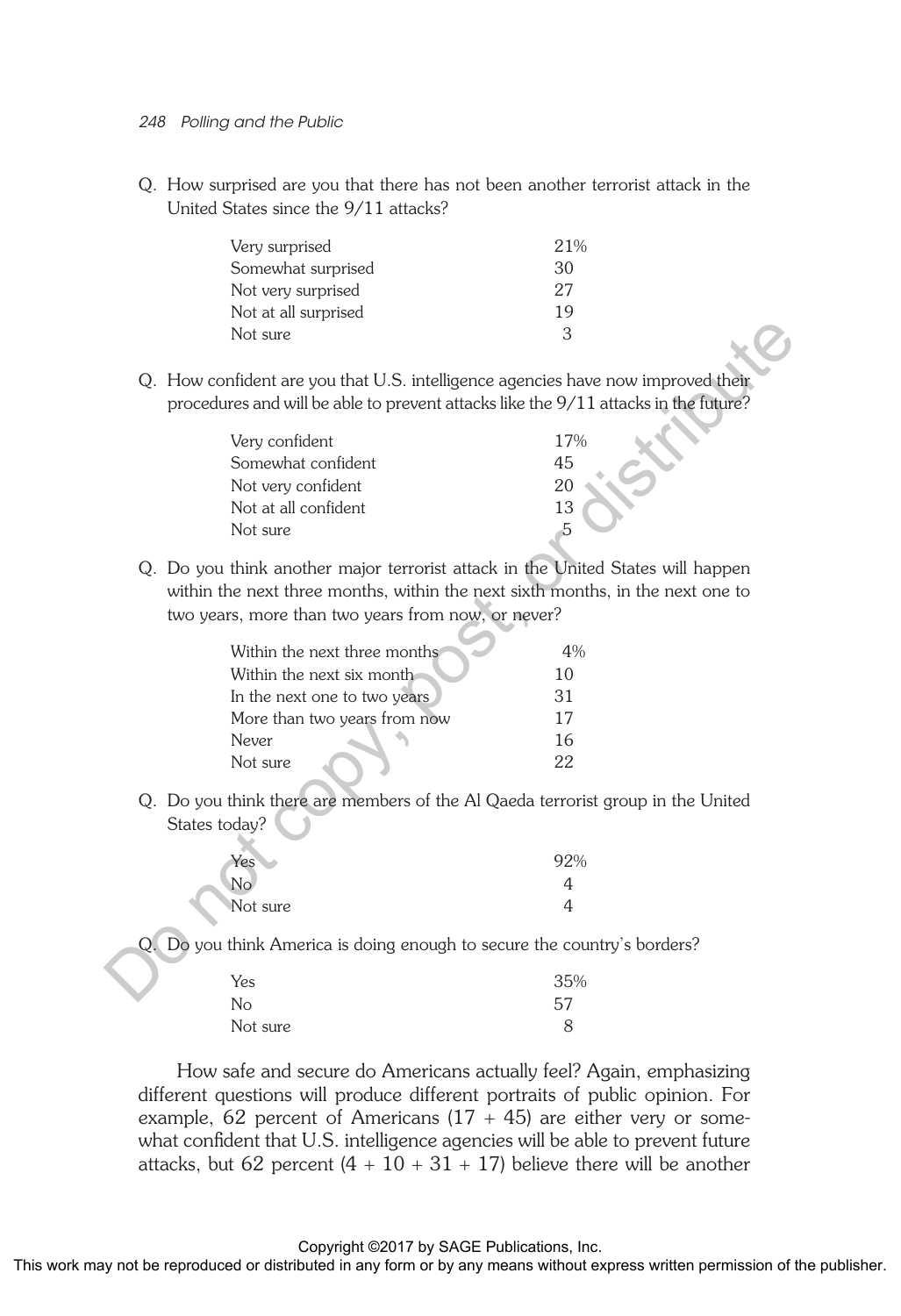major terrorist attack in the United States. Americans are split on whether or not they are surprised by the absence of another terrorist strike since September 11, but they are almost unanimous in their belief that al-Qaeda members are in the United States. The lesson of this and the previous examples is clear: Constructing an interpretation around any single survey item can generate a misleading description of public opinion. And sometimes, advocates of particular positions do that deliberately, using survey results selectively and misleadingly to advance their cause.

An ABC News/*Washington Post* poll conducted in June 2006 included the following items about prisoners being held at Guantanamo Bay by the United States:

Q. Do you support or oppose the federal government holding suspected terrorists without trial at the U.S. military prison in Guantanamo Bay, Cuba?

| Support | 57% |
|---------|-----|
| Oppose  | 37  |
| Unsure  |     |

Q. Some people say that these prisoners should be given prisoner-of-war rights or charged with a crime so they can defend themselves at a trial. Others say POW status or criminal laws don't apply to suspected terrorists because of the risk if they were released. What's your opinion? Do you think the prisoners at Guantanamo should be given POW status or charged with a crime, or should be held without charges indefinitely? times, advocates of particular positions do that deliberately, using survey<br>
results selectively and misleadingly to advance their cause.<br>
An ABC News/Washington Post poll conducted in June 2006<br>
included the following ti

| POW status/charged   | 71% |
|----------------------|-----|
| Held without charges | 25  |
| Unsure               | Δ   |

Q. How confident are you that the United States is adequately protecting the rights of prisoners being held at Guantanamo: very confident, somewhat confident, not too confident, or not confident at all?

| Very confident       | 21% |
|----------------------|-----|
| Somewhat confident   | 45  |
| Not too confident    | 17  |
| Not confident at all | 14  |
| Unsure               | 2   |

Q. Do you think holding prisoners at the Guantanamo Bay military prison has or has not damaged the United States' image in the rest of the world?

| Has     | 62% |
|---------|-----|
| Has not | 35  |
| Unsure  |     |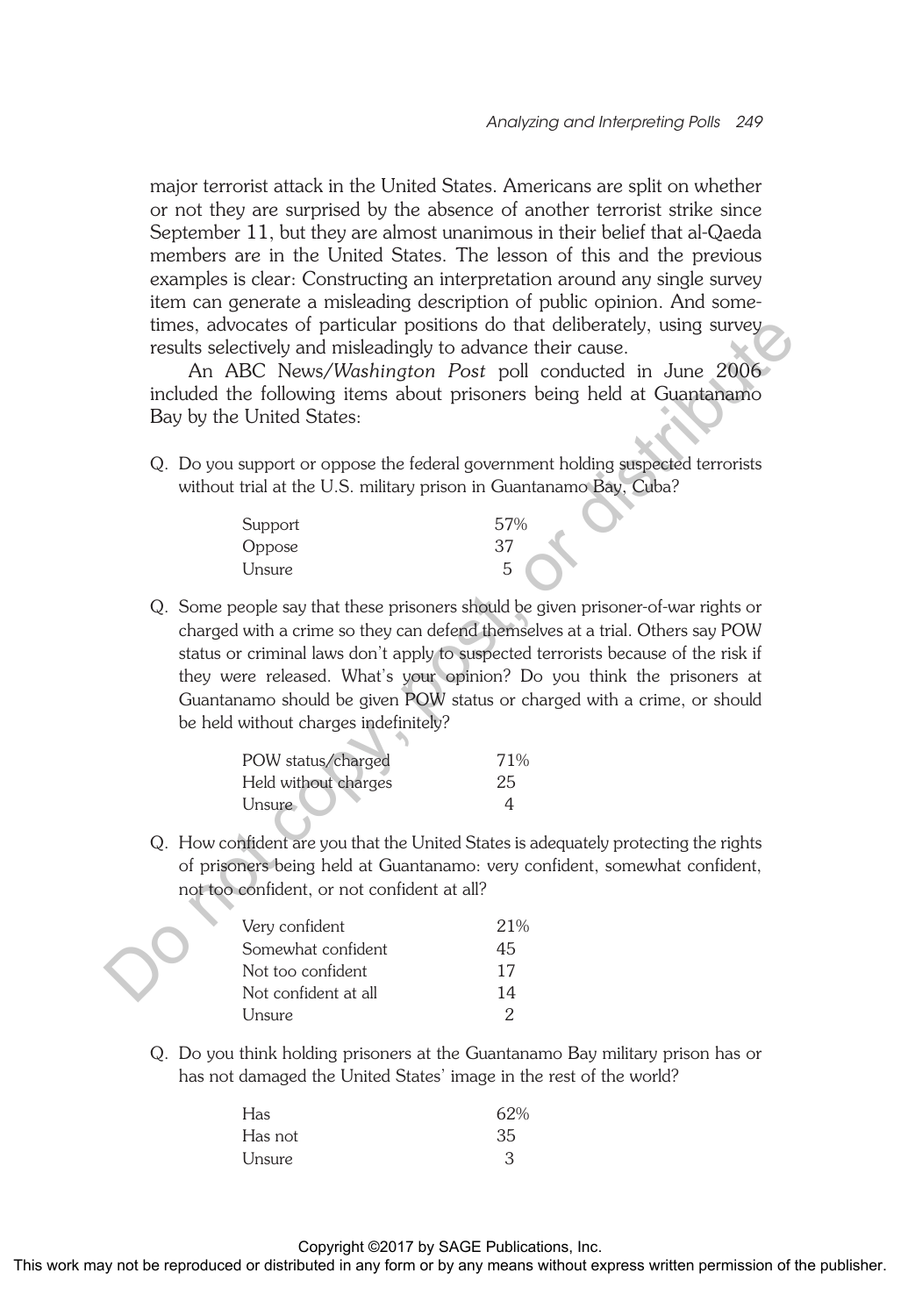Q. Do you think holding prisoners at the Guantanamo Bay military prison has or has not made the United States safer from terrorism?

| Has     | 51% |
|---------|-----|
| Has not | 45  |
| Unsure  | 4   |

Imagine members of Congress arguing about American policy at Guantanamo. Proponents of the policy are likely to cite the 57 percent of Americans in favor of the policy, but opponents will cite the 71 percent of Americans who think that prisoners should be given POW status or charged with a crime. Proponents are likely to claim that 66 percent  $(21 + 45)$  of Americans feel at least somewhat confident that the rights of prisoners are adequately protected while opponents will cite the 62 percent of Americans who believe that our Guantanamo policy has damaged the image of the United States in the rest of the world. Again, the selective use of particular items can present a very misleading description of American public opinion. Imagine members of Congress arguing about American policy at<br>
Guantamano. Proponents of the policy out opponents will cite the 57 percent of<br>
Americans in favor of the policy, but opponents will cite the 71 percent of<br>
Am

In the political debate surrounding tax cuts in 2001 and 2002, people often cited poll results to justify various positions. And certainly, all other things being equal, Americans would prefer to have lower taxes, a position that Republican tax cut advocates routinely cited. In the first round of tax cuts in 2001, the Bush administration claimed that the projected multitrillion-dollar surplus would allow the United States to have tax cuts, pay down the national debt, and shore up Social Security and Medicare. But even under those circumstances, tax cuts were not a high priority for Americans. For example, a February 2001 CBS poll asked Americans the following question:

Q. Some lawmakers are saying that there will be a budget surplus in the coming years. If that happens and you had to choose among the following things, how would you like the money to be used: (1) to cut income taxes, (2) to pay down the national debt, (3) to preserve programs like Medicare and Social Security, or (4) something else?

| Cut income taxes          | 19% |
|---------------------------|-----|
| Pay down debt             | 13  |
| Medicare/Social Security  | 48  |
| Something else            | 7   |
| Combination (volunteered) | 12  |
| Don't know                | 1   |

As the economy weakened and projected surpluses turned into actual deficits, opponents of the various actual and proposed rounds of tax cuts

Copyright ©2017 by SAGE Publications, Inc.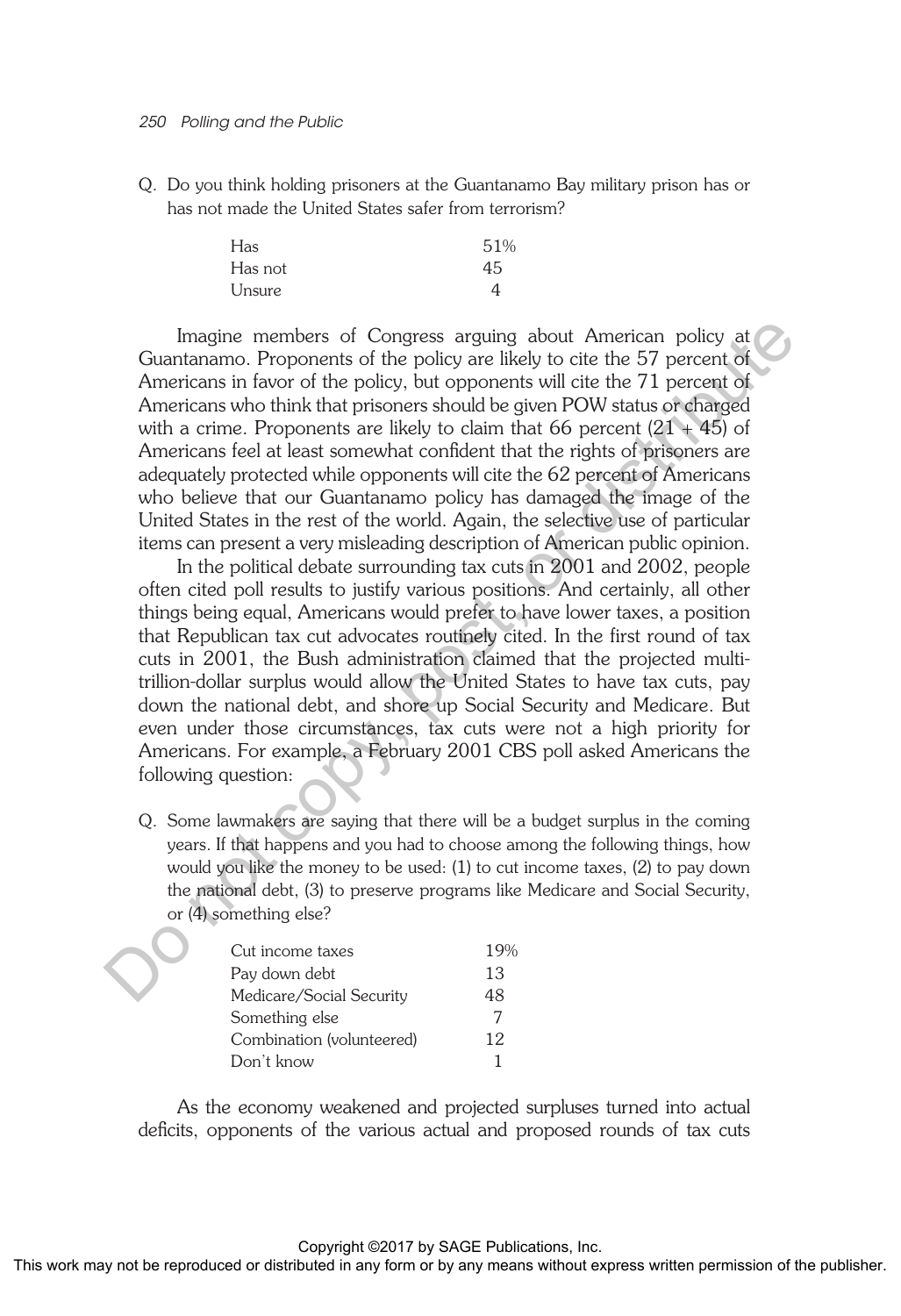regularly cited poll results that showed that when tax cuts were paired against other public policy objectives, the desire for tax cuts declined markedly. For example, an NPR/Kaiser Family Foundation/Kennedy School of Government poll asked Americans the following in February and March 2003:

Q. What's more important to you, having the government provide needed services, or cutting taxes?

| Provide needed services | 66% |
|-------------------------|-----|
| Cut taxes               | -31 |
| Don't know              |     |

In some ways this is a flawed question, since "needed services" could mean starkly different things to different respondents. But the question is representative of the typical pattern of responses obtained when the question of services versus tax cuts is presented to Americans. In a similar vein, a *Washington Post*/ABC News poll conducted in late summer 2003 found that about 60 percent of Americans were unhappy about the president's request to Congress to provide another \$87 billion for the reconstruction of postwar Iraq and Afghanistan (although about the same proportion of the American public favored staying in Iraq). But when asked how the \$87 billion should be generated, a plurality (41 percent) called for the repeal of recently passed tax cuts. vices, or cutting taxes?<br>
provide needel services<br>
Cut taxes<br>
Cut taxes<br>
Cut taxes<br>
Cut taxes<br>
Cut taxes<br>
Cut taxes<br>
Cut taxes<br>
Signed pattern things to different respondents. By the question<br>
is representative of the typ

The obvious point of the tax cut example is that an accurate portrayal of American public opinion must take into account not simply a preference for lower taxes but also the trade-offs that might be involved in any tax cut, particularly when the federal budget is under great strain. Clearly, to capture the complexity and conditional nature of citizens' views, multiple items must be used. And when that is done, then the results of the multiple items should be made public, even if partisans on either side of the issue would prefer that only the results that support their position become public.

Polling on American attitudes toward the nuclear arms negotiations with Iran conducted in March of 2015 again illustrate how important item selection can be in presenting a portrait of American public opinion. Consider the following four survey questions, the first two from an ABC News/*Washington Post* poll and the next two from a Pew Research Center survey:

Thinking now about the situation with Iran: Would you support or oppose an agreement in which the United States and other countries would lift major economic sanctions against Iran, in exchange for Iran restricting its nuclear program in a way that makes it harder for it to produce nuclear weapons?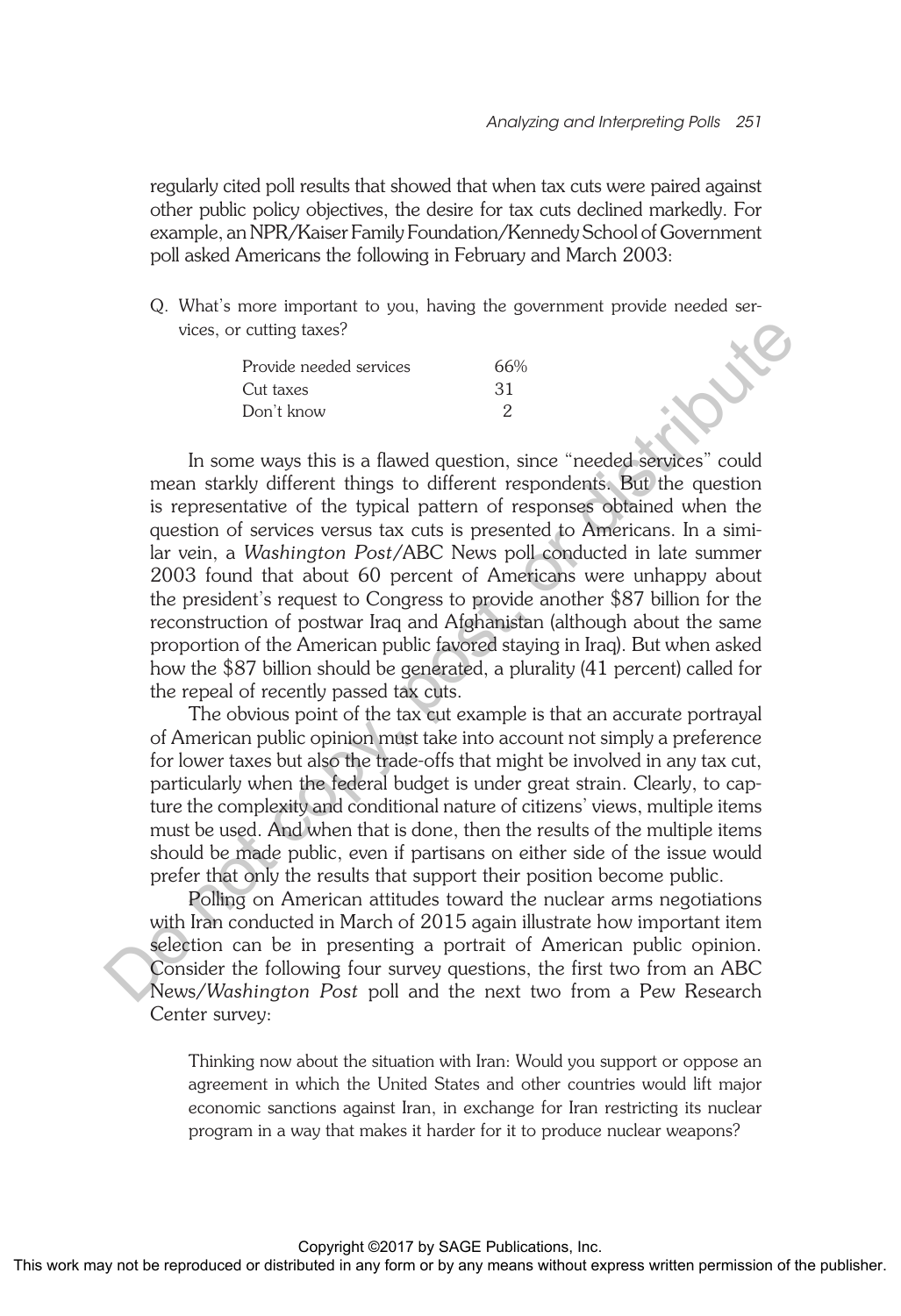#### *252 Polling and the Public*

| Support | 59% |
|---------|-----|
| Oppose  | 31% |
| Unsure  | 10% |

How confident are you that such an agreement would prevent Iran from developing nuclear weapons: very confident, somewhat confident, not so confident or not confident at all?

| Very confident       | 4%  |
|----------------------|-----|
| Somewhat confident   | 33% |
| Not so confident     | 26% |
| Not at all confident | 34% |
| Unsure               | 3%  |

From what you know, do you approve or disapprove of the United States negotiating directly with Iran over the issue of its nuclear program?

| Approve    | 49% |  |
|------------|-----|--|
| Disapprove | 40% |  |
| Unsure     | 11% |  |

In your view, who should have the final authority for approving any nuclear agreement between the United States and Iran: Congress or President Obama?

| Congress              | 62% |
|-----------------------|-----|
| President Obama       | 29% |
| Depends (volunteered) | 4%  |
| Unsure                | .5% |

The first two questions (from the ABC/*Washington Post* poll) are fascinating since they appear to be saying negotiate (by a 59 to 31 vote) but are also saying that 60 percent  $(26 + 34)$  of Americans have little to no confidence that any agreement will keep Iran from getting nuclear weapons. The first and third questions seem to indicate differing levels of support for the negotiations. One could argue that the first question is too argumentative in favor of negotiations and that the third question is a better measure of popular sentiment. The fourth question makes it clear that by a substantial margin, Americans want Congress (and not President Obama) to have the final authority to approve any agreement. If you were the White House press secretary, how would you spin the results to these four questions? Very confident<br>
Very confident<br>
Mot so confident<br>
2016<br>
Not at all confident<br>
2016<br>
Not at all confident<br>
2016<br>
Dinsure<br>
2016<br>
Dinsure<br>
2016<br>
Trom what you know, do you approve of a sign<br>tower of the United States negotia

Two polls about ISIS again illustrate the complexity of American public opinion and how different narratives can be constructed depending on which survey items are emphasized and how they are interpreted. A CBS News poll conducted in early October of 2014 included the following items: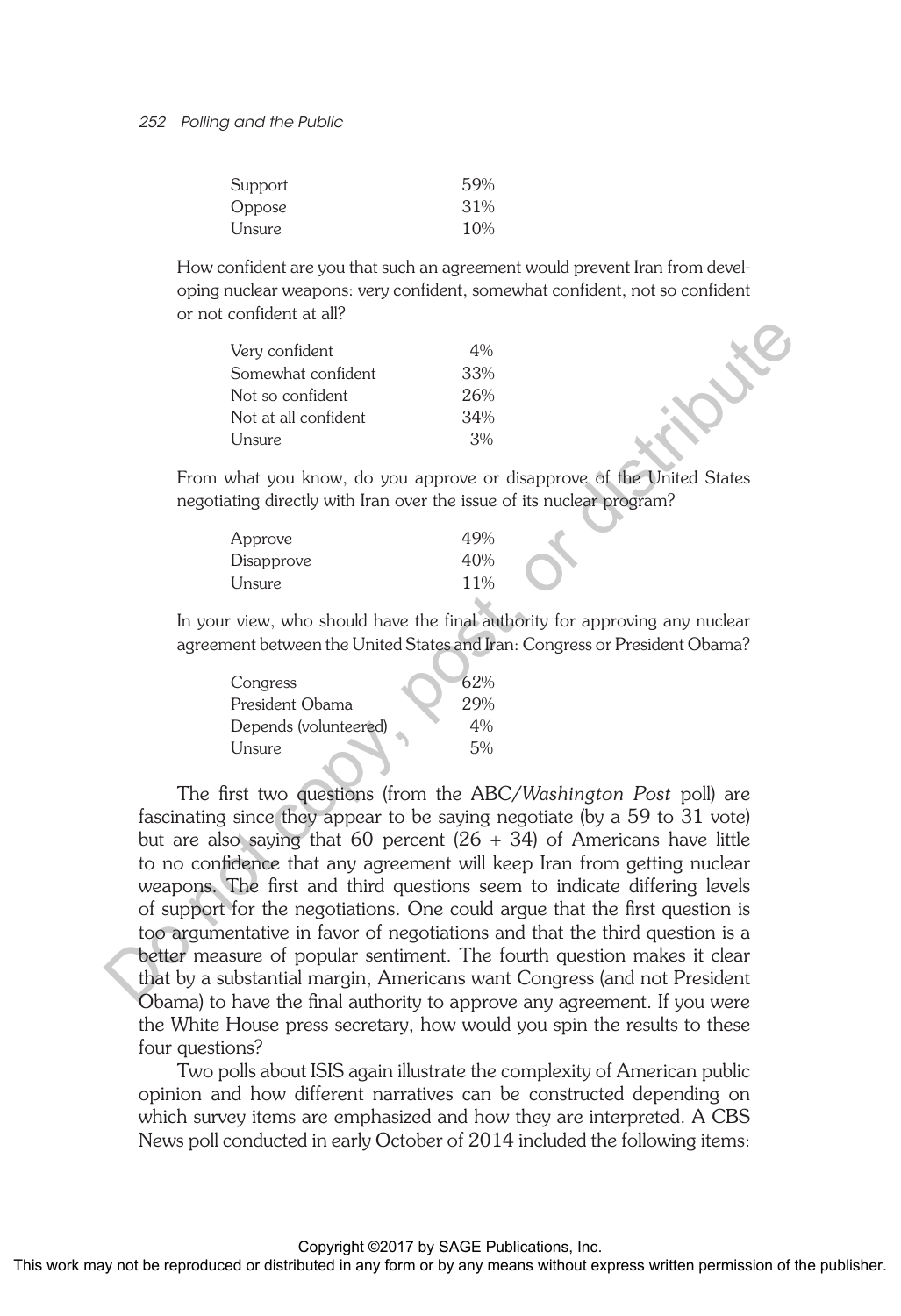Do you think the militant group ISIS is a threat to the security of the United States, or not? If yes: Do you think it is a major threat or a minor threat?

| 61%   |
|-------|
| 21%   |
| 14%   |
| $4\%$ |
|       |

Do you think President Obama has a clear plan for dealing with ISIS militants, or not?

| Yes    | 36% |
|--------|-----|
| No     | 56% |
| Unsure | 8%  |

Do you favor or oppose U.S. airstrikes against ISIS militants in Iraq? In Syria?

| Yes            | 73% (Irag) | ~72% (Syria) |
|----------------|------------|--------------|
| N <sub>o</sub> | 21%        | <b>20%</b>   |
| Unsure         | 7%         | 8%           |

Do you favor or oppose the U.S. sending ground troops into Iraq or Syria to fight ISIS militants?

| Favor  | 44% |
|--------|-----|
| Oppose | 50% |
| Unsure | .5% |

Do you think the United States will be able to remove the threat from ISIS militants using airstrikes alone, or do you think ground troops will be necessary in order to remove the threat from ISIS militants?

| Airstrikes alone               | 2.1% |
|--------------------------------|------|
| <b>Ground troops necessary</b> | 65%  |
| Unsure                         | 1.5% |

Do you think it is necessary for Congress to approve military action against ISIS militants in Syria, or do you think President Obama has the authority to take military action against ISIS militants in Syria without getting approval of Congress? Do you think President Obama has a clear plan for dealing with ISIS militarities<br>
or not?<br>
Yes<br>
No<br>
Unsure<br>
Do you favor or oppose U.S. airstrikes against ISIS militaria in Iraq? In Syria?<br>
Yes<br>
T<sup>936</sup> (fraq)<br>
Yes<br>
To you

| Necessary for Congress to approve | 62% |
|-----------------------------------|-----|
| President Obama has the authority | 33% |
| Unsure                            | .5% |

What conclusions can we draw from these results? Sixty-one percent of Americans think ISIS is a major threat, with another 21 percent believing

Copyright ©2017 by SAGE Publications, Inc.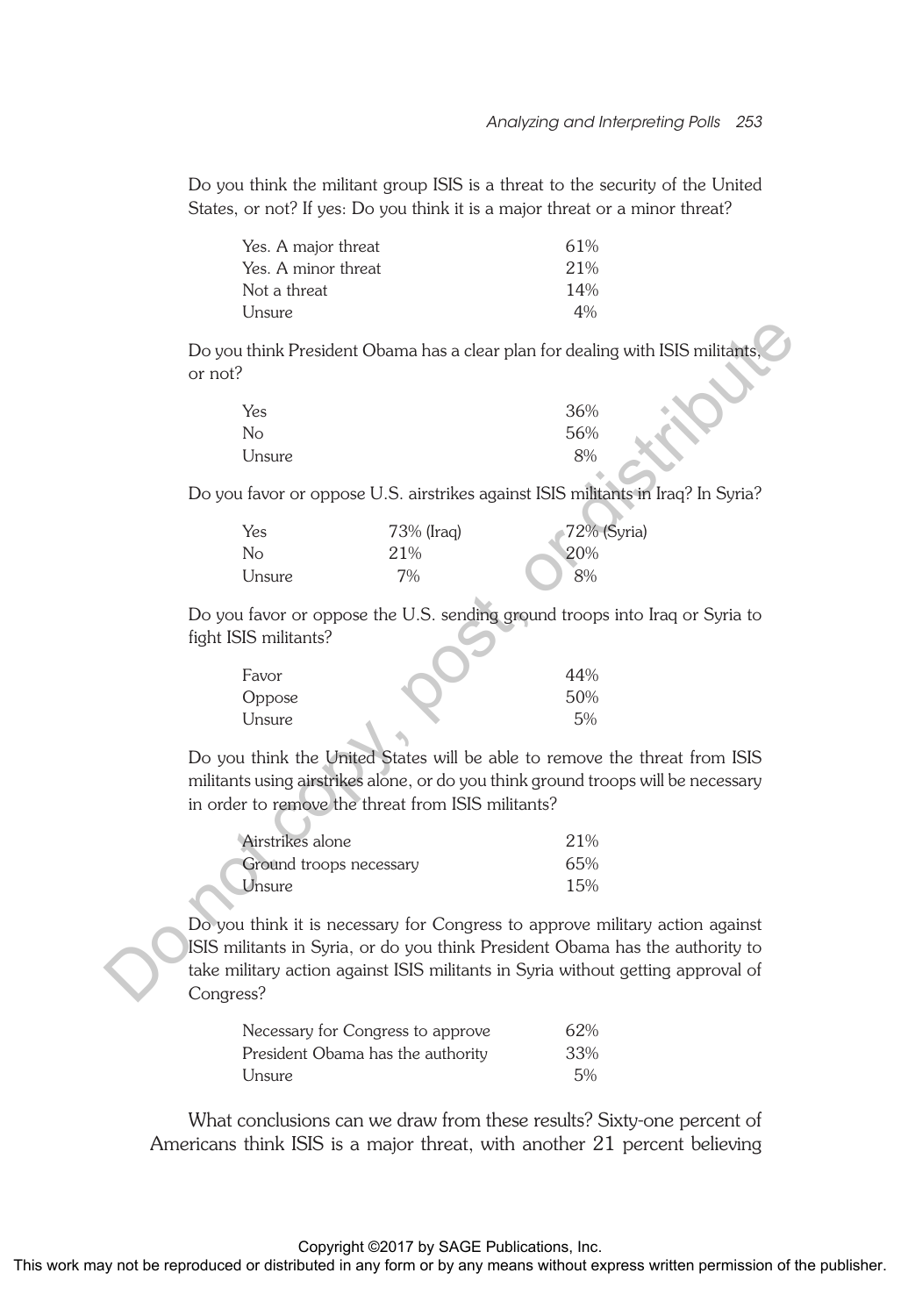ISIS is a minor threat. A majority (56 percent) of Americans do not think that President Obama has a clear plan for dealing with ISIS, and an even larger majority (62 percent) thinks that the president needs congressional approval to take military action. Americans overwhelmingly support airstrikes in Syria and Iraq, but only 21 percent believe that airstrikes alone can get the job done, whereas 65 percent state that ground troops will be necessary. But 50 percent oppose the United States sending ground troops, with 44 percent favoring such a move. What are the American people saying here? What conclusions can we draw from the responses to this cluster of questions? Perhaps the best summary is the obvious one: Americans are not happy with the way things are going and are critical of the president. But they have not yet coalesced around an alternative beyond the bombing campaign, which they do not believe will be sufficient.

Fourteen months later, in late November and early December of 2015, CNN/ORC polled Americans about ISIS. (Note that the interviews were conducted after the Paris terrorist strikes but prior to the San Bernardino attack.) Four questions asked in the CNN/ORC poll were as follows:

Do you approve or disapprove of the way Barack Obama is handling ISIS, the Islamic militant group that controls some areas of Iraq and Syria?

| Approve    | 33%   |
|------------|-------|
| Disapprove | 64%   |
| No opinion | $4\%$ |

Now here are a few questions about the Islamic militant group often referred to as ISIS that controls some areas of Iraq and Syria. . . . As you may know, the U.S. has conducted air strikes against ISIS forces in Iraq and in Syria and has special forces troops on the ground in both countries to advise and assist in fighting ISIS, but there are no U.S. combat troops fighting ISIS forces in either country. In general, how would you say things are going for the U.S. in its military action against ISIS forces in Iraq and Syria—very well, moderately well, moderately badly or very badly? percent oppose the United States sending ground troops, with 44 percent<br>favoring such a move. What are the American propie saying here? What<br>conclusions can we draw from the responses to this cluster of questions?<br>Perhaps

| Very well        | .5%  |
|------------------|------|
| Moderately well  | 33%  |
| Moderately badly | 35%  |
| Very badly       | 2.5% |
| No opinion       | 2%   |

Overall, do you think the U.S. Military response to ISIS has been too aggressive, not aggressive enough or about right?

| Too aggressive        | 4%  |
|-----------------------|-----|
| Not aggressive enough | 68% |
| About right           | 26% |

Copyright ©2017 by SAGE Publications, Inc.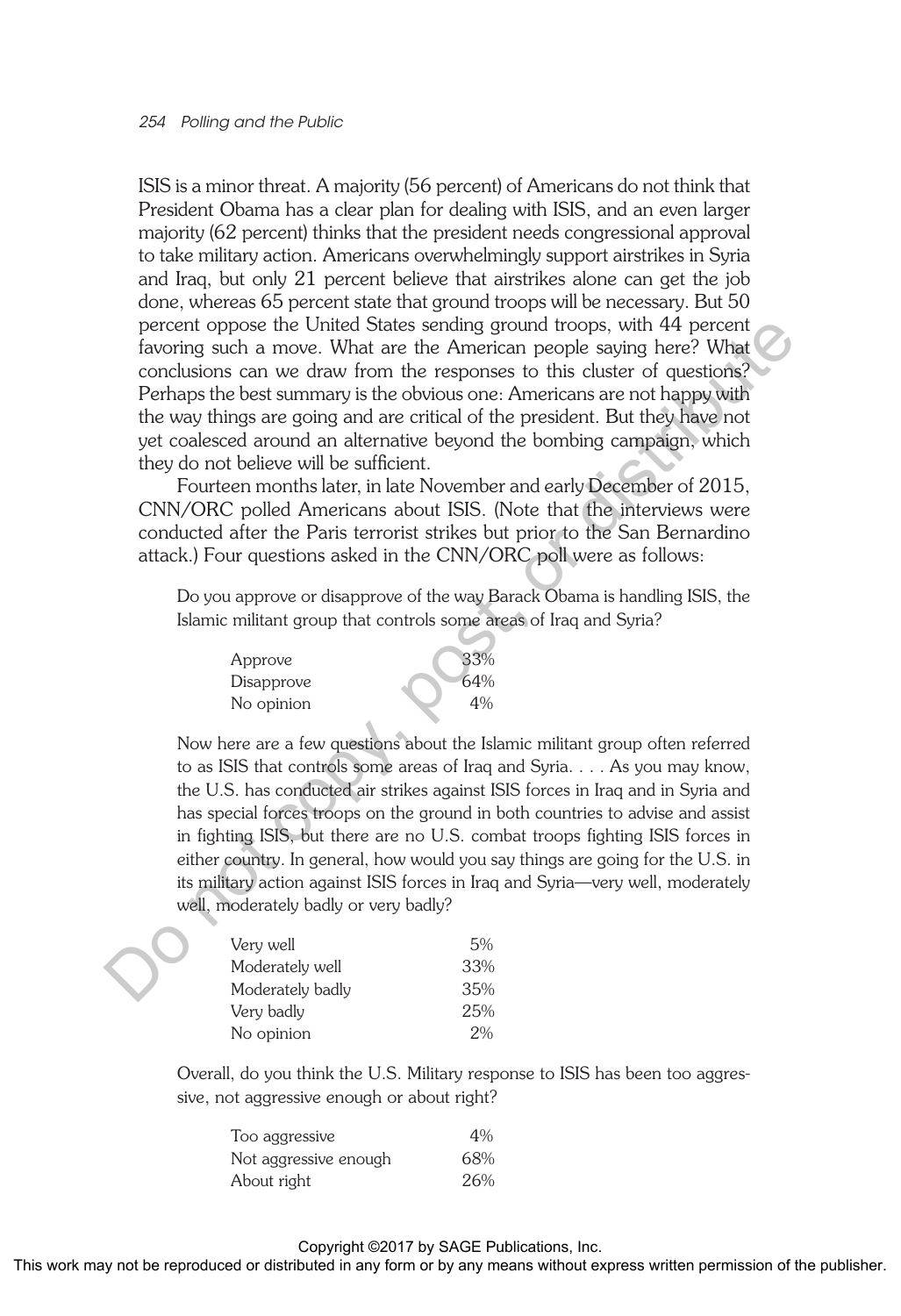Do you favor or oppose the United States sending ground troops into combat operations against ISIS forces in Iraq or Syria?

| Favor      | 53% |
|------------|-----|
| Oppose     | 45% |
| No opinion | 2%  |

Once again, like fourteen months earlier, the public is very critical of how the president is handling ISIS. Sixty percent  $(35 + 25)$  of the respondents think the military action against ISIS is going moderately or very badly, and 68 percent believe that the military response to ISIS has not been aggressive enough, yet only a small majority of Americans (53 percent) favor sending ground troops into combat operations. (Perhaps if this poll had been conducted after the San Bernardino massacre, more Americans would have favored using ground troops.) Like the poll a year earlier, Americans are unhappy with the policies in place, but they have not yet coalesced around alternatives. One thing is clear: One must exercise caution in arriving at definitive conclusions. An online story about this poll by CNN polling director Jennifer Agiesta was headlined (not Agiesta's fault) "Poll: Most Americans Say Send Ground Troops to Fight ISIS." Fiftythree percent is not most; it is a bare majority. And when one takes into account sampling error, it may be the case that the true percentage is less than 50 percent. Once again, like fourteen months earlier, the public is very critical of<br>how the president is handling ISIS. Sixty percent (35 + 25) of the respon-<br>denst think the military action against ISIS is going moderately or very<br>

One of the anomalies of the 1996 and 2006 elections was the substantial number of Americans who were worried about the health of the economy at a time when many objective indicators suggested the economy was performing very well. Part of the answer to this puzzle was Americans' ignorance and misinformation about the country's economic health. For example, even though unemployment was substantially lower in 1996 than in 1991, 33 percent of Americans thought that it was higher, and 28 percent thought it was the same. The average estimate of the unemployment rate was 20.6 percent, when in reality it was just over 5 percent. Americans' perceptions of inflation and the deficit were similar; in each case, people thought that it was much worse than it actually was. It is no wonder that many Americans expressed feelings of economic insecurity during good economic times: They were not aware of how strongly the economy was performing (Morin and Berry 1996). In 2015, prior to the terrorists attacks in Paris, San Bernardino, and elsewhere, the economy was once again the number-one issue, despite all of the positive indicators, such as falling unemployment rates, falling home foreclosure rates, a surging stock market, rising home sales and prices, lower gasoline prices, low inflation rates, and others. But there other indicators that were not so positive, and political elites were stressing the shortcomings of the American economy, such as low wage growth, the shrinking of the middle class, fears about job security, underemployment, and others. Thus, if one were to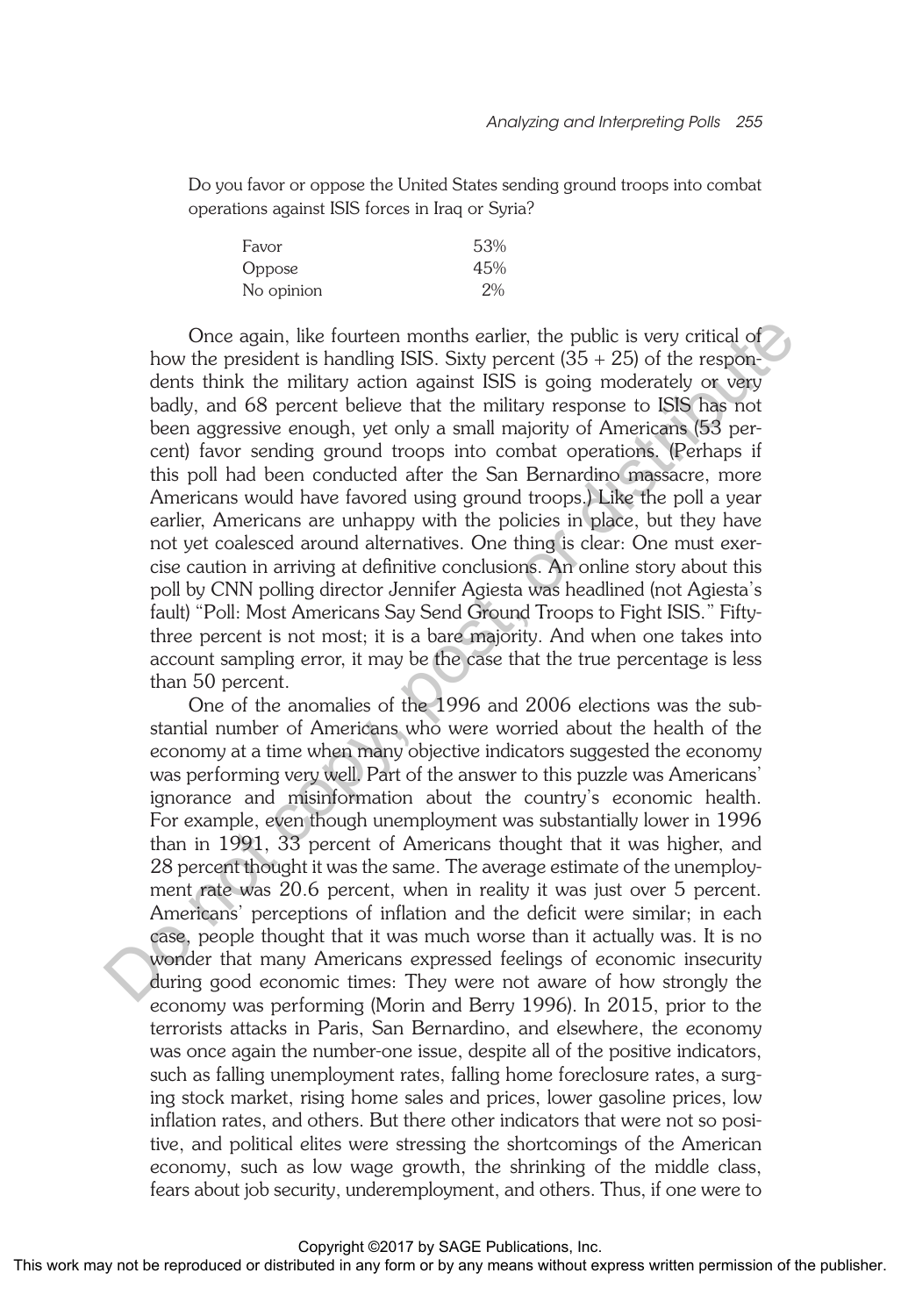survey the American population about their views of the health of the economy, one would need to ask specific questions about different aspects of the economy even as one also asked overarching questions about its performance.

Sometimes, it is tempting to speculate broadly about citizens' opinions and policy preferences based on their responses to particular survey items. In many cases, the speculations and projections would be incorrect, but only additional polling questions would confirm the mistake. For example, in 1999, a survey conducted for CNN/*USA Today* by the Gallup Organization asked Americans, "Do you support the 'don't ask, don't tell' policy on homosexuality in the military?" Fifty percent of the respondents said they supported the policy, and 46 percent opposed it, suggesting a sharply divided citizenry, with only the barest majority in favor of letting gays serve openly in the military. Fortunately, the survey posed a follow-up question to the 46 percent who opposed "don't ask, don't tell": "Do you oppose it because you think homosexuals should be able to serve openly in the military, or because you believe homosexuals should not be able to serve in the military under any circumstances?" In response to this question, the 46 percent broke down into 35 percent who said that gays should be able to serve openly, 8 percent who said they should never be able to serve, and 3 percent who cited no reason for their stance. Inclusion of the second item revealed a portrait of American public opinion that is much more supportive of gays serving in the military. A similar pattern emerged in a February 2010 Ipsos/McClatchy Poll on health care reform. When asked whether they favored or opposed "the health care reform proposals presently being discussed," 41 percent of Americans said favored, and 47 percent said opposed. With only this item, critics of health care reform might claim that a plurality of Americans does not want health care reform. But a follow-up question asked of the initial opponents to health care reform showed that the situation was more complicated. "Is [your opposition] because you favor health care reform overall but think the current proposals don't go far enough to reform health care; OR you oppose health care reform overall and think the current proposals go too far in reforming health care?" Of these initial opponents, 37 percent said they favored reform but did not believe that the proposals went far enough, while 54 percent opposed reform and thought the proposals went too far. Here is a case where more than a third of the opponents would move to support if the reform proposals were stronger, certainly not what critics of health care reform wanted to hear. Of course, if the proposed reforms were strengthened, some of the initial supporters would be converted to opponents. This example again illustrates problems inherent in accurately portraying American public opinion on an issue as complicated as health care reform. In many cases, the speculations and projections would confirm the misrake. For example, in 1999, a survey conducted for CNN/USA Today by the Galliup Organization asked Americans; "Do you support the don't ask, don't kere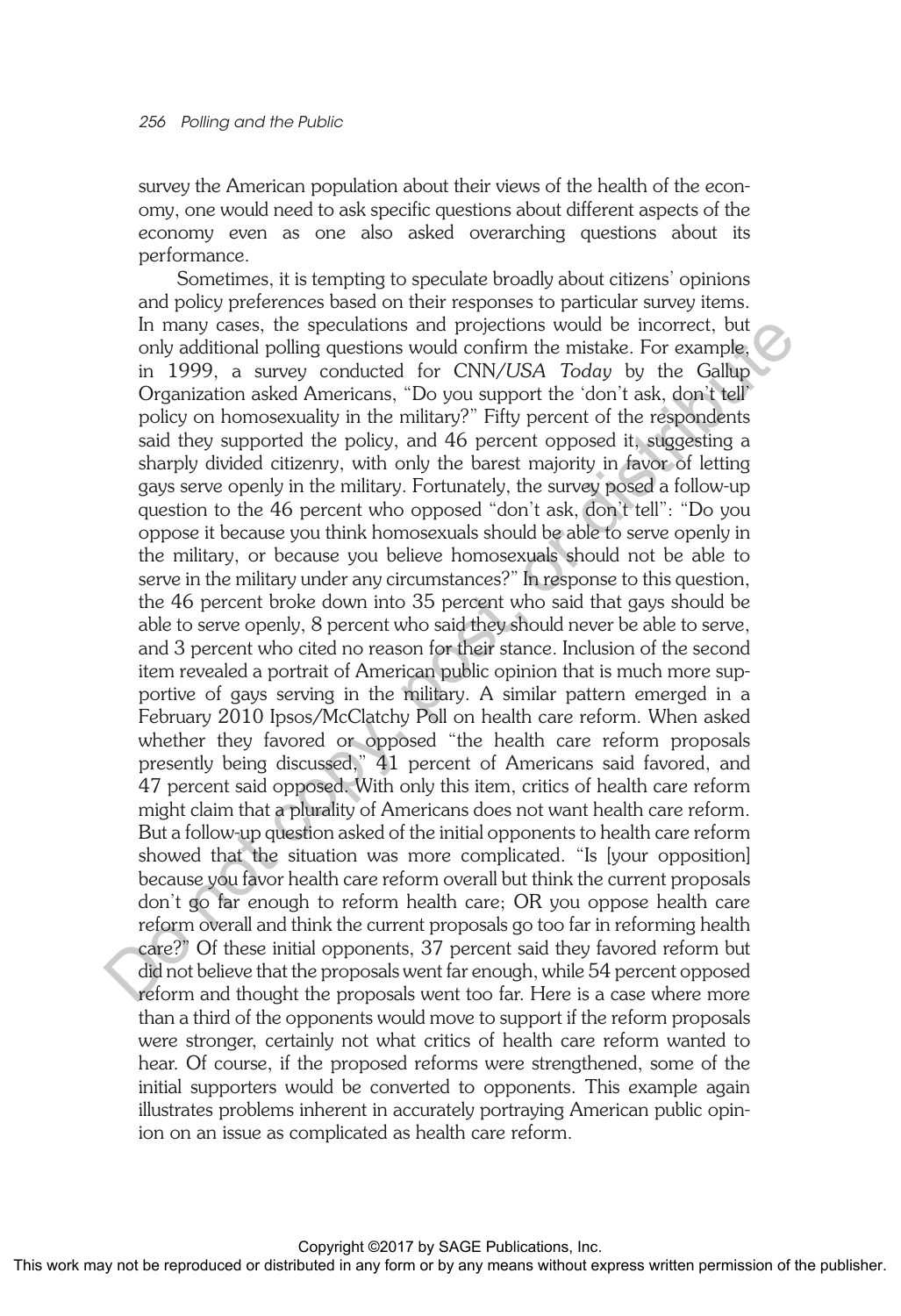

© 1989 King Features Syndicate, Inc., World Rights Reserved

Two polls on abortion demonstrate that while support for the practice of abortion may have weakened in recent years, one cannot conclude that citizens are therefore more likely to favor legally restricting it. A 2000 *Los Angeles Times* poll found that more than half of the respondents thought abortion should be either totally illegal or legal only in cases of rape, incest, or when the mother's life is in danger (Rubin 2000). Yet more than twothirds said the decision to have an abortion should be left to the woman and her doctor. Even among the 57 percent of respondents who believed abortion to be murder, more than half agreed that the decision to have an abortion should be left to the woman. A 1998 *Columbus Dispatch* poll of Ohioans obtained similar results (Rowland 1998). Only 27 percent of Ohioans believed that abortion should be generally available; 15 percent said that it should be available but under stricter limits; 43 percent said that abortion should be against the law except in cases involving rape, incest, and the life of the mother; and 15 percent believed that abortion should not be permitted at all. Moreover, 51 percent of the respondents believed that abortion was an act of murder. These results might suggest that Ohioans would support government action to limit or prohibit abortions, but that was not the case. Ohioans were asked whether they agreed or disagreed with the following statement: "Even in cases where I might think abortion is the wrong thing to do, I don't think the government has any business preventing a woman from having an abortion." Fully 66 percent of respondents agreed with this statement, and only 27 percent disagreed. The lesson here is that one cannot presume to know citizens' policy prescriptions based on their opinions on an issue. Rather, one has to ask specific questions about both issue opinions and policy preferences. Some citizens do not like abortion but are unwilling to impose their views on others. Likewise, some citizens may reject gun ownership for themselves, but that does not mean that they would prevent their fellow citizens from owning guns. Some may oppose mercy killings and doctor-assisted suicides, but that does not mean that they support stiff criminal penalties to punish such actions. **Example 1988**<br>
(a) 1989 King Features Syndicate, Inc., World Rights Reserved<br>
(a) 1989 King Features Syndicate, Inc., World Rights Reserved<br>
(a) aboution may have weakened in recent years, one cannot conclude that<br>
citiz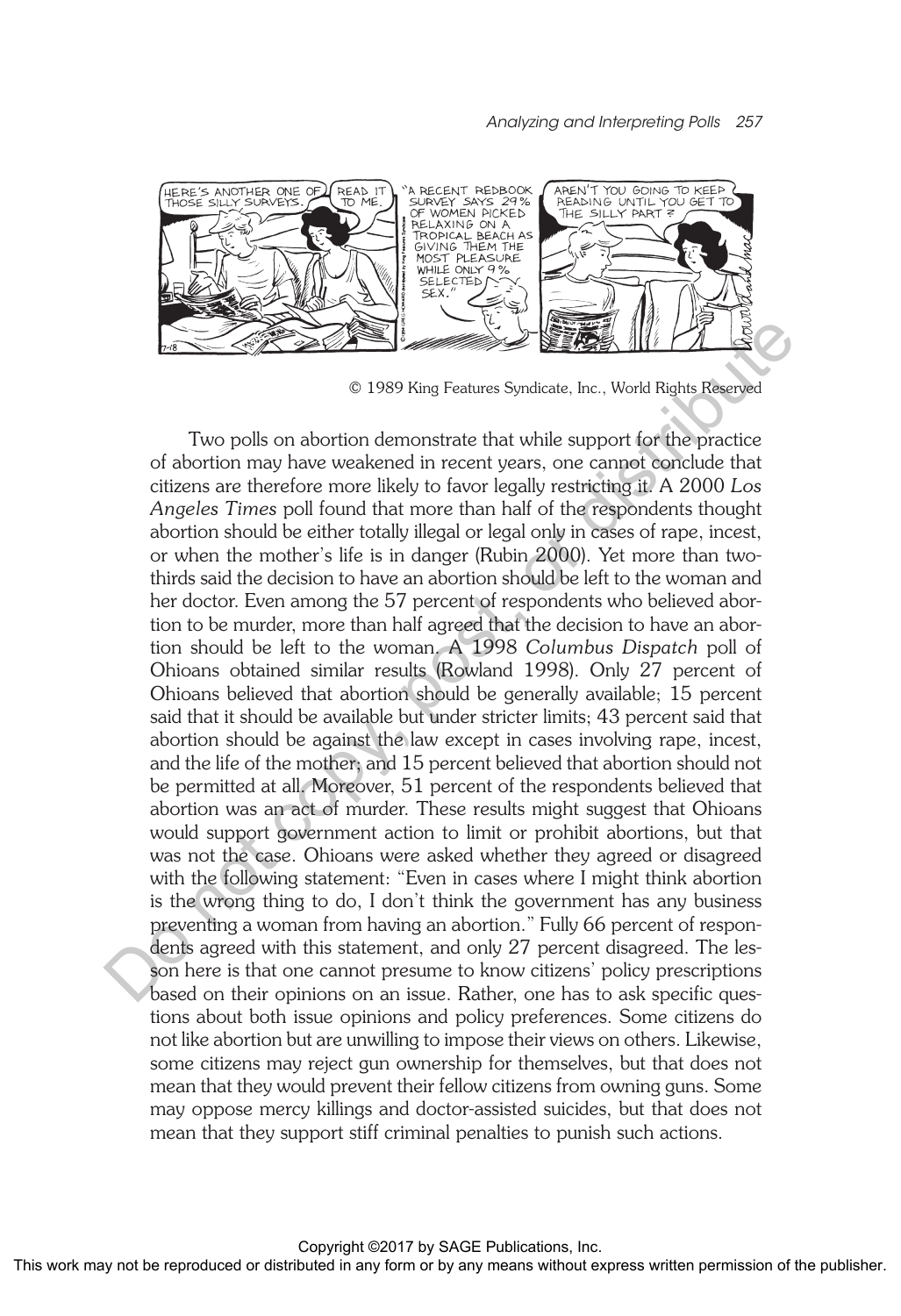In the past twenty years, there has been a major shift in Americans' general attitudes on the issue of gun control, with those who want to protect gun rights and oppose gun control citing their constitutional protections versus those who want more restrictions on the sale and purchase of guns citing public safety concerns. In the past, when Americans were asked to chose between two positions—"control gun ownership" versus "protect the rights of Americans to own guns"—solid majorities of Americans opted for controlling gun ownership. Since then, there has been a steady increase in the percentage of Americans supporting the gun rights position, such that a 2014 Pew poll (Kohut 2015) found that a majority of Americans—52 percent to 46 percent—said that protecting gun ownership rights was more important than controlling the ownership of guns. A Quinnipiac poll conducted in September 2015 obtained similar results. When asked, "Do you support or oppose stronger gun control laws?", 48 percent said that they opposed and 45 percent supported stricter laws. There were sharp partisan differences in the responses. Republicans opposed stricter gun control laws by a vote of 73 percent to 23 percent, Democrats supported such laws by a 76 to 16 split, and independents were more evenly divided—49 percent opposed and 45 percent supportive. On another indicator about attitudes toward guns—whether having a gun in one's home makes it safer or more dangerous—again, there has been a major change in favor of gun ownership in homes. In 2000, Americans felt that having a gun in one's home made it more dangerous rather than safer by 51 to 35 vote. In 2006, a plurality (47 to 43) of poll respondents said that guns made homes safer. And in 2014, Americans, by a more than two to one ratio (63 to 30) said that guns made homes safer. the rights of Americans to own guns<sup>21</sup>—solid majorities of Americans opted<br>for controlling gun ownership. Since then, there has been a steady increase<br>in the percentage of Americans supporting the gun rights position, su

Thus, the gun rights advocates have some good polling data to support their arguments on behalf of gun rights and against gun control. But the issue is not that simple. What do people have in mind when one gets down to the specifics of gun control? It turns out that there are many facets to the "gun control versus gun rights" political debate, and no single question or two captures the complexities of the debate. For example, in the same Quinnipiac poll mentioned above, respondents were asked, "Do you support or oppose requiring background checks for all gun buyers?" Here, 93 percent of Americans favored background checks, and only 6 percent opposed them. More significantly, unlike the gun control question discussed earlier, when it came to background checks, there were minimal differences among Democrats, Republicans, and independents: 98 percent of Democrats, 90 percent of Republicans, and 92 percent of independents supported background checks. Similar patterns held for laws designed to prevent people with mental illness from purchasing guns—88 percent of Americans supported such laws, and 9 percent opposed them. A 2013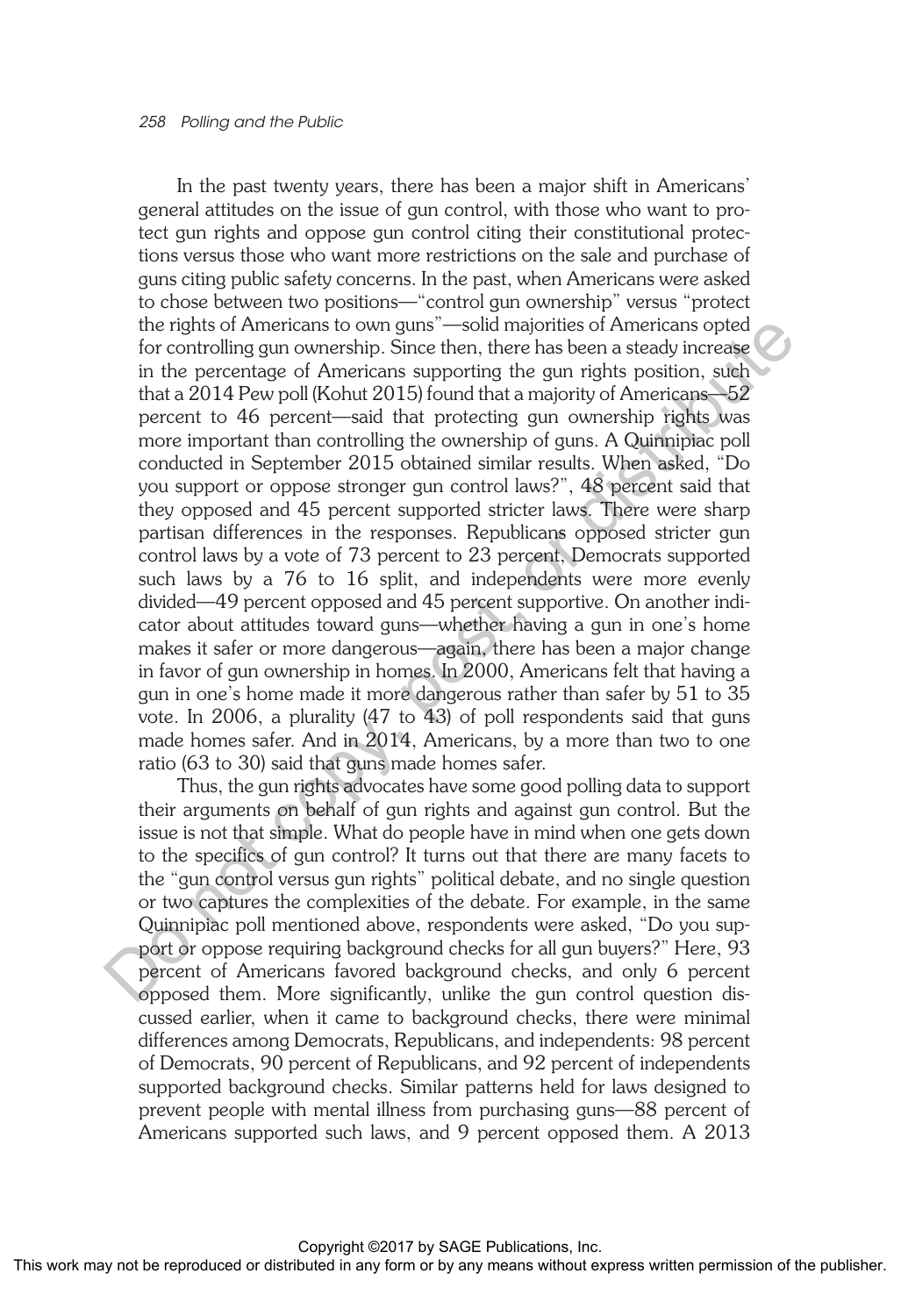Pew poll showed overwhelming support for background checks for private and gun show sales of weapons. Thus, public opinion has moved in the direction of protecting gun rights and believing that guns enhance safety at home. Yet there are huge majorities of Americans who believe in placing some restrictions and conditions on the sale and purchase of guns. These contrasting positions are not logically inconsistent. Indeed, in a rational world, it would be possible to advocate for both gun rights and gun restrictions. But this is one of those issues on which public officials hear only the polls they want to hear.

The final example in this section focuses on how the news media select what citizens learn about a poll, even when the complete poll and analyses are readily available. *Sex in America: A Definitive Survey*, by Robert T. Michael and others, was published in 1994, along with a more specialized and comprehensive volume, *The Social Organization of Sexuality: Sexual Practices in the United States*, by Edward O. Laumann, Michael, and John H. Gagnon. Both books are based on an extensive questionnaire administered by the National Opinion Research Center to 3,432 scientifically selected respondents, a genuine public opinion survey on sexual behavior, unlike the sex pseudopolls discussed in Chapter 1. world, it would be possible to advocate for both gun inghis and gun restrictions. But this is one of those issues on which public officials hear only the polls they want to hear.<br>
The final example in this section focuses

Because of the importance of the subject matter and because sex sells, media coverage of the survey was widespread. How various news organizations reported the story indicates how much leeway the media have in selecting which findings to emphasize and therefore determining what citizens learned about the research. For example, the *New York Times* ran a front-page story on October 7, 1994, titled "Sex in America: Faithfulness in Marriage Thrives After All." Less prominent stories appeared in subsequent issues, including one on October 18, 1994, inaccurately titled "Gay Survey Raises a New Question."

Two of the three major newsmagazines at that time featured the sex survey on the covers of their October 17, 1994, issues. The *Time* cover simply read, "Sex in America: Surprising News From the Most Important Survey Since the Kinsey Report." The *U.S. News and World Report* cover was more risqué, showing a partially clad man and woman in bed; it read, "Sex in America: A Massive New Survey, the Most Authoritative Ever, Reveals What We Do Behind the Bedroom Door." In contrast, *Newsweek* simply ran a two-page story with the lead, "Not Frenzied, but Fulfilled. Sex: Relax. If you do it—with your mate—around twice a week, according to a major new study, you basically wrote the book of love."

Other magazines and newspapers also reported on the survey in ways geared to their readership. The November issue of *Glamour* featured the survey on its cover with the teaser, "Who's doing it? And how? MAJOR U.S. SEX SURVEY." The story that followed was written by the authors of

Copyright ©2017 by SAGE Publications, Inc.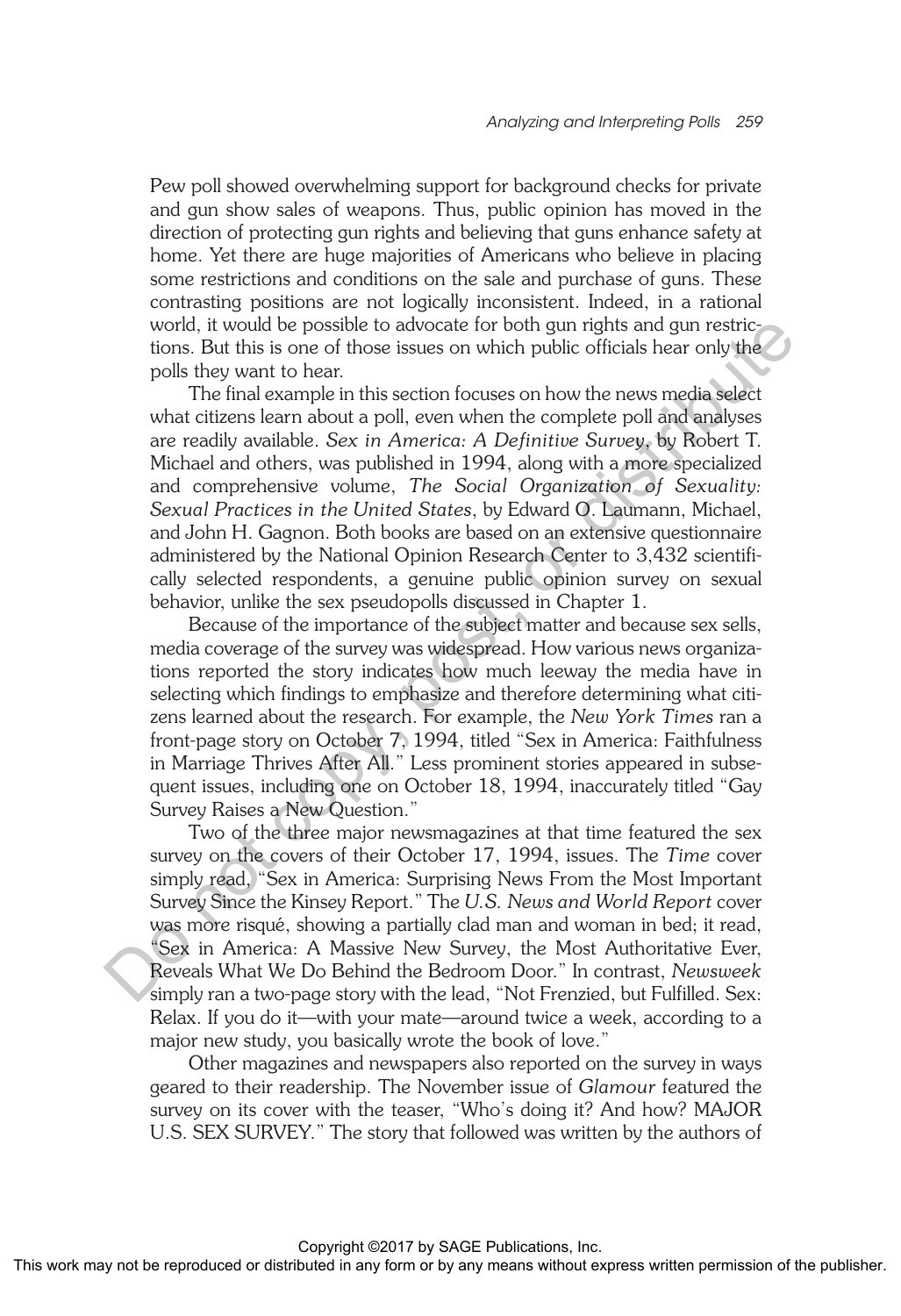the book. The cover of the November 15, 1994, issue of *The Advocate* read, "What That Sex Survey Really Means," and the story focused largely on what the survey had to say about the number of gays and lesbians in the population. The lead stated, "10%: Reality or Myth? There's little authoritative information about gays and lesbians in the landmark study *Sex in America*—but what there is will cause big trouble." Finally, the *Chronicle of Higher Education*, a weekly newspaper geared to college and university personnel, in its October 17, 1994, issue headlined its story, "The Sex Lives of Americans. Survey That Had Been Target of Conservative Attacks Produces Few Startling Results."

Both books about the survey contain a vast amount of information and a large number of results and findings. Although most of the media coverage cited above was accurate in reporting the actual survey results, it also was selective in focusing on the more titillating parts of the survey, an unsurprising outcome given the need to satisfy their readers.

# Examining Trends with Polling Data

Researchers often use polling data to describe and analyze trends. To study trends, a researcher must ensure that items relating to the topic under investigation are included in multiple surveys conducted at different times. Ideally, the items should be identically worded. But even when they are, serious problems of comparability can make trend analysis difficult. Identically worded items may not mean the same thing or provide the same stimulus to respondents over time because social and political changes in society have altered the meaning of the questions. For example, consider this question: of Higher Education, a weekly newspaper geared to college and university<br>personnel, in its October 17, 1994, issue headlined its story, "The Sex<br>Lives of Americans. Survey That Had Been Target of Conservative Attacks<br>Produ

Q. Some say that the civil rights people have been trying to push too fast. Others feel they haven't pushed fast enough. How about you? Do you think that civil rights leaders are trying to push too fast, are going too slowly, or are they moving at about the right speed?

The responses to this item can be greatly influenced by the goals and agenda of the civil rights leadership at the time of the survey. A finding that more Americans think that the civil rights leaders are moving too fast or too slowly may reflect not a change in attitude from past views about civil rights activism but a change in the civil rights agenda itself. In this case, follow-up questions designed to measure specific components of the civil rights agenda are needed to help define the trend.

As another example of the importance of context in assessing the significance of a trend, consider the following question: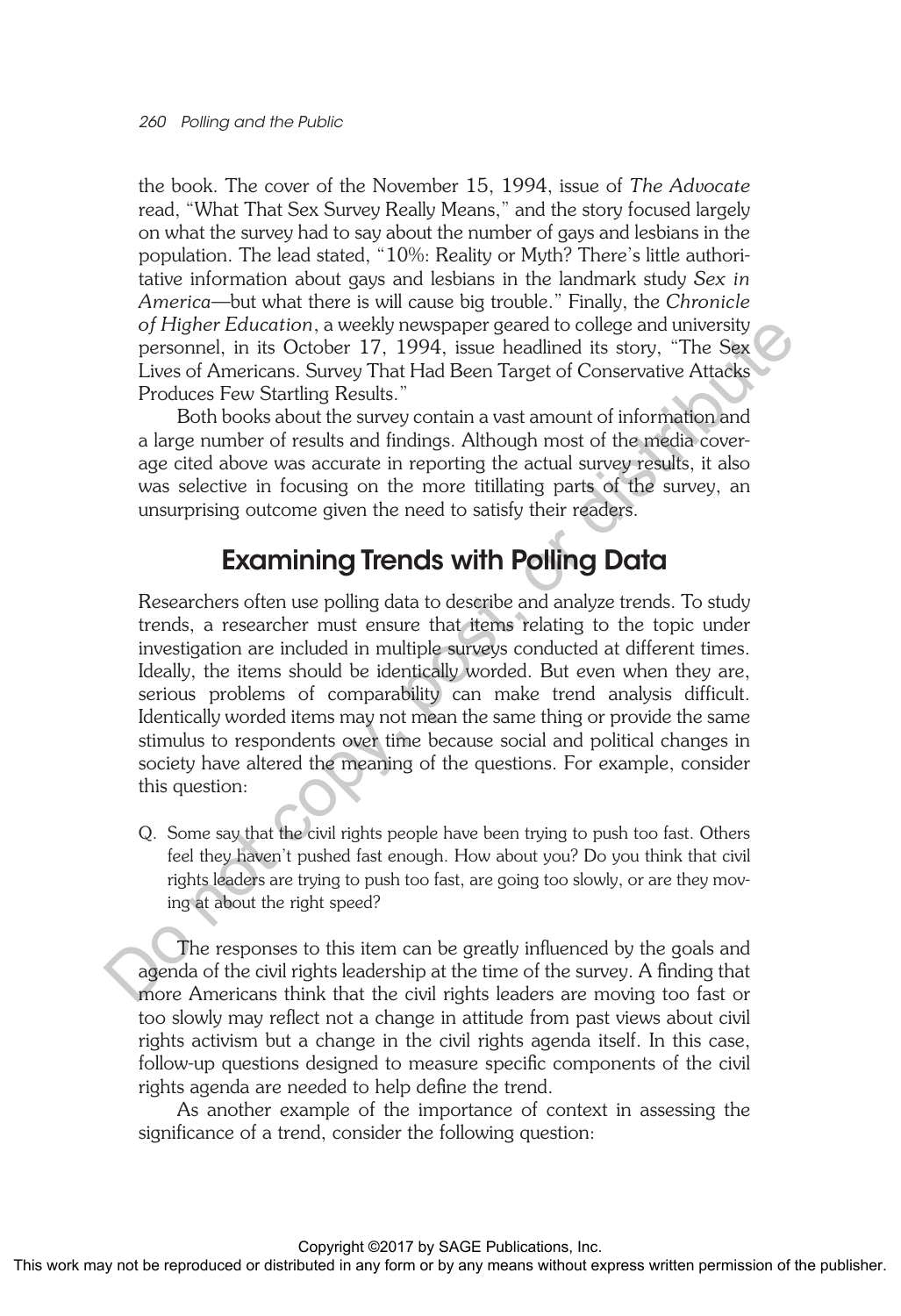Q. How much of the time do you think you can trust government in Washington to do what is right—just about always, most of the time, or only some of the time?

Responses to this question over time had shown a substantial decline in trust from the mid-1960s to 1980, a leveling off in the 1980s, an increase in trust in the 1990s, and a sharp increase in trust after the terrorist attacks of September 2001. But what did this post-9/11 spike in trust really mean? Both Langer (2002) and Bishop (2002) argue that the meaning of the question changed after the terrorist attack—that citizens were now responding to a question that implicitly asked how much they trusted the federal government in matters of defense and national security, whereas, in the past, they had answered the question in the context of social and domestic programs. Indeed, as the events of 9/11 became more distant, and politics in Washington returned to "normal," trust in government once again declined.

In addition to changes in the political environment, there are other obstacles to achieving comparability over time. For example, even if the wording of an item were to remain the same, its placement within the questionnaire could change, and that could alter its meaning (see Chapter 3). Likewise, the definition of the sampling frame and the procedures used to achieve completed interviews could change. In short, comparability entails much more than simply wording questions identically. Unfortunately, consumers of poll results seldom receive the information that enables them to judge whether items are truly comparable over time.

Two studies demonstrate the advantages and disadvantages of using identical items over time. Abramson (1990) complained that the biennial National Election Studies conducted by the Survey Research Center at the University of Michigan, Ann Arbor, were losing their longitudinal comparability as new questions were added to the surveys and old ones removed. Baumgartner and Walker (1988), by contrast, complained that the use of the same standard question over time to assess the level of group membership in the United States had systematically underestimated the extent of such activity. They argued that new measures of group membership should be employed, which, of course, would make comparisons between past and present surveys more problematic. Although both the old and the new measures can be included in a survey, it becomes very costly if the survey must cover many other topics. rorist attacts of September 2001. But what did this poss<sup>+19/11</sup> spite in treat title spite the smaning of the question changed after the terrorist attack—that citizens were now responding to a question that implicitly ask

Two other studies show how variations in question wording can make the assessment of attitude change over time difficult. Borrelli, Lockerbie, and Niemi (1989) found that polls measuring Americans' political party loyalties in 1980 and in 1984 varied widely in their results. They attributed the differences to three factors: whether the poll sampled voters only;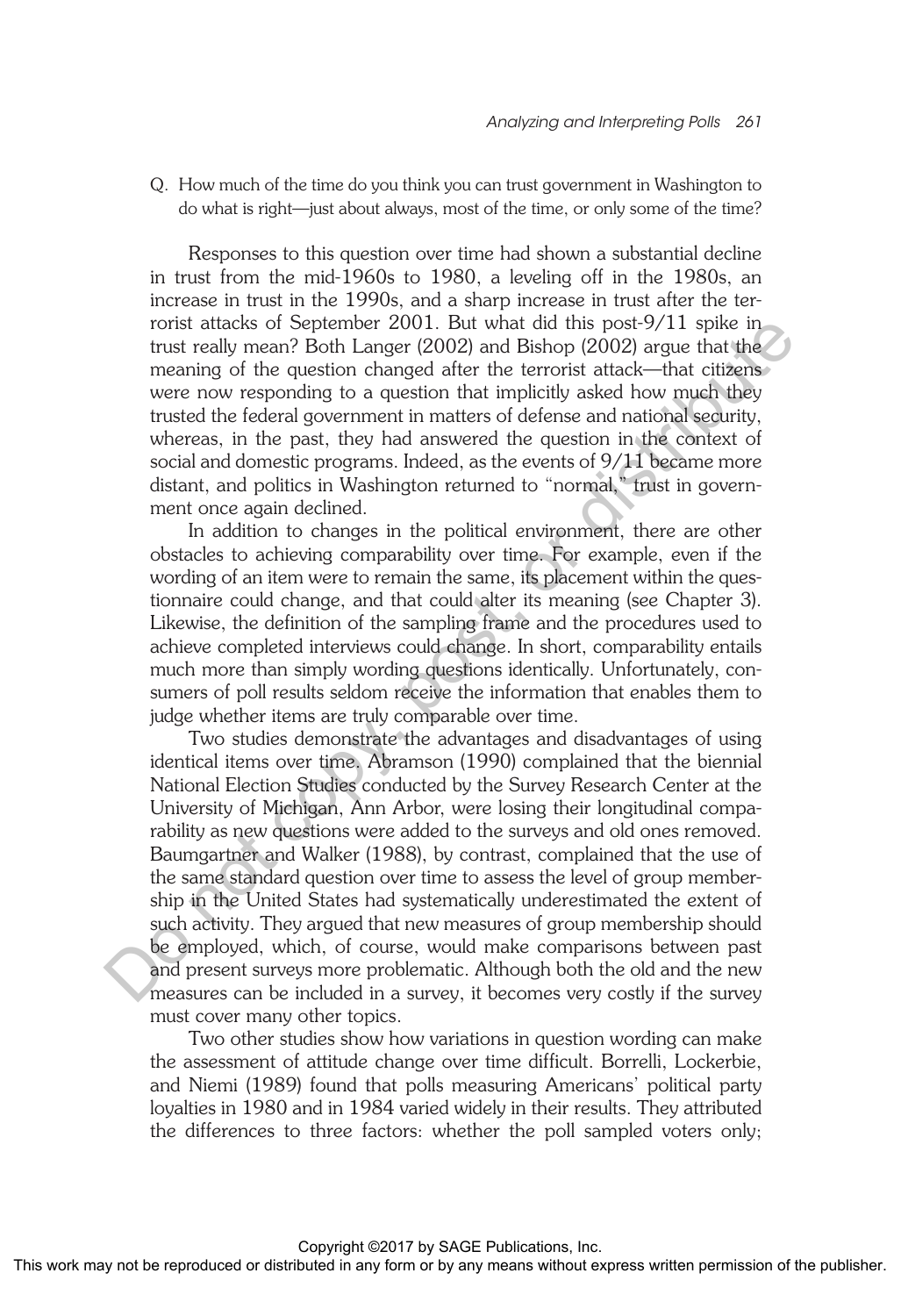whether the poll emphasized "today," or the present, in inquiring about citizens' partisanship; and whether the poll was conducted close to Election Day, which would tend to give the advantage to the party ahead in the presidential contest. The implication of this research for assessing changes in party identification over time is evident: To conclude that either of the two polls showed that genuine partisan change had occurred, other possible sources of observed differences, such as modifications in the wording of questions, must be ruled out. In a study of support for aid to the Nicaraguan contras between 1983 and 1986, Lockerbie and Borrelli (1990) argue that much of the observed change in American public opinion was not genuine. Instead, it was attributable to changes in the wording of the questions used to measure support for the contras.

Tom W. Smith's (1993) critique of three major national studies of anti-Semitism conducted in 1964, 1981, and 1992 is an informative case study of how longitudinal comparisons may be undermined by methodological differences across surveys. The 1981 and 1992 studies were ostensibly designed to build on the 1964 effort, thereby facilitating an analysis of trends in anti-Semitism. But as Smith notes, longitudinal comparisons among the three studies were problematic because of differences in sample definition and interview mode, changes in question order and question wording, and insufficient information to evaluate the quality of the sample and the design execution. In examining an eleven-item anti-Semitism scale, however, Smith did find six items highly comparable over time that indicated a decline in anti-Semitic attitudes. be sources of observed differences, such as modifications in the wording<br>of outerstons, must be ruled out. In a study of support for aid to the<br>Nicaraguan contras between 1983 and 1986, Lockerbie and Borrelli<br>(1990) argue

Trends in presidential popularity or approval are probably the most analyzed and reported of all standard polling items. This question has been asked for decades, which enables comparisons of presidential approval across administrations and analyses of subsets of Americans' views, especially broken down by political party affiliation and self-reported ideological preference. When one examines presidential-approval scores, one should be examining the overall trends as well as major bumps and departures from these trends. These bumps may be due to a dramatic event, perhaps a foreign policy crisis in which Americans rally around the president or a domestic blunder that damages the credibility of the presidential administration. As Election Day draws near, the media give greater attention to presidential popularity as a harbinger of the likely election outcome. Certainly, in the 2010 midterm elections, many prognosticators cited the fact that President Obama's less than 50 percent approval rating was another omen of the likely defeat the Democrats would suffer in 2010. The same held true for the 2014 midterm elections.

In addition to presidential popularity, pollsters and analysts often want to describe and explain changing American attitudes on a variety of public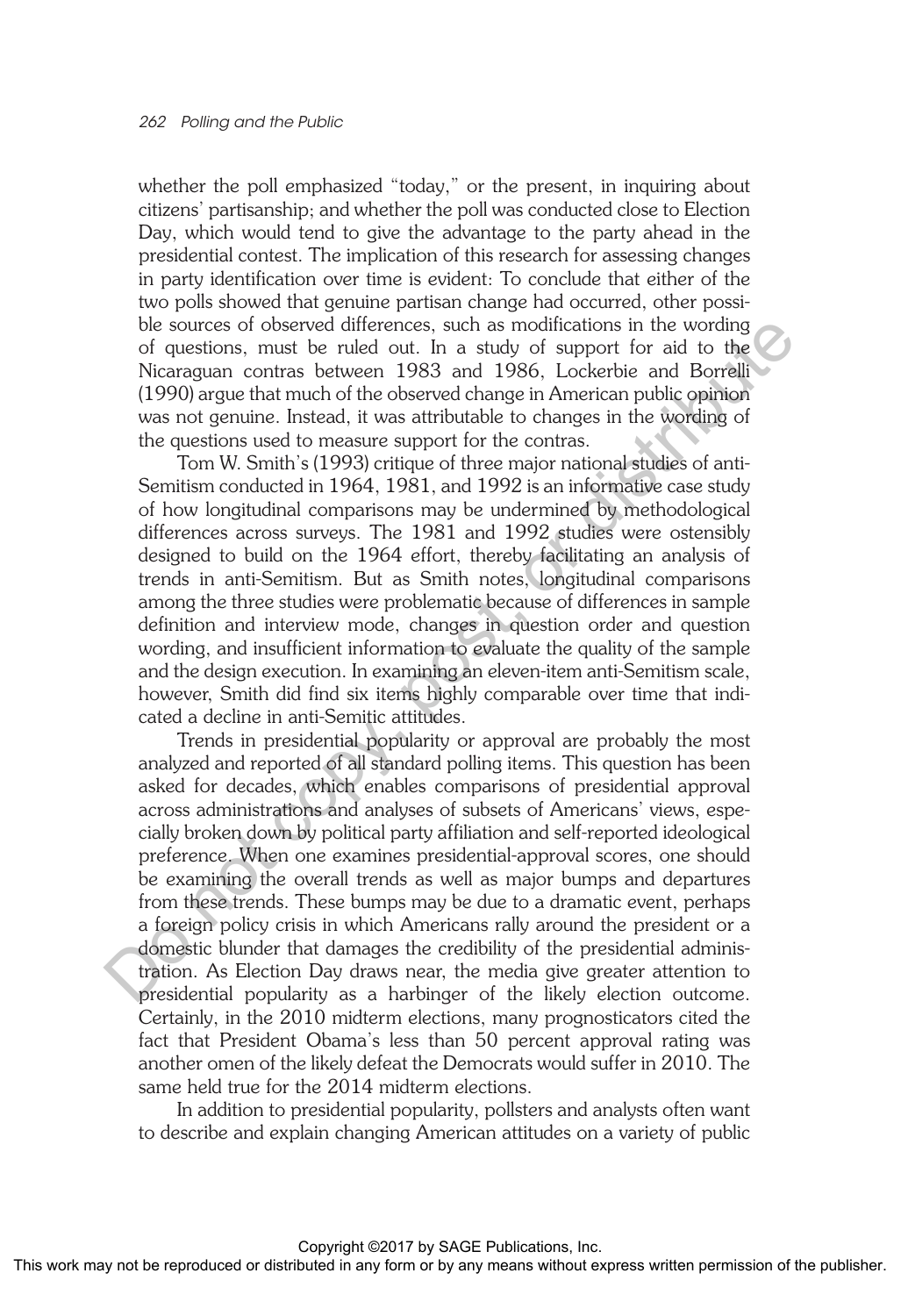policy issues. One such cluster of issues deals with the situation of gay and lesbian Americans and focuses on such topics as gays and lesbians serving in the military, gay civil unions and gay marriage, gay and lesbian adoption, and gay rights in the workforce. In the past two decades, polls have generally found growing support for gay rights in these areas. For example, Pew polls found that between 1999 and 2006, support for allowing gays to adopt rose from 38 percent to 46 percent of Americans while opposition declined from 57 percent to 48 percent, still leaving a slight plurality of Americans opposed to gay adoption. With respect to gays serving openly in the military, support rose from 52 percent in 1994 to 60 percent in 2006, whereas opposition dropped to 32 percent from its previous level of 45 percent. Other surveys have shown similar patterns. For example, ANES data showed support for gay adoption almost doubling from 1992 to 2008, going from 26 percent up to 51 percent. And support for gays in the military went from about 56 percent in 1992 to 71 percent in 2008.

|                                                                                                                                              | Americans are changing their views on these issues, or is it because more |                          |            |      |      |           |                      |            |
|----------------------------------------------------------------------------------------------------------------------------------------------|---------------------------------------------------------------------------|--------------------------|------------|------|------|-----------|----------------------|------------|
| hostile older generations are gradually being replaced in the American<br>population by more sympathetic younger generations? The answer, of |                                                                           |                          |            |      |      |           |                      |            |
|                                                                                                                                              |                                                                           |                          |            |      |      |           |                      |            |
| course, is that both processes are happening. Indirect evidence for this is                                                                  |                                                                           |                          |            |      |      |           |                      |            |
| provided in the following Pew results presented by age groups:                                                                               |                                                                           |                          |            |      |      |           |                      |            |
|                                                                                                                                              |                                                                           |                          |            |      |      |           |                      |            |
|                                                                                                                                              |                                                                           |                          |            |      |      |           |                      |            |
|                                                                                                                                              |                                                                           |                          |            |      |      |           |                      |            |
|                                                                                                                                              |                                                                           | Gay and Lesbian Adoption |            |      |      |           | Gays in the Military |            |
|                                                                                                                                              | Favor (%)                                                                 |                          | Oppose (%) |      |      | Favor (%) |                      | Oppose (%) |
|                                                                                                                                              |                                                                           |                          |            |      |      |           |                      |            |
| Age Group                                                                                                                                    | 1999                                                                      | 2006                     | 1999       | 2006 | 1994 | 2006      | 1994                 | 2006       |
| $18 - 29$                                                                                                                                    | 49                                                                        | 58                       | 46         | 38   | 56   | 72        | 43                   | 23         |
|                                                                                                                                              | 44                                                                        | 47                       | 51         | 46   | 56   | 62        | 42                   | 30         |
| $30 - 49$<br>$50 - 64$                                                                                                                       | 30                                                                        | 44                       | 66         | 49   | 47   | 59        | 50                   | 35         |

Note that between 1994/1999 and 2006, all age cohorts became more supportive of gay adoption and gays in the military. Note also that for both issues, the youngest (eighteen to twenty-nine) cohort was the most supportive of pro-gay policies in both years while the sixty-five and older respondents were the most hostile. One plausible conclusion from these numbers is that as the oldest Americans depart the scene and are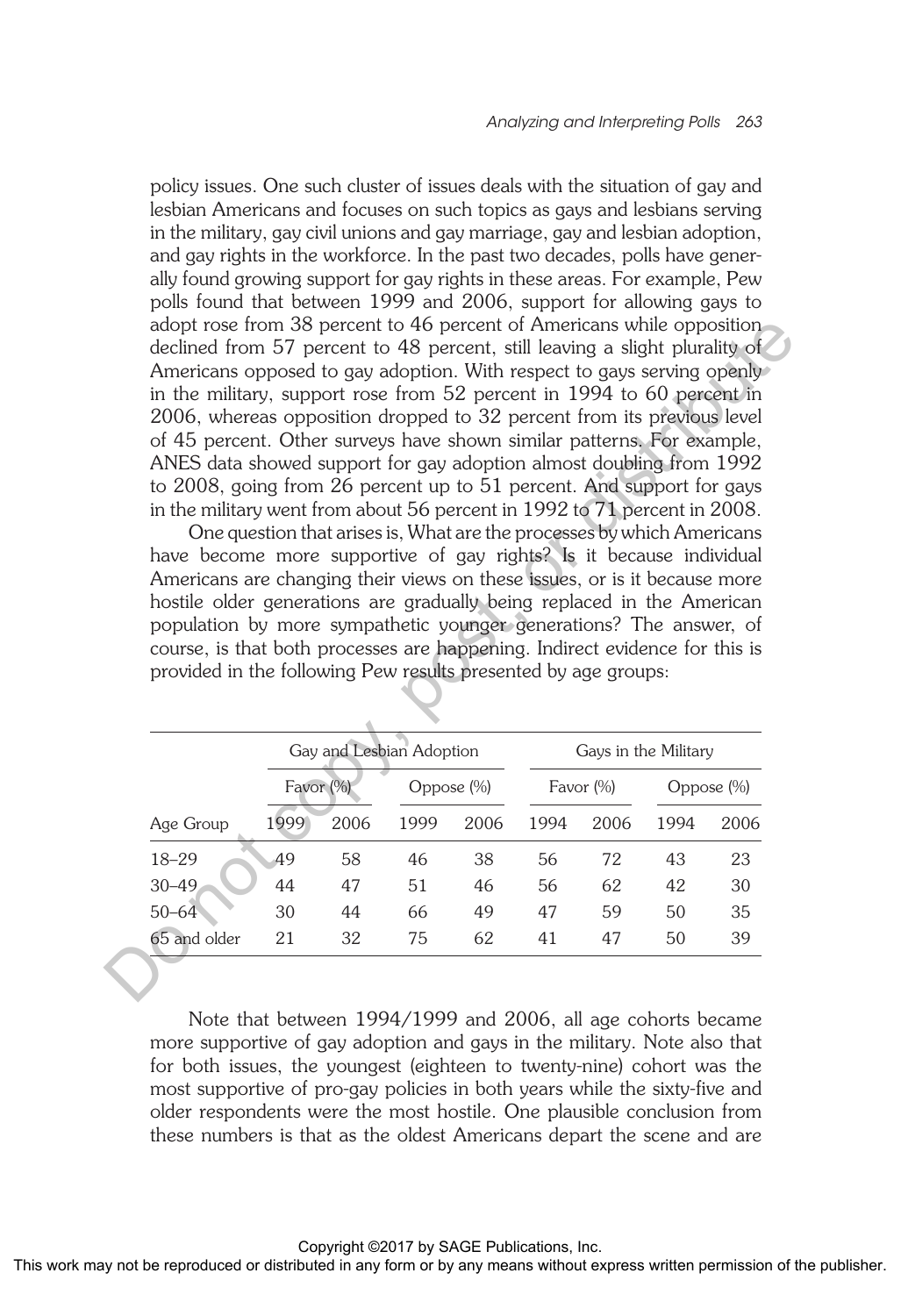replaced by younger citizens, support for pro-gay policies will continue to grow. The fact that all age cohorts became more gay-supportive suggests—but does not prove—that at the individual level, some attitudes were changing in a pro-gay direction. The most direct way to demonstrate this would be to have panel surveys (see Chapter 7) that would trace the opinions of the same individuals over time. But panel surveys are costly and time consuming and therefore not as common as cross-sectional surveys based on different samples of citizens interviewed over time. But if one does have multiple cross-sectional surveys done over time that include some identical questions and also measure the actual age of the respondents, then it is possible to conduct cohort analysis in which one follows the attitudes of groups of respondents over time. Imagine that one had polls conducted every five years between 1985 and 2010 on gay-related issues that also measured the actual age of the respondents. Then one could define age cohorts in 1985 and follow those same cohorts over time. For example, one might define one age cohort in 1985 as citizens between eighteen and twenty-nine, a second cohort as citizens between thirty and thirty-nine, and so on. In the 1990 poll, the eighteen-to-twenty-nine cohort would now be between twenty-three and thirty-four years old and in 1995 between twenty-eight and thirty-nine years old, and so forth. Or one could start with the 2010 survey, place every citizen in a cohort and work backward in time. The key point here is that following age cohorts of citizens over time allows one to draw some inferences about individuallevel attitude change among the members of the respective cohorts and thereby enhances our understanding of the processes that produce the trends we observe. and time consuming and therefore not as common as cross-sectional sur-<br>weys based on different samples of citizens interviewed over time. But if<br>yone does have multiple cross-sectional surveys done over time that include<br>s

# Examining Subsets of Respondents

There is no necessary reason for public opinion on an issue to be uniform across subgroups. Indeed, on many issues there are reasons to expect just the opposite. That is why a fuller understanding of American public opinion is gained by taking a closer look at the views of relevant subgroups of the sample. In doing so, however, one should note that dividing the sample into subsets increases the sampling error and lowers the reliability of the sample estimates. For example, a sample of 1,600 Americans might be queried about their attitudes on abortion. After the overall pattern is observed, the researcher might wish to break down the sample by religion—yielding 1,150 Protestant, 400 Catholic, and 50 Jewish respondents—to determine whether religious affiliation is associated with specific attitudes toward abortion. The researcher then might observe that Catholics, on the whole, are the most opposed to abortion. To find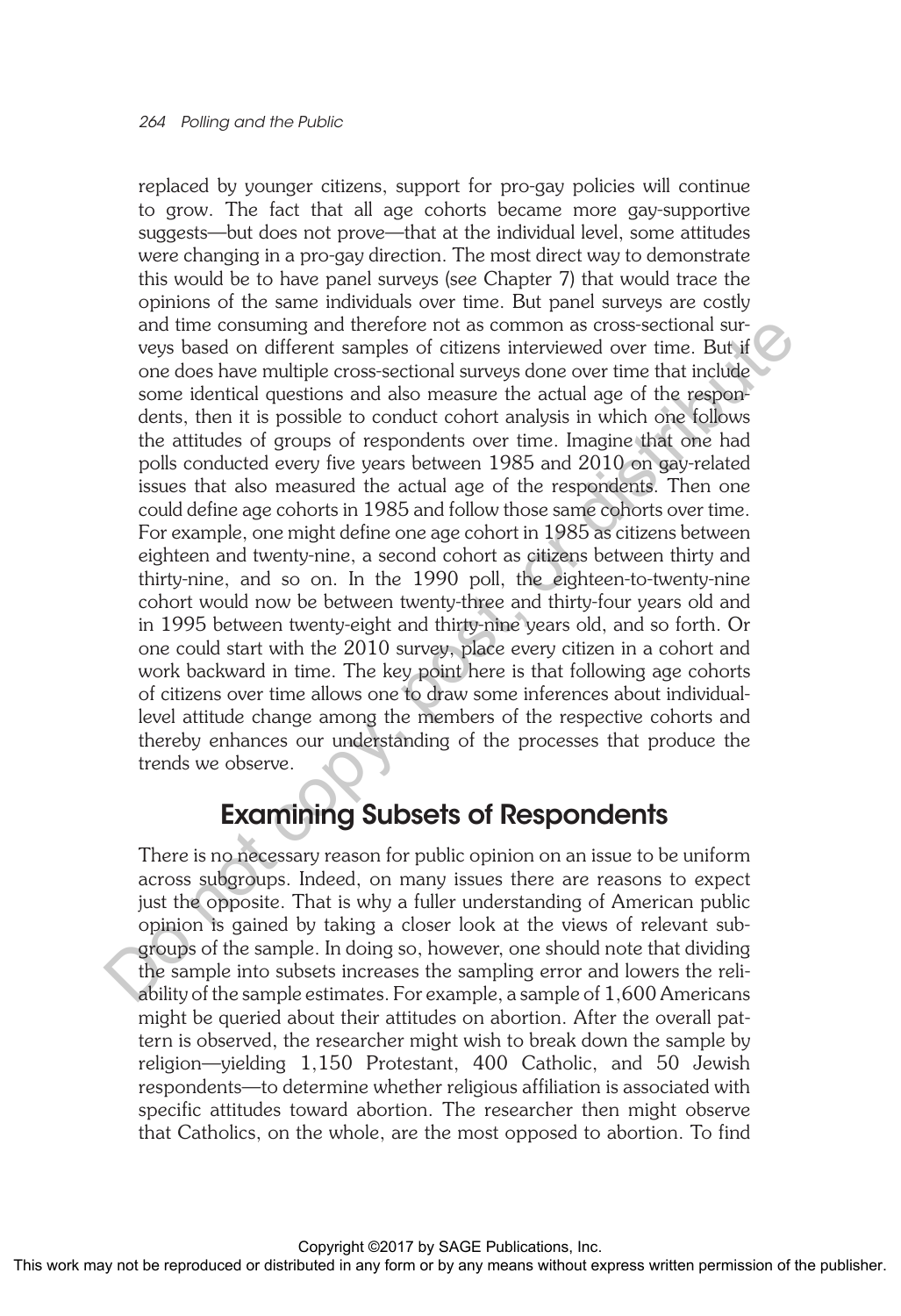out which Catholics are most likely to oppose abortion, she might further divide the 400 Catholics into young and old Catholics, or regular church attendees and nonregular attendees, or into four categories of young Catholic churchgoers, old Catholic churchgoers, young Catholic nonattenders, and old Catholic nonattenders. The more such breakdowns are done, the quicker the sample size in any particular category plummets, perhaps leaving insufficient cases in some categories to draw solid conclusions. But such breakdowns often yield noteworthy findings. For example, a Gallup report (Newport 2005) revealed sharp differences on social issues among Catholics, depending on their frequency of church attendance. For example, only 20 percent of Catholics who attended church weekly viewed abortion as morally acceptable, compared to 54 percent among Catholics who seldom or never attended church. Likewise, 35 percent of regular church attenders viewed homosexual behavior as morally acceptable, compared to 63 percent of Catholics who seldom or never attended church.

Examples are plentiful of the advantages of delving more deeply into poll data on subsets of respondents. An ABC News/*Washington Post* poll conducted in February 1986 showed major differences in the attitudes of men and women toward pornography; an examination of only the total sample would have missed these important divergences. For example, in response to the question, "Do you think laws against pornography in this country are too strict, not strict enough, or just about right?" Ten percent of the men said the laws were too strict, 41 percent said they were not strict enough, and 47 percent said they were about right. Among women, only 2 percent said the laws were too strict, a sizable 72 percent said they were not strict enough, and 23 percent thought they were about right (Sussman 1986, 37). perhaps leaving insultrient cases in some categories to draw solid con-<br>calsions. But such breakdowns often yield noteworthy findings. For<br>example, a Gallup report (Newport 2005) revealed sharp differences on<br>social issues

Polls showed dramatic differences by race in opinions about the O. J. Simpson case, with blacks more convinced of Simpson's innocence and more likely to believe that he could not get a fair trial. For example, in a Field poll of Californians (*U.S. News and World Report*, August 1, 1994) only 35 percent of black respondents believed that Simpson could get a fair trial, compared with 55 percent of whites. Also, 62 percent of whites thought Simpson was "very likely or somewhat likely" to be guilty of murder, compared with only 38 percent of blacks. Comparable results were found in a national *Time*/CNN poll (*Time*, August 1, 1994): 66 percent of whites thought Simpson got a fair preliminary hearing, compared with only 31 percent of black respondents, and 77 percent of the white respondents thought the case against Simpson was "very strong" or "fairly strong," compared with 45 percent for blacks. A *Newsweek* poll (August 1, 1994) revealed that 60 percent of blacks believed that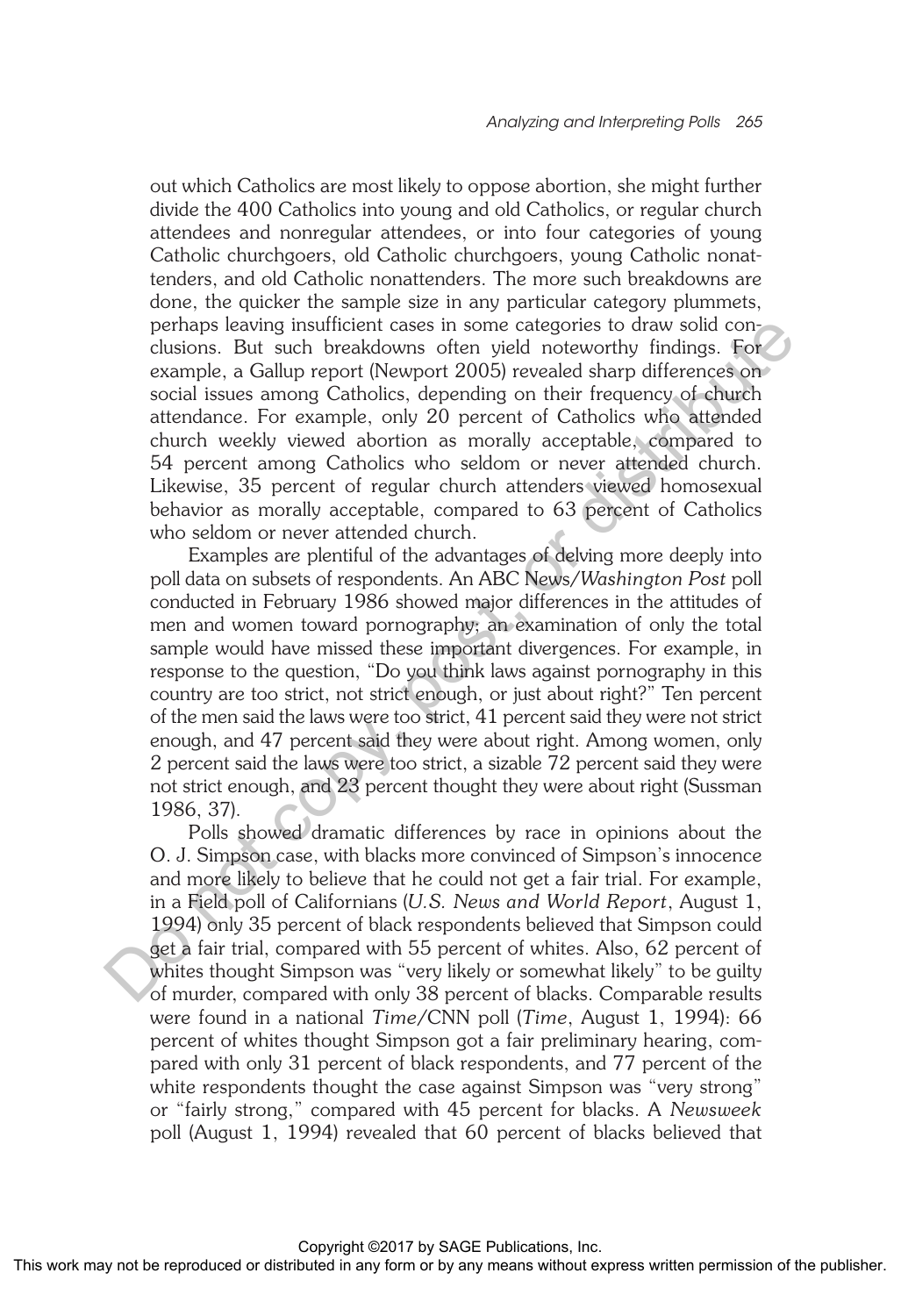Simpson was set up (20 percent attributing the setup to the police); only 23 percent of whites believed in such a conspiracy. When asked whether Simpson had been treated better or worse than the average white murder suspect, whites said better by an overwhelming 52 percent to 5 percent vote, and blacks said worse by a 30 percent to 19 percent vote. These various reactions to the Simpson case startled many Americans, who could not understand how their compatriots of another race could see the situation so differently.

In 2014 and 2015, there were numerous events that made racial concerns and race relations a more salient issue in the United States. The fatal shooting by police of an unarmed black teenager in Ferguson, Missouri, in 2014, as well as police shootings and mistreatment of black men, some of whom were unarmed, in 2014 and 2015, focused attention on police behavior and police–community relations. The massacre of nine black worshipers by a white man at the Emanuel A.M.E. Church in Charleston, South Carolina, in 2015 turned attention to the place of the Confederate flag in American society. Many polls were conducted in 2014 and 2015, some dealing with the broader topic of race relations in the United States and other polls addressing specific incidents and events. For example, a 2015 *Washington Post* poll presented respondents with two statements and asked them which of the two statements came closer to their own views. The statements were these: "Our country has made the changes needed to give blacks equal rights with whites," and, "Our country needs to continue making changes to give blacks equal rights with whites." Forty-four percent of white respondents agreed with the first statement; only 8 percent of black respondents agreed. Fifty-three percent of white respondents selected the second statement, compared to 90 percent of the black respondents. A Pew Research Center poll in July 2015 asked a sample of Americans, "How big a problem is racism in our society today? Is it a big problem, somewhat of a problem, a small problem, or not a problem at all?" If one combines the first two response categories together, one finds that white and black views do not differ that much. Eighty-two percent  $(44 + 38)$  of whites believe that racism is a big problem or somewhat of a problem, compared to 93 percent  $(73 + 20)$  of blacks sharing similar views. But if one focuses only on the first response category—racism is a big problem one will observe much more pronounced differences between whites and blacks (44 percent versus 73 percent). Finally, a July 2015 *New York Times*/CBS News poll asked Americans, "Do you see the Confederate flag more as a symbol of Southern pride or of racism?" and obtained the following pattern of responses: could not understand how their compatriots of another race could see the<br>
in 2014 and 2015, there were numerous events that made radia<br>
concerns and race relations a more salient issue in the United Salies.<br>
The fatal shoo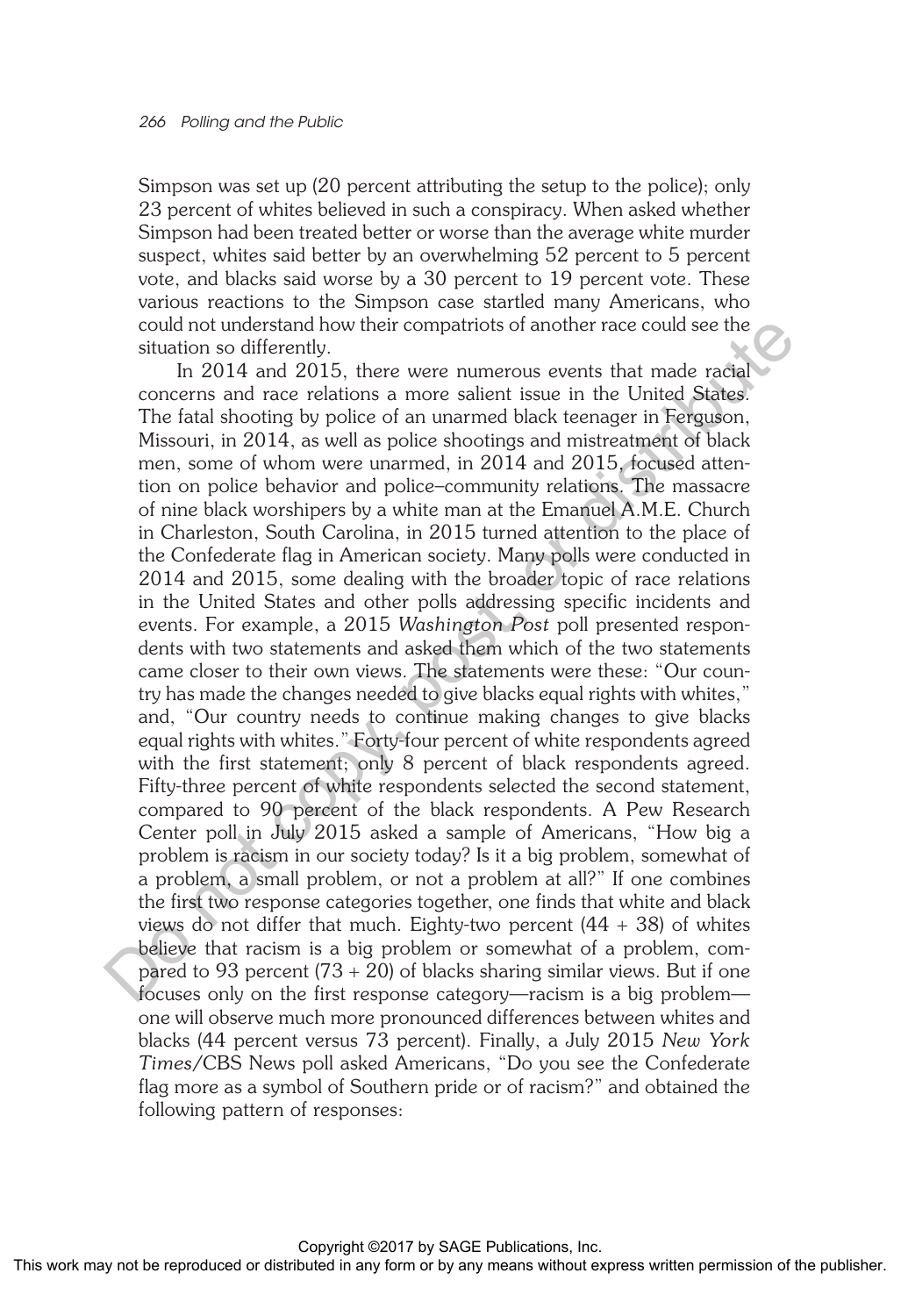|                 | Southern Pride | Racism |
|-----------------|----------------|--------|
| All respondents | 51%            | 35%    |
| Whites          | 57%            | 30%    |
| <b>Blacks</b>   | 21%            | 68%    |
| Southern whites | 65%            | 24%    |
| Southern blacks | 15%            | 75%    |
|                 |                |        |

Here, we see strong racial differences as to what the Confederate flag signifies. Blacks are more than twice as likely as whites (68 percent versus 30 percent) to link the flag to racism. And this difference grows when we further refine our subsets to include region. Now southern blacks are three times more likely than southern whites (75 percent versus 24 percent) to see the Confederate flag as racist.

Sometimes, the opinions of Americans differ by age. For example, consider the topic of physician-assisted suicide. A number of studies have shown that the older the age group, the greater the opposition to physicianassisted suicide (Rosenbaum 1997; Moore 2005). Another area in which age makes a difference is opinions about whether or not homosexual relations between consenting adults should be legal. A May 2003 Gallup poll showed that among eighteen- to twenty-nine-year-old Americans, 66 percent thought homosexual relations should be legal; 33 percent disagreed. But among Americans sixty-five years and older, 39 percent believed that homosexual relations should be legal while 55 percent were opposed (Newport 2003a). There were also age differences in support for going to war with Iraq. According to a *Washington Post*/ABC News poll, only 49 percent of Americans aged sixty-five or over favored going to war, compared with 60 percent of eighteen- to thirty-four-year-olds and 67 percent of thirty-five- to forty-four-year-olds. Indeed, Morin and Deane (2003) note that public opinion polling has often shown older citizens less supportive of going to war. Southern blacks<br>
15% 15% 15% 15% 15% 15% 2003<br>
Here, we see strong racial differences as to what the Confederate flag<br>
signifies. Blacks are more than twice as likely as whites (68 percent versus<br>
30 percent) to link the

Even though there has been a substantial shift in favor of gay marriage among Americans, there remain groups of Americans who feel otherwise. A Pew Research Center survey conducted about six weeks before the 2015 Supreme Court decision legalizing gay marriage found the following pattern of support and opposition among various groups to allowing gays and lesbians to marry legally.

Copyright ©2017 by SAGE Publications, Inc.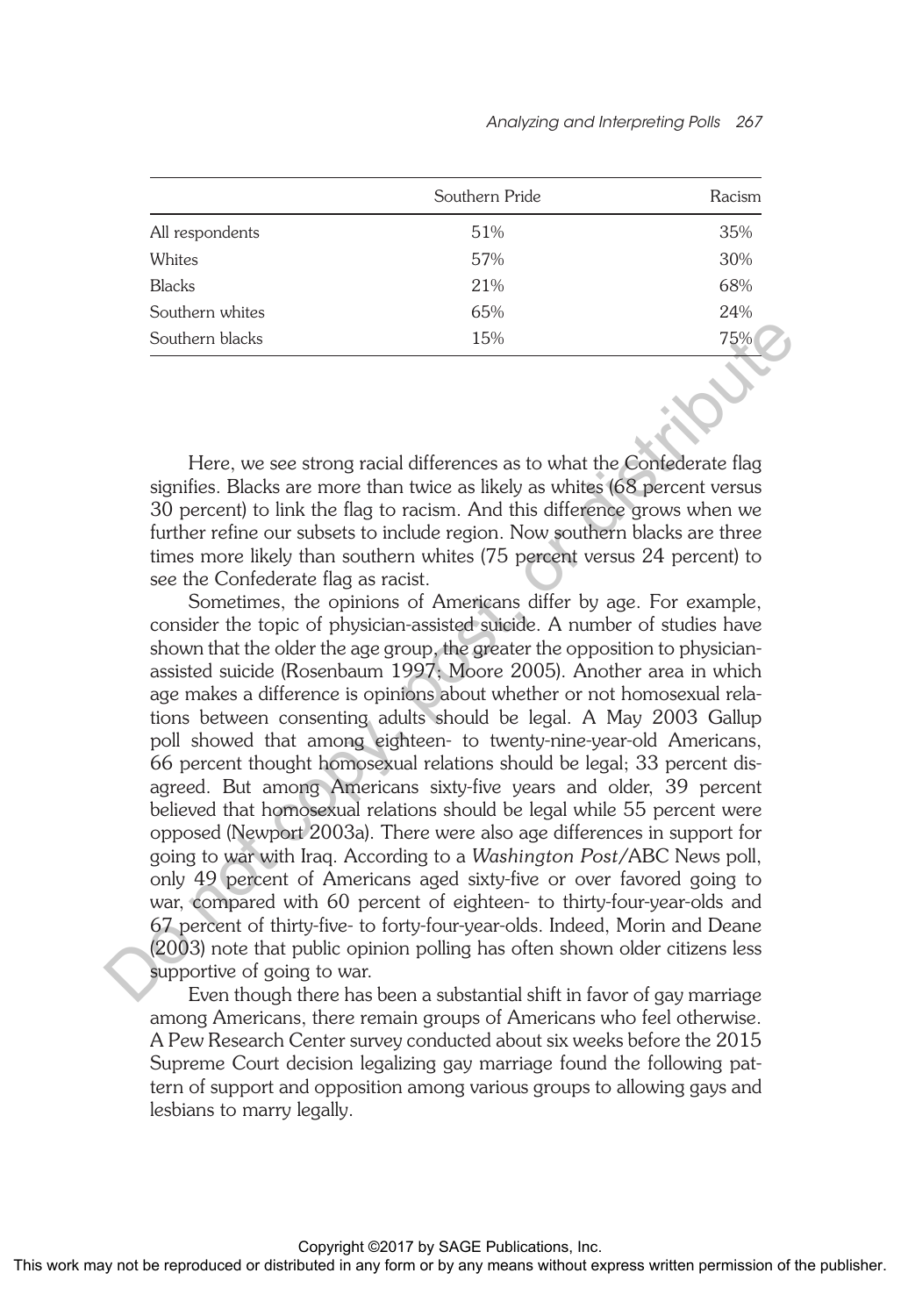|                                 | Favor gay marriage                                                                                                                                                                                                                                                                                                                                                                                                                                          | Oppose gay marriage                                                       |
|---------------------------------|-------------------------------------------------------------------------------------------------------------------------------------------------------------------------------------------------------------------------------------------------------------------------------------------------------------------------------------------------------------------------------------------------------------------------------------------------------------|---------------------------------------------------------------------------|
| All                             | 57%                                                                                                                                                                                                                                                                                                                                                                                                                                                         | 39%                                                                       |
| 18-34 years old                 | 73%                                                                                                                                                                                                                                                                                                                                                                                                                                                         | 24%                                                                       |
| 35-50 years old                 | 59%                                                                                                                                                                                                                                                                                                                                                                                                                                                         | 39%                                                                       |
| 51-69 years old                 | 45%                                                                                                                                                                                                                                                                                                                                                                                                                                                         | 48%                                                                       |
| 70-87 years old                 | 39%                                                                                                                                                                                                                                                                                                                                                                                                                                                         | 53%                                                                       |
| White                           | 59%                                                                                                                                                                                                                                                                                                                                                                                                                                                         | 37%                                                                       |
| <b>Black</b>                    | 41%                                                                                                                                                                                                                                                                                                                                                                                                                                                         | 51%                                                                       |
| Hispanic                        | 56%                                                                                                                                                                                                                                                                                                                                                                                                                                                         | 38%                                                                       |
| Postgraduate<br>education       | 70%                                                                                                                                                                                                                                                                                                                                                                                                                                                         | 24%                                                                       |
| College graduate                | 68%                                                                                                                                                                                                                                                                                                                                                                                                                                                         | 27%                                                                       |
| Some college                    | 56%                                                                                                                                                                                                                                                                                                                                                                                                                                                         | 39%                                                                       |
| High school or less             | 49%                                                                                                                                                                                                                                                                                                                                                                                                                                                         | 47%                                                                       |
| White evangelical<br>Protestant | 27%                                                                                                                                                                                                                                                                                                                                                                                                                                                         | 70%                                                                       |
| White mainline<br>Protestant    | 62%                                                                                                                                                                                                                                                                                                                                                                                                                                                         | 33%                                                                       |
| Catholic                        | 56%                                                                                                                                                                                                                                                                                                                                                                                                                                                         | 38%                                                                       |
| Unaffiliated                    | 85%                                                                                                                                                                                                                                                                                                                                                                                                                                                         | 11%                                                                       |
|                                 | Thus, we can see that opposition to gays and lesbians legally marry-                                                                                                                                                                                                                                                                                                                                                                                        |                                                                           |
|                                 | ing is most pronounced among the oldest age cohort, blacks, and white<br>evangelical Protestants, the latter group being the most opposed at<br>70 percent. As we look at the age cohorts, we can reasonably project that<br>with the passage of time and the replacement of older cohorts by younger<br>age groups, overall support for gay marriage will continue to grow (unless<br>somehow future young cohorts turn less sympathetic to gay marriage). | The strong opposition to gay marriage among white evangelical Protestants |

Thus, we can see that opposition to gays and lesbians legally marrying is most pronounced among the oldest age cohort, blacks, and white evangelical Protestants, the latter group being the most opposed at 70 percent. As we look at the age cohorts, we can reasonably project that with the passage of time and the replacement of older cohorts by younger age groups, overall support for gay marriage will continue to grow (unless somehow future young cohorts turn less sympathetic to gay marriage). The strong opposition to gay marriage among white evangelical Protestants helps us better understand the kinds of appeals certain candidates for office make as they try to win support from the religious right. Again, examining subsets of respondents helps us gain a deeper understanding of the structure, dynamics, and relevance of public opinion.

Two state-level polls on gun ownership and gun rights also demonstrate the importance of examining subsets of respondents. A 1999 Field poll asked Californians, "Which is more important—to protect the right of Americans to own guns, or to impose greater control on gun ownership?" Overall, 64 percent of Californians said it was more important to control gun ownership; 30 percent opted to protect the rights of gun owners.

Copyright ©2017 by SAGE Publications, Inc.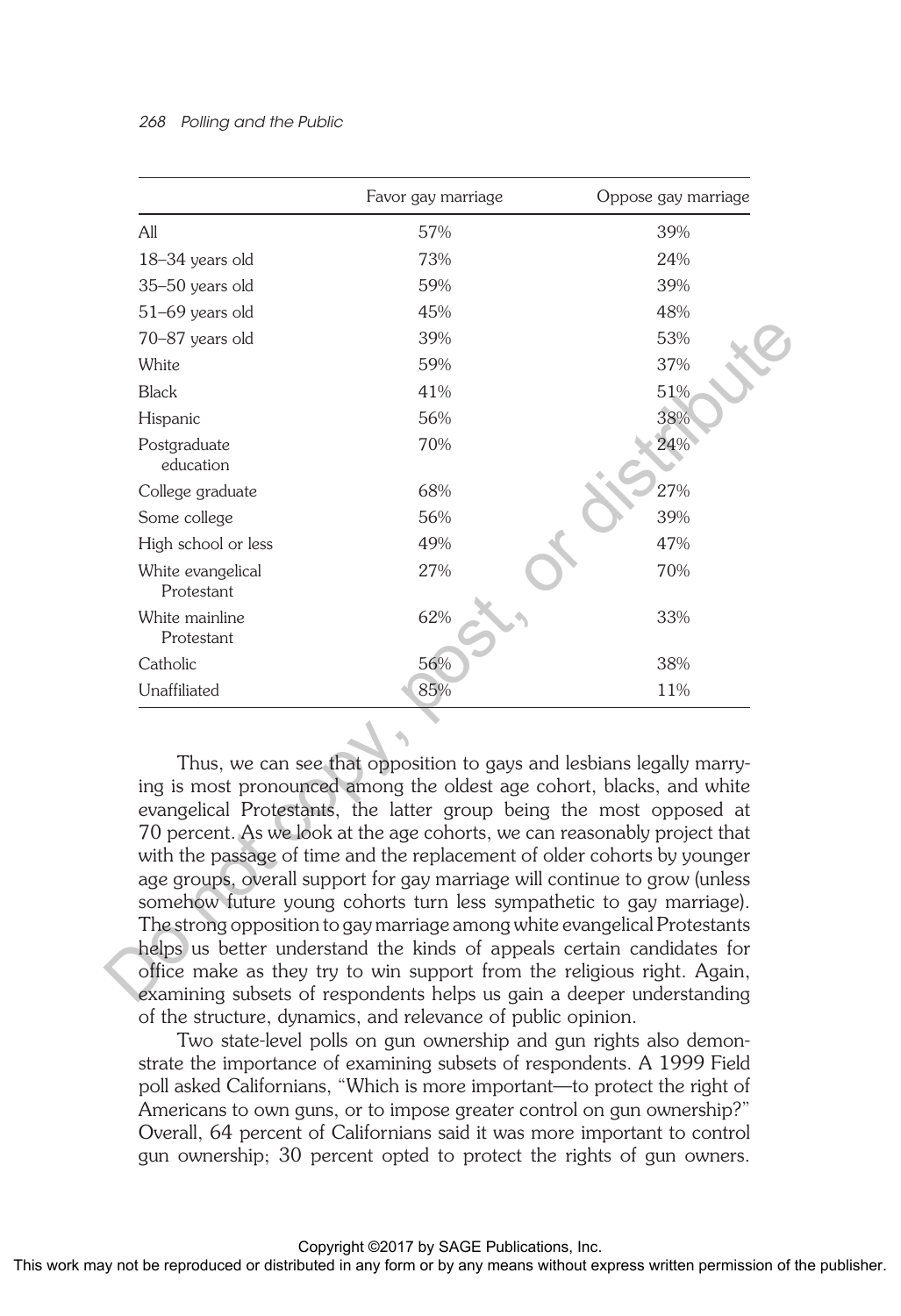But an examination of responses by the respondent's party affiliation brought sharp differences to light, just as we saw in national polls discussed earlier in this chapter. Democrats cited controlling gun ownership over protecting the right to own guns, 79 percent to 16 percent. But 49 percent of Republicans thought protecting the right to own guns was more important, with 45 percent opting for greater regulation of gun ownership. Similarly, a 1999 poll conducted for the *Columbus Dispatch* revealed sharp differences by gender in response to the question, "Which one do you think is more important: to protect the right of Americans to own guns or to control gun ownership?" (Rowland 1999). Men divided evenly on this item, but 70 percent of female respondents thought controlling gun ownership was more important, compared with only 21 percent who gave higher priority to protecting the right to own guns. The *Dispatch* survey also reinforces an earlier point: One cannot assume how respondents stand on particular issues based on their positions on other issues. Small to sizable majorities of Ohioans supported a variety of gun control and gun safety measures. Ninety percent favored a mandatory waiting period to allow background checks; 70 percent favored registering handguns with the government; 86 percent favored child safety locks; 85 percent favored requiring handgun owners to attend a course on gun safety; and 53 percent favored banning gun shows where guns are bought and sold without much supervision and regulation. But 53 percent would favor legislation (with various safeguards) that would permit adults to carry concealed weapons. Similarly, a 1999 poll conducted for the Columbus Dispatch revealed or sharp differences by gender in response to the question, "Which one do<br>you think is more important, to protect the right of Americans to own guns<br>or t

In many instances, the categories used for creating subgroups are already established or self-evident. For example, if one is interested in gender or racial differences, the categories of male and female or white and black are straightforward candidates for investigation. Other breakdowns require more thought. For example, what divisions might be used to examine the effects of age? Young, middle aged, and old? If so, what actual ages correspond to those categories? Is middle age thirty-five to sixty-five, forty to sixty, or what? Or should more than three categories of age be defined? In samples selected to study the effects of religion, the typical breakdown is Protestant, Catholic, and Jewish. But this simple threefold division might overlook some interesting variations—that is, some Protestants are evangelical, some are fundamentalist, and others are in the so-called mainline denominations. Moreover, because most blacks are Protestants, comparisons of Catholics and Protestants that do not also control for race may be misleading. The threefold division also overlooks a growing number of Muslims in the United States. And what about Americans who have no religious affiliation?

Creating subsets by ideology is another common approach to analyzing public opinion. The ideological categories used most often are liberal, moderate, and conservative, and typically respondents are assigned to these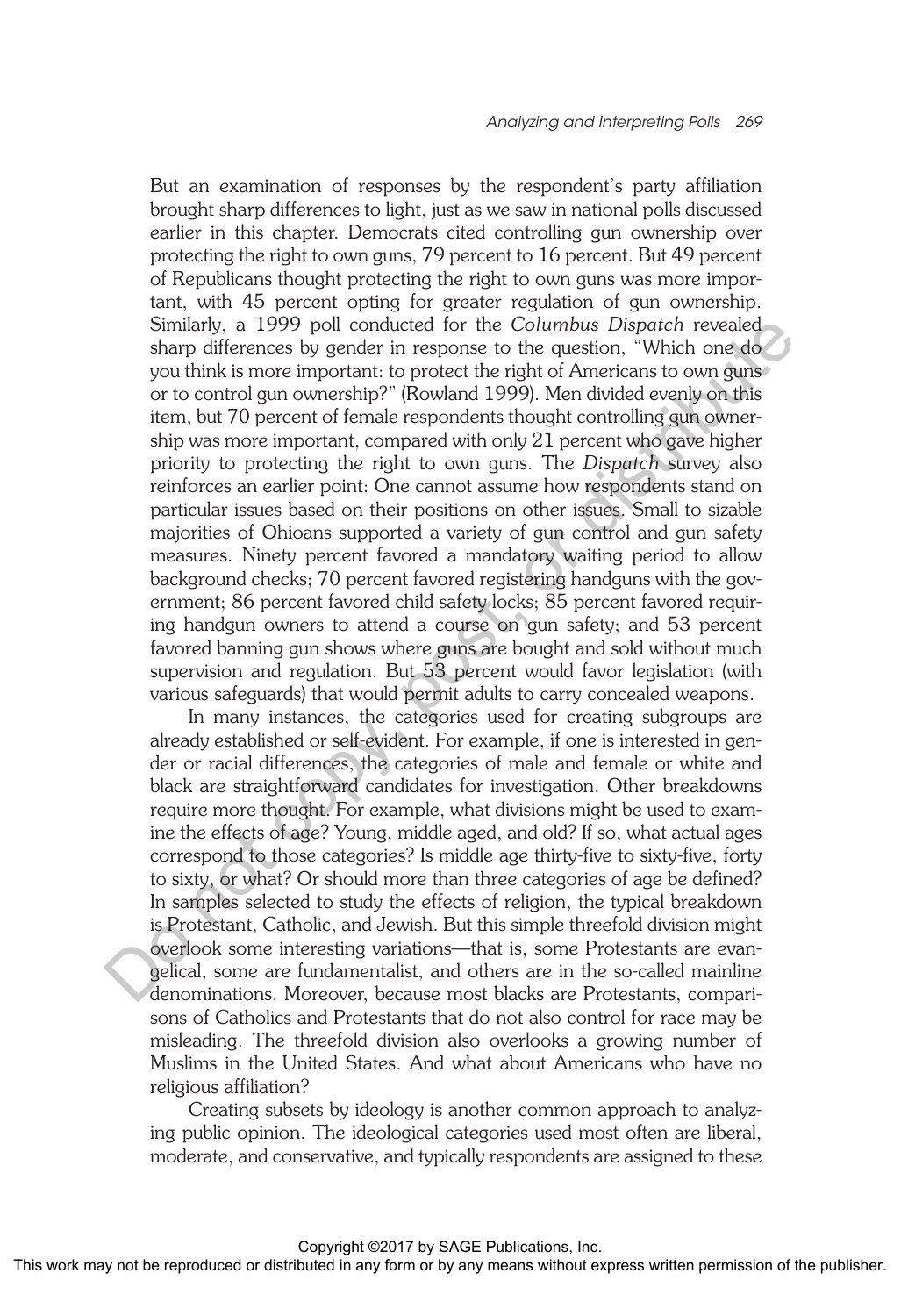#### *270 Polling and the Public*

categories based on their answer to this question: "Generally speaking, do you think of yourself as a liberal, moderate, or conservative?" But do people really assign common meanings to these terms? Do these terms oversimplify reality? Journalist Kevin Phillips (1981) cited the work of political scientists Stuart A. Lilie and William S. Maddox, who argue that the traditional liberal-moderate-conservative breakdown is inadequate for analytical purposes. Instead, they propose a fourfold classification of liberal, conservative, populist, and libertarian, based on two underlying dimensions: whether one supports or opposes government intervention in the economy and whether one supports or opposes expansion of individual behavioral liberties and sexual equality. They define liberals as those who support both government intervention in the economy and expansion of personal liberties, conservatives as those who oppose both, libertarians as citizens who favor expanding personal liberties but oppose government intervention in the economy, and populists as persons who favor government economic intervention but oppose the expansion of personal liberties. According to one poll, populists make up 24 percent of the electorate; conservatives, 18 percent; liberals, 16 percent; and libertarians, 13 percent. The rest of the electorate is not readily classifiable or is unfamiliar with ideological terminology. poses. Instead, they propose a clourble datastication of liberal, conservative, populist, and ithered on two underlying dimensions: whether one supports or opposes a covernment intervention in the economy and whether one s

The more elaborate breakdown of ideologies may be helpful to those seeking to better understand public opinion, but the traditional categories still dominate political discourse. Even so, citizens who oppose government programs that affect the marketplace but support pro-choice court decisions on abortion and proposed gay rights statutes cannot be easily labeled liberals or conservatives because they appear to be conservative on economic issues and liberal on social issues. Perhaps, then, they are best classified as libertarians.

Sometimes, the analytically interesting subsets are based on respondents' knowledge and awareness levels. For example, opinions about the future of Social Security and Medicare are related to citizens' knowledge about the two programs (Pianin and Brossard 1997). In one poll, the more people knew about Social Security and Medicare, the more likely they were to believe that the programs were in crisis and that major government action was needed. For example, among highly knowledgeable respondents, 88 percent believed that Social Security either was in crisis or had major problems; only 70 percent of respondents with little knowledge agreed. Likewise, 89 percent of the highly knowledgeable respondents believed Social Security would go bankrupt if Congress did nothing, compared with only 61 percent of the less informed respondents.

This finding raises some interesting normative issues about public opinion polls. As mentioned in Chapter 1, the methodology of public opinion polls is very democratic. All citizens have a nearly equal chance to be selected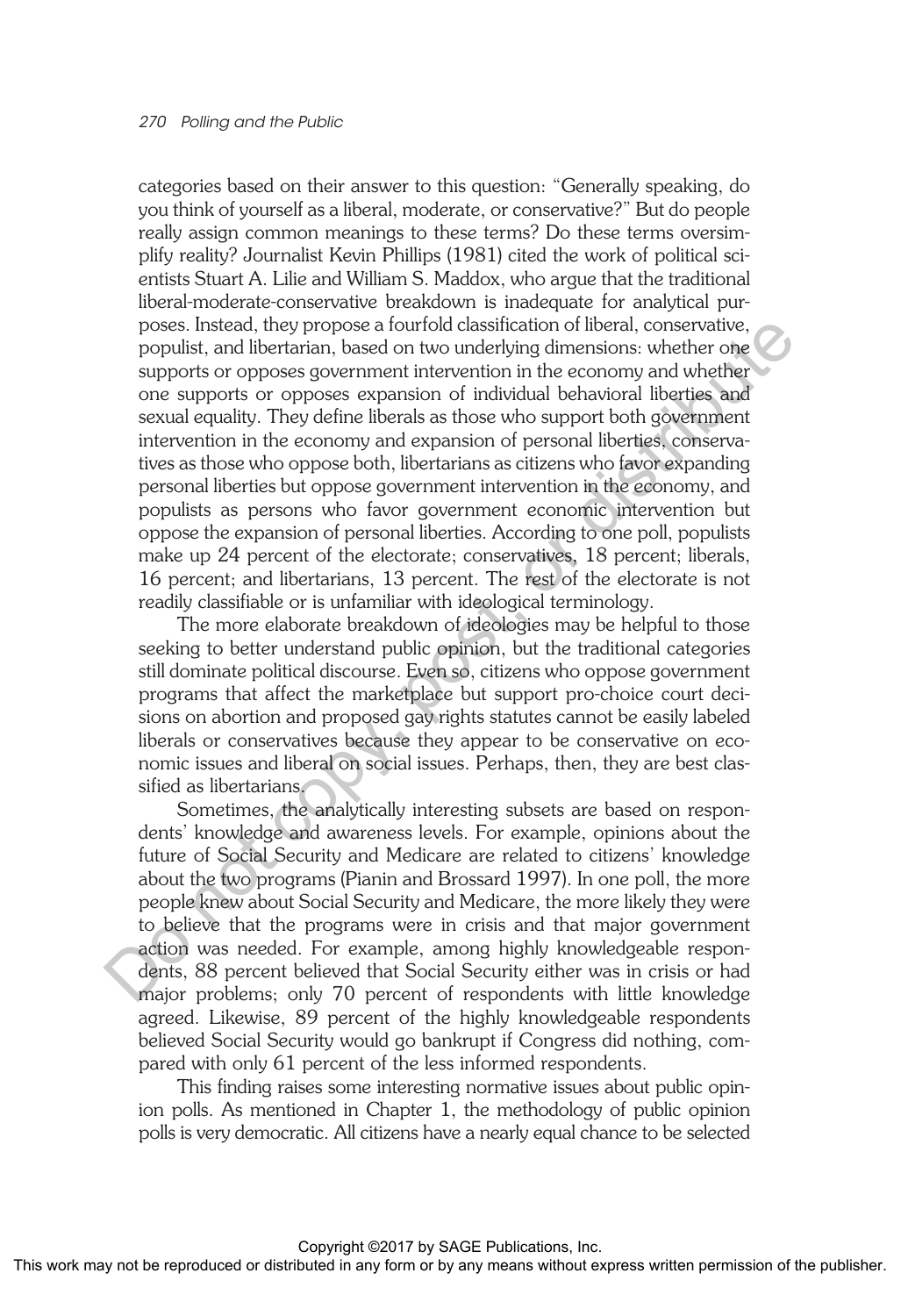for a sample and have their views counted; all respondents are weighted equally (or nearly so) in the typical data analysis. Yet except in the voting booth, all citizens do not have equal influence in shaping public policy. The distribution of political resources, whether financial or informational, is not uniform across the population. Polls themselves become a means to influence public policy, as various decision-makers cite poll results to legitimize their policies. But should the views of all poll respondents be counted equally? An elitist critic might argue that the most informed segments of the population should be given the greatest weight, but this stance would meet with great resistance among those with a more egalitarian perspective. We will return to the role of the polls in a democratic political system in the last chapter.

# Interpreting Poll Results

After all is said and done, sometimes, reactions to poll results and their subsequent interpretation are functions of one's own underlying values and beliefs. For example, if a poll showed that 75 percent of Americans would allow their own children to attend school with a child suffering from AIDS while 25 percent would not, what would be the reaction to this finding? Some people might be shocked and depressed to discover that almost onefourth of Americans could be so mean-spirited toward AIDS victims, when the scientific evidence shows that AIDS is not a disease transmitted by casual contact. Others might be reassured and relieved that three-fourths of Americans are sufficiently enlightened or tolerant to allow their children to attend school with children who have AIDS. Some people might feel dismay: How could 75 percent of Americans foolishly allow their children to go to school with a child who has AIDS when there is no absolute guarantee that AIDS cannot be transmitted casually? policies. But should the views of all poll respondents be counted equality? An elibits critic might argue that the most informed segments of the population should be given the greatest weight, but this stance would meet wi

Or what if a public opinion survey showed that 90 percent of white Americans would vote for a black person for president of the United States, but 10 percent would not. How might this response be interpreted? One might feel positive about how much racial attitudes have changed in the United States. A different perspective would decry the fact that in this supposedly tolerant and enlightened era, 10 percent of white survey respondents could not bring themselves to say they would vote for a qualified black candidate.

In neither of the examples just given can a single correct meaning be assigned to the data. Instead, the interpretation favored will be a function of the interpreter's individual values, beliefs, and purposes in analyzing the survey. This observation is demonstrated in an analysis of two national surveys on gun control, one sponsored by the National Rifle Association (NRA) and conducted by Decision/Making/Information, Inc. and the other sponsored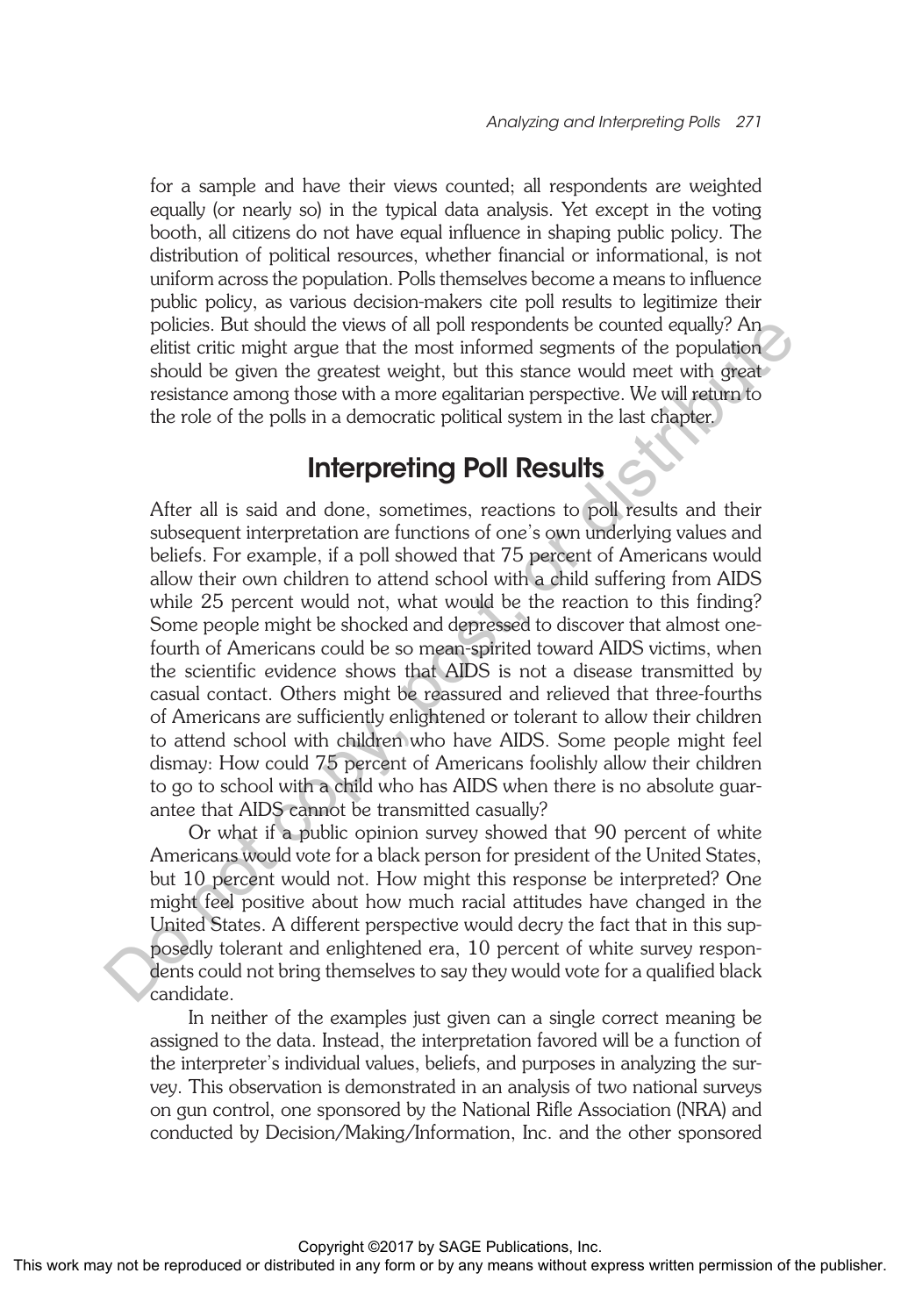by the Center for the Study and Prevention of Handgun Violence and conducted by Cambridge Reports, Inc. (pollster Patrick Caddell's firm). Although the statistical results from both surveys were comparable, the two reports arrived at substantially different conclusions. The NRA's analysis concluded, "Majorities of American voters believe that we do *not* need more laws governing the possession and use of firearms and that more firearms laws would *not* result in a decrease in the crime rate" (Wright 1981, 25). By contrast, the center's report stated, "It is clear that the vast majority of the public (both those who live with handguns and those who do not) want handgun licensing and registration. . . . The American public wants some form of handgun control legislation" (Wright 1981, 25). Wright carefully analyzed the evidence cited in support of each conclusion and found that

the major difference between the two reports is not in the findings, but in what is said about or concluded about the findings: what aspects of the evidence are emphasized or de-emphasized, what interpretation is given to a finding, and what implications are drawn from the findings about the need, or lack thereof, for stricter weapons controls. (Wright 1981, 38)

In essence, it was the interpretation of the data that generated the difference in the recommendations.

Two polls on tax reform provide another example of how poll data can be selectively interpreted and reported (Sussman 1985a). The first, sponsored by the insurance industry, was conducted by pollster Burns Roper. Its main conclusion, announced at a press conference, was that 77 percent of the American public "said that workers should not be taxed on employee benefits," and only 15 percent supported such a tax, a conclusion very reassuring to the insurance industry. However, Roper included other items in the poll that the insurance industry chose not to emphasize. As Sussman points out, the 77 percent opposed to the taxing of fringe benefits were then asked, "Would you still oppose counting the value of employee benefits as taxable income for employees if the additional tax revenues went directly to the reduction of federal budget deficits and not into new spending?" Twenty-six percent were no longer opposed to taxing fringe benefits under this condition, bringing the overall opposition down to 51 percent of the sample. not result in a decrease in the crime rate" (Wright 1981, 25). By contrast, the center's report stated, "It is clear that the wast majority of the public (both those who live with handguns and those who do not) want handgu

A second follow-up question asked, "Would you still oppose counting the value of employee benefits as taxable income for employees if the additional tax revenues permitted an overall reduction of tax rates for individuals?" (That feature was part of the Treasury Department's initial tax proposals.) Now only 33 percent of the sample were opposed to taxing fringes, 50 percent supported it, and 17 percent were undecided. Thus, depending on which results are used, anyone reporting this poll could show a majority of citizens supportive of or opposed to taxing fringe benefits.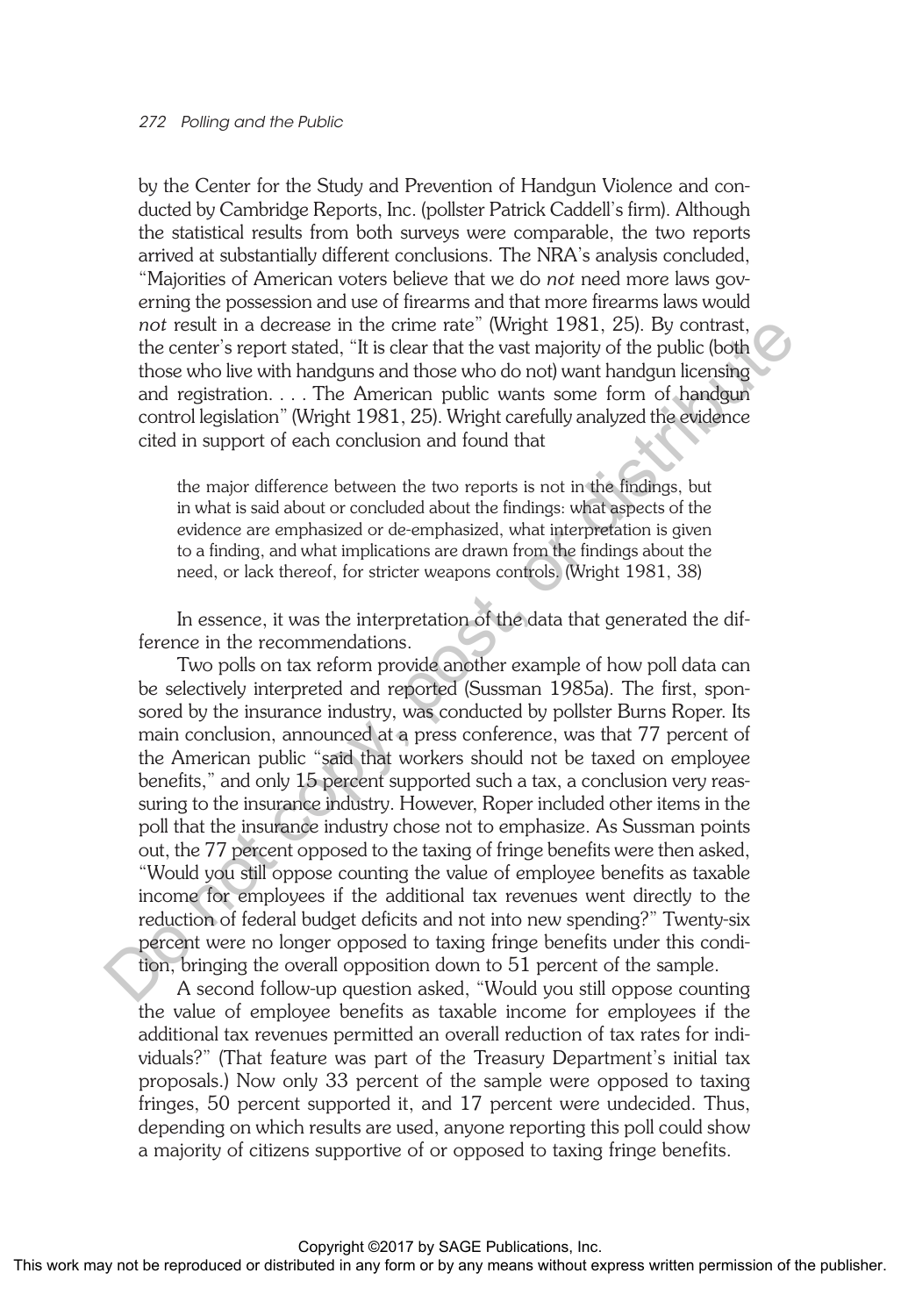

Reprinted with special permission of King Features Syndicate.

The other poll that Sussman analyzed also tapped people's reactions to the Treasury Department's tax proposal. One poll item read as follows:

Q. The Treasury Department has proposed changing the tax system. Three tax brackets would be created, but most current deductions from income would be eliminated. Non-federal income taxes and property taxes would not be deductible, and many deductions would be limited. Do you favor or oppose this proposal? (Sussman 1985a)

Not surprisingly, 57 percent opposed the Treasury plan, and only 27 percent supported it. But as Sussman points out, the question was highly selective and leading because it focused on changes in the tax system that hurt the taxpayer. For example, nowhere does it inform the respondent that a key part of the Treasury plan was to reduce existing tax rates so that 80 percent of Americans would be paying either the same amount in taxes or less than they were paying before. This survey was obviously designed to obtain a set of results compatible with its sponsor's policy objectives. **Possible 1974**<br> **Example 1984**<br> **Example 1984**<br> **Examples the system of King Features System.**<br>
The other poll that Sussman analyzed also tapped people's reactions<br>
to the Treasury Department's tax proposal. One poll ite

In August 2003, Zogby International, working with the *American Enterprise* magazine, conducted a survey of Iraqi public opinion that was asserted to be scientific. Within a week after Zogby released the survey, on September 10, the National Council on Public Polls' (2003) Polling Review Board issued a critique of the poll, claiming that it was not a scientific probability sample but instead simply a convenience sample, in which Iraqis were interviewed in only four cities (excluding Baghdad), in public places such as shopping areas and coffeehouses.

Whatever the merits of the sampling procedure, it is the interpretation of this poll that is most noteworthy. At the time of the poll, domestic criticism of President Bush's planning for postwar Iraq was growing in intensity. More and more Americans believed that matters were not going well in Iraq despite the conclusion of the formal war. American soldiers in Iraq were regularly being attacked, and it appeared that many Iraqis were angry at American policies and the American presence. When the results of the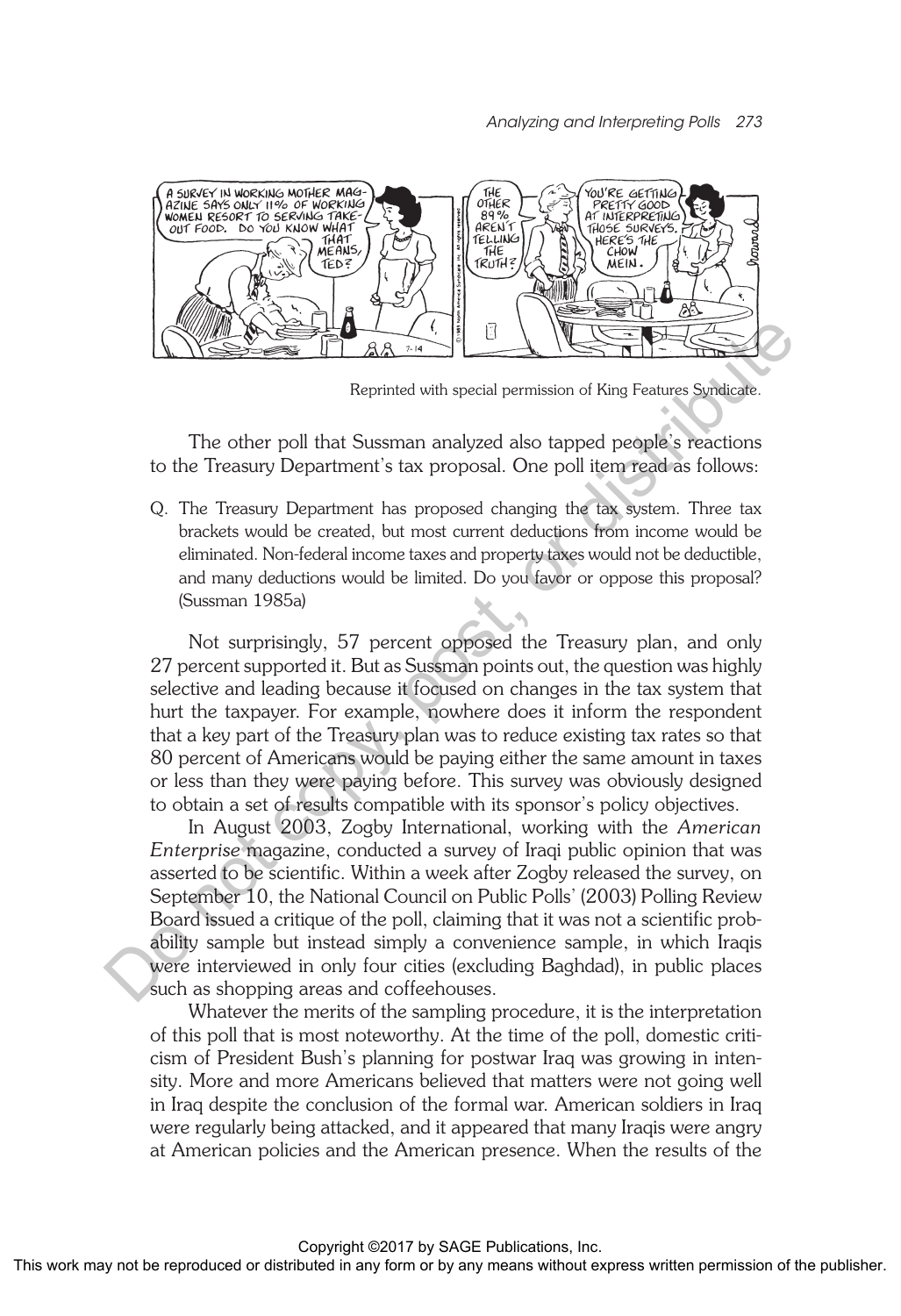poll were made public, supporters of the Bush administration claimed that they demonstrated that American policies in Iraq were going much better than the news media had been reporting. Indeed, Karl Zinsmeister, editor in chief of the *American Enterprise*, concluded his analysis of the poll with the admonition, "We're making headway in a benighted part of the world, America. Hang in there" (Zinsmeister 2003).

Perhaps Zinsmeister was correct. But one would be worried about the accuracy of poll results that did not include respondents from the Baghdad area. More importantly, some of the interpretations given to the responses may be unduly optimistic. For example, in his article, Zinsmeister wrote, "Iraqis are optimistic. Seven out of ten say they expect both their country and their personal lives will be better five years from now." A skeptic might respond that given the current situation in Iraq, of course Iraqis thought things would be better in five years; they certainly could not get much worse. Another item in the poll asked Iraqis, Ferhaps Zinsmiester was correct. But one would be worrich about the<br>
recursey of poll results that did not include respondents from the Baghdad<br>
area. More importantly, some of the interpretations given to the responses<br>
m

Q. If you were asked to name one foreign country you would like Iraq to model its new government on, which one of the following countries would you choose?

| 11.9% |
|-------|
| 17.4  |
| 23.3  |
|       |
|       |
| 15.4  |
| 21.9  |
|       |

In reporting these results, Zinsmeister only considered Iraqis who selected one of the five countries specifically listed in the question and wrote that "the most popular model by far was the U.S. The U.S. was preferred as a model by 37 percent  $(23.3/11.9 + 17.4 + 23.3 + 3.1 +$ 7.1) of Iraqis." But another way to look at these figures is to say that 23.3 percent chose the United States or, even more pessimistically, that when Iraqis were given the opportunity to cite the United States as a model for the new Iraqi government, 76.7 percent of them chose an alternative other than the United States.

Zinsmeister was also optimistic that Iraq would not turn into a fundamentalist Islamic republic. He wrote,

Perhaps the strongest indication that an Islamic government won't be part of Iraq's future: The nation is thoroughly secularized. We asked how often our respondents had attended the Friday prayer over the previous month. Fully 43 percent said "Never." It's time to scratch Khomeini II from the Iraq critics' list of morbid fears.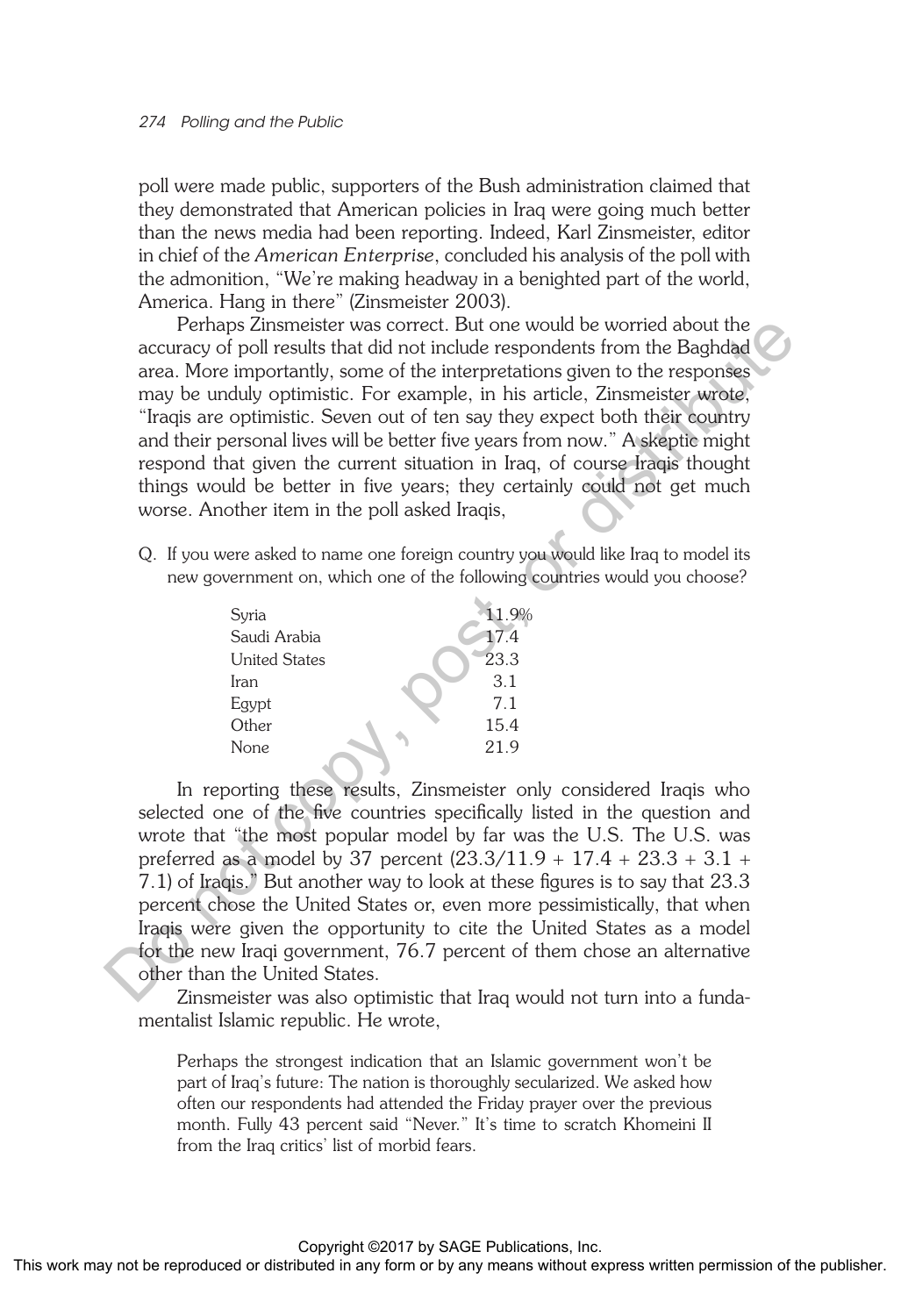Here Zinsmeister has clearly made a huge leap from the results of one survey question to the conclusion that there is no danger of an Islamic republic being established. Another question asked whether Iraq should have an Islamic government or whether the government should let everyone practice their own religion. About 33 percent preferred an Islamic government while 60 percent favored letting people practice their own religion. This question shows that one-third of Iraqis want an Islamic government, but it is not at all clear that letting people practice their own religion rules out an Islamic government.

It is obvious that Zinsmeister is using the poll results to encourage Americans to stay the course in Iraq. He makes very clear to the reader that he is writing as an advocate, as well as how he is using and manipulating the polling data. But two other articles about the poll, one in the *Christian Science Monitor* (Hughes 2003) and the other in the *Financial Times* of England (Dinmore 2003), illustrate how very different spins can be given to the same data. The *Financial Times* story was somewhat negative, with the headline, "Opinion Poll Underlines Iraqi Distrust of America." In contrast, the *Christian Science Monitor* story was much more upbeat about Iraqi attitudes toward the United States. At one point Hughes wrote, "Two-thirds of those polled urged that U.S. and British troops should remain for at least another year." This is very misleading since the actual question asked of Iraqis was, "Given a choice, would you like to see the American and British forces leave Iraq in six months, one year, or two years or more?" Thirty-one percent wanted them to leave in six months, and a total of 65.5 percent in a year. Clearly, this is not twothirds of Iraqis urging that U.S. and British troops stay at least another year, but two-thirds of Iraqis wanting American and British forces to leave within a year. religion. This question shows that one-third of lragis want an Islamic government, but it is not at all clear that letting people practice their own religion rules out an Islamic government.<br>
It is obvious that Zimsmeiser

# When Polls Conflict and When Polls Surprise: Some Final Thoughts

Sometimes, consumers of public opinion polls are perplexed when different polls conducted on the same topic at approximately the same time yield divergent results. This is particularly the case for presidential election trial heat surveys, when multiple surveys conducted in close temporal proximity to each other occasionally show rather discrepant results. For example, in September 1988, seven different polls on presidential preference were released within a three-day period with results ranging from Bush ahead by eight points to a Dukakis lead of six points (Morin 1988c). In 1992, ten national polls conducted in the latter part of August showed Clinton with leads over Bush ranging from five to nineteen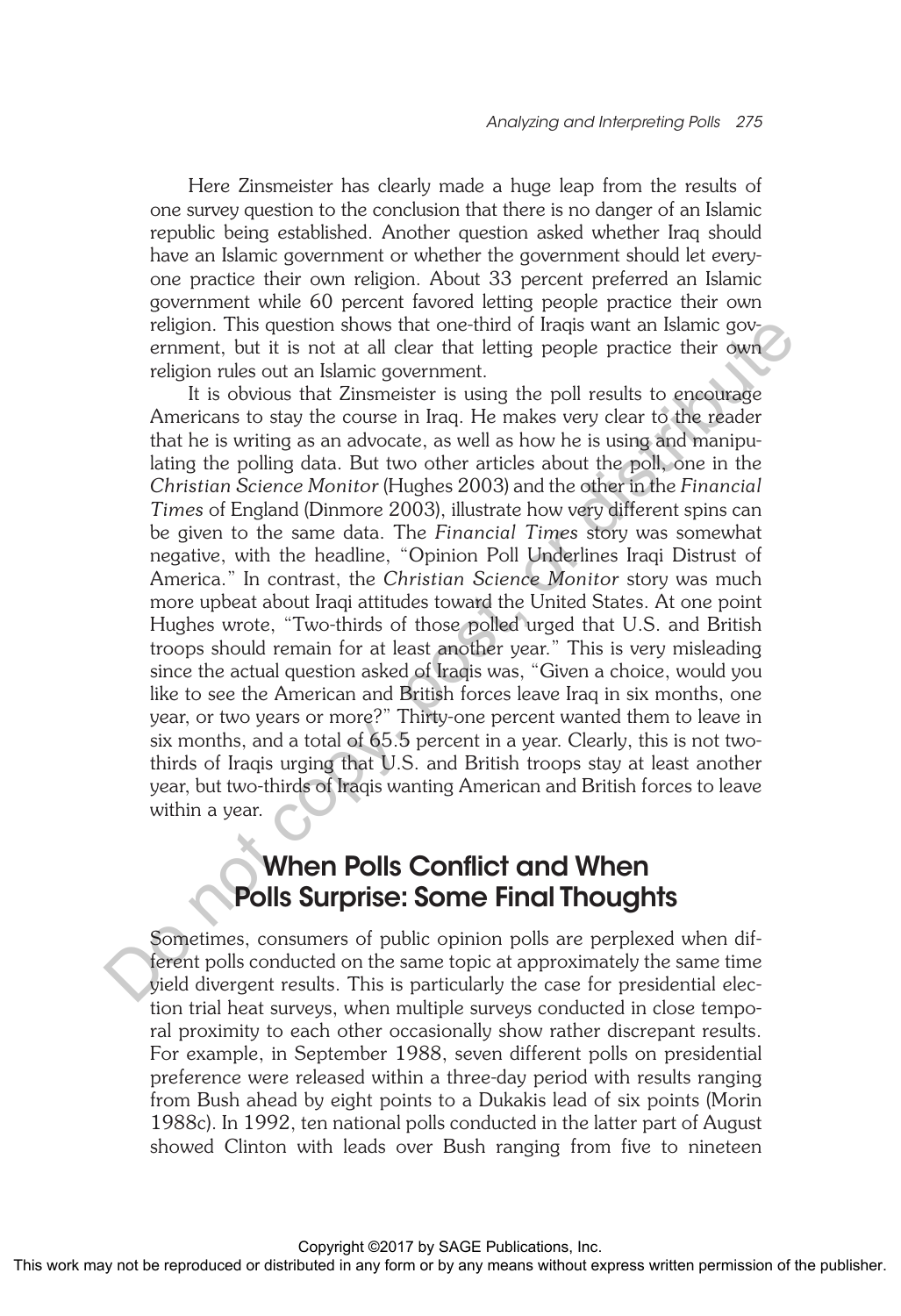percentage points (Elving 1992). In 1996, the final preelection polls showed Clinton leading Dole by margins ranging from seven to eighteen percentage points. In 2000, six polls released on October 26 showed outcomes ranging from a Bush lead of thirteen percentage points to a Gore lead of two percentage points. The final preelection polls in 2004, 2008, and 2012 showed a narrower range of outcomes. How can polls on an ostensibly straightforward topic such as presidential vote preference differ so widely? Many reasons can be cited, some obvious and others subtler in their effects.

There is a substantial body of literature that addresses the sources of poll discrepancies in particular election years (Dolnick 1984; Lewis and Schneider 1982; Lipset 1980; Traugott 1987; Voss, Gelman, and King 1995). Zukin (2004) provides a readily understandable overview of factors that help explain why different election polls conducted at about the same time may arrive at different results. Zukin first points out that discrepant results may simply be due to sampling error in the various surveys. Results that appear to be different might actually fall within the same interval when the sampling error is applied to the percentage point estimates. Using Zukin's example, if a poll with a four-percentage-point margin of error shows Obama ahead of Romney by 48 to 43, Obama's true level of support could range from 44 percent to 52 percent (at a certain level of confidence) while Romney's true percentage could range from 39 percent to 47 percent. Thus, Obama could be ahead by as much as thirteen points (52 percent to 39 percent) or behind by three points (44 percent to 47 percent). Zukin notes that sampling error can account for many of the disparities we see across polls. on an ostensibly straightforoward to pic such as presidential woe prelation and one conters so whethey. Many reasons can be cited, some obvious and others subtler in their effects.<br>
There is a substantial body of literatur

Zukin then considers a number of technical decisions that pollsters must make that could help explain variations across different polls. For example, he notes that pollsters may use different sampling frames and different methods for selecting the actual respondents to be interviewed. There may also be differences in the timing of competing polls, just as there might be differences in field procedures, question wording and question order, and weighting methods. Different polling organizations may have different methods for identifying likely voters. There may be differences in how interviews are conducted, what kinds of callback techniques are employed, and whether efforts are made to convert refusals to participants.

Presidential polling discrepancies are probably easier to understand and explain than divergent results on issue and policy questions, particularly when these divergent results come from polls conducted during approximately the same time period. In addition to all of the factors listed above as explanations for discrepant election polling, one must give even greater attention to the potential effects of question wording and question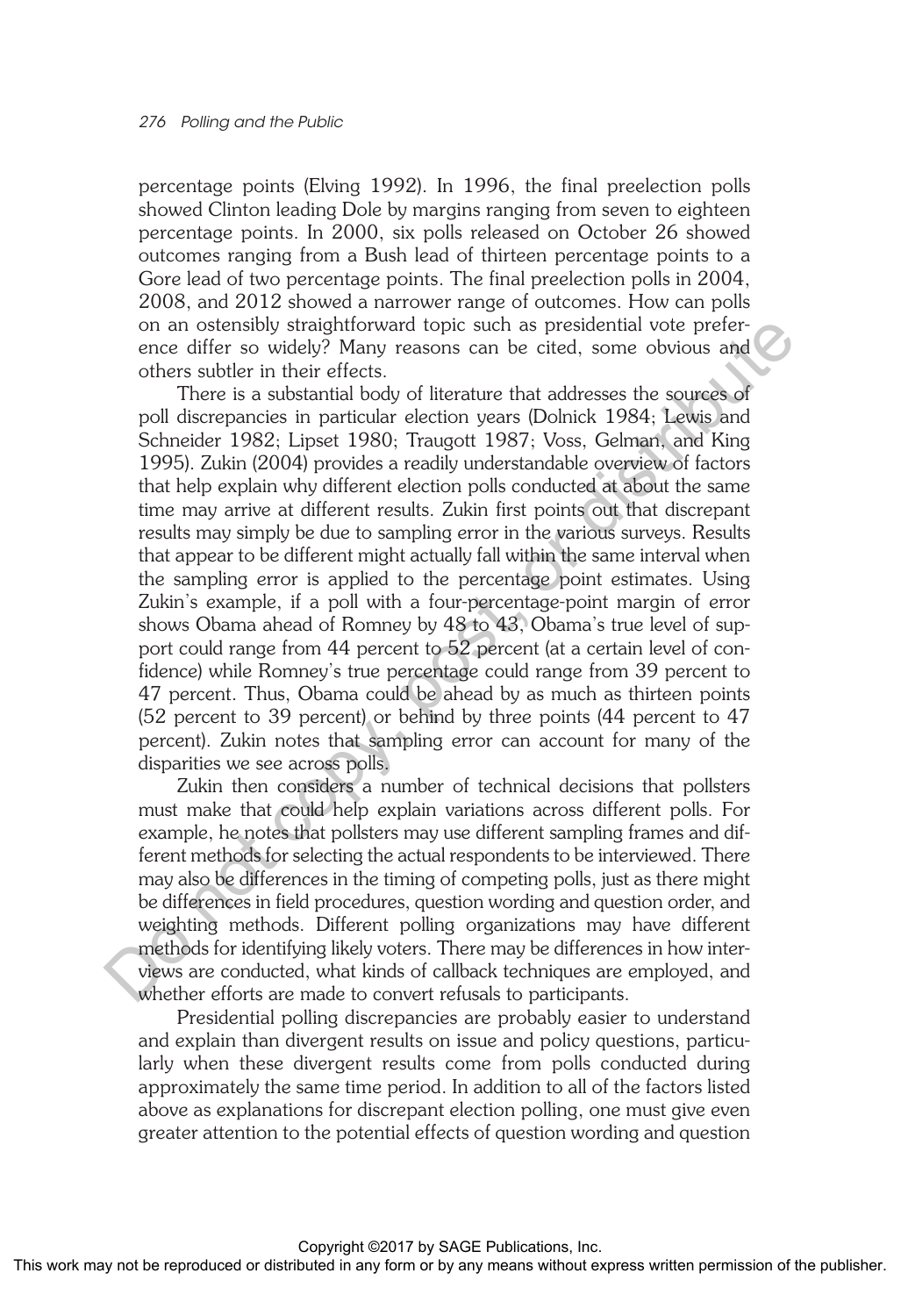context as well as the treatment of nonattitudes and the possible consequences of differential response rates. Because poll consumers are likely unaware of the methodological and design differences among competing surveys, they often find it difficult to decide which poll results are the most compelling and how to reconcile conflicting results. I often advise friends, when they encounter disparate polls on the same topic, to take an average of the results across the polls to come up with the best estimate. But this advice only works when one is dealing with reputable polls; one would not incorporate unscientific polls with self-selected samples into my suggested averaging process. When multiple polls on the same topic yield similar findings, citizens should view those results with greater confidence. And when there is only one survey on a topic, citizens must hope that the substantive results obtained are genuine and not simply the product of methodological choices made in the polling process. In short, because, at times, it is difficult to separate the substantive interpretation of the polling data from the procedures that were used to collect the data in the first place, citizens will find it even more challenging to be informed consumers of polls.

Finally, there are occasions when poll results surprise us, perhaps when one learns that there are still some Americans who question President Obama's citizenship or his religious affiliation or that there are Americans who are skeptical about the moon landings or about who was really responsible for the 9/11 attacks in 2001. When such stunning results are obtained, we should not automatically assume that the poll is flawed. We might, instead, ask the question, What is it about the respondents that could yield such opinions? Academic colleagues of mine were very surprised when a 2015 Pew Research Center poll found that twice as many Americans thought the current Supreme Court was liberal rather than conservative— 36 percent to 18 percent—with 39 percent saying that the Court was middle of the road. "How could this be?" one colleague sputtered. "What's wrong with the poll?" He asked these questions because he knew in his heart of hearts that the Supreme Court was a very conservative Court. My speculative answer was immediate and probably correct. Two recent decisions that the Court had made on gay marriage and on the Affordable Care Act (Obamacare) were described by the media as liberal actions. And given that most citizens know relatively little about the American judicial system, those poll respondents describing the Court as liberal may, in part, have simply been reflecting the dominant media descriptions of the Court at that particular time. My colleague was partially satisfied by that explanation, but then he blurted out, "What if respondents to a poll are not familiar with the topic of the poll? What are their answers worth?" I told him to read my book, especially Chapter 2. age of the results across the polit to come up with the best estimate. But<br>any othy show the set staing with reputable polis, one<br>would not incorporate unscientific polis with self-selected samples into<br>my suggested averag